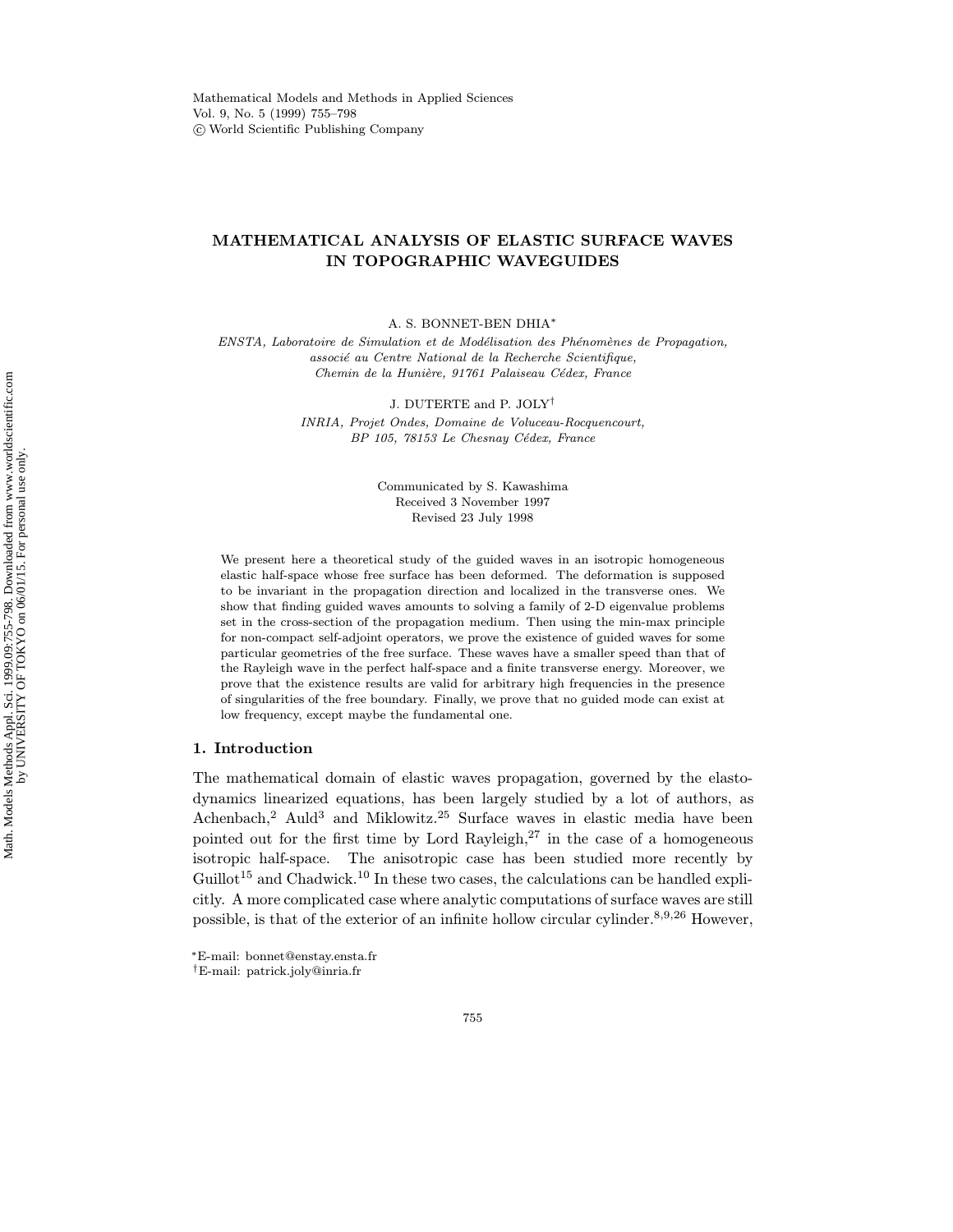#### 756 A. S. Bonnet-Ben Dhia, J. Duterte & P. Joly

when analytic calculations are no longer possible, other mathematical techniques, based on the spectral theory for self-adjoint operators, have been employed to study surface waves in more general geometries. Let us quote the case of the exterior of an infinite cylinder with an arbitrary bounded cross-section (see Bamberger et  $al$ .<sup>6</sup> and Wilson and Morrison<sup>33</sup> for a high frequency analysis) or the case of infinite cracks.<sup>1</sup>,<sup>16</sup>

Of course, such techniques have been used to treat other problems of guided waves in unbounded domains (open waveguides) appearing in various areas of physics: in acoustics,  $3,21$  in electromagnetism,  $4,22$  in hydrodynamics<sup>7,31</sup> or in other applications in elasticity.<sup>5</sup> Let us simply emphasize the fact that, different from the applications in acoustics and electromagnetism where the existence of guided waves is due to the presence of heterogeneities, the guiding of elastic surface waves is due to the presence of a free boundary and linked to its geometry. One encounters the same type of phenomenon in the simpler example of trapping waves in hydrodynamics.

The problem that we consider here is the one of a topographic waveguide, evoked for instance by Auld, made of an elastic isotropic homogeneous medium, which is infinite and invariant under translation in one privileged direction, say  $x_3$ , and whose transverse cross-section  $\Omega$  appears as the connected union of a half-plane and a bounded perturbation. The free surface condition is applied along the whole boundary of the domain of propagation. The guided waves are particular solutions propagating in the  $x_3$  direction with a speed that is strictly smaller than the Rayleigh speed and whose transverse energy is essentially concentrated in the disturbed zone of the half-space.

Such a problem appears as considerably more difficult than those evoked above from both theoretical and numerical points of view, and the literature on the subject is rather poor, in spite of its evident practical interest (in microwave technology<sup>20</sup> and in geophysics). The only works we are aware of are those of Lagasse<sup>19,20</sup> and Maradudin.<sup>21</sup> In this paper, we consider more precisely the theoretical question of the existence of such surface waves. The question of the numerical computation of these waves is treated by Duterte and Joly.<sup>13</sup>

This paper is organized as follows: Sec. 2 is devoted to the mathematical setting of the problem. As we shall see, a guided mode will be characterized by its wave number  $\beta$ , its frequency  $\omega$  and the distribution of the displacement field u in the cross-section  $\Omega$  of the waveguide. One has to solve a family of self-adjoint eigenvalue problems involving some second-order partial differential operators derived from the linearized equations of elasticity.  $\omega^2$  plays the role of the eigenvalue, u plays the role of the eigenfunction,  $\beta$  appears as a parameter. In Sec. 3, we study the essential spectrum of these operators. This is a fundamental preliminary step to the analysis of their point spectrum which corresponds to the guided modes we are interested in. The general statements about this point spectrum are given in Sec. 4. Sections 5 and 6 are the two main sections of this paper. In Sec. 5, we establish the existence results. We point out the influence of the geometry of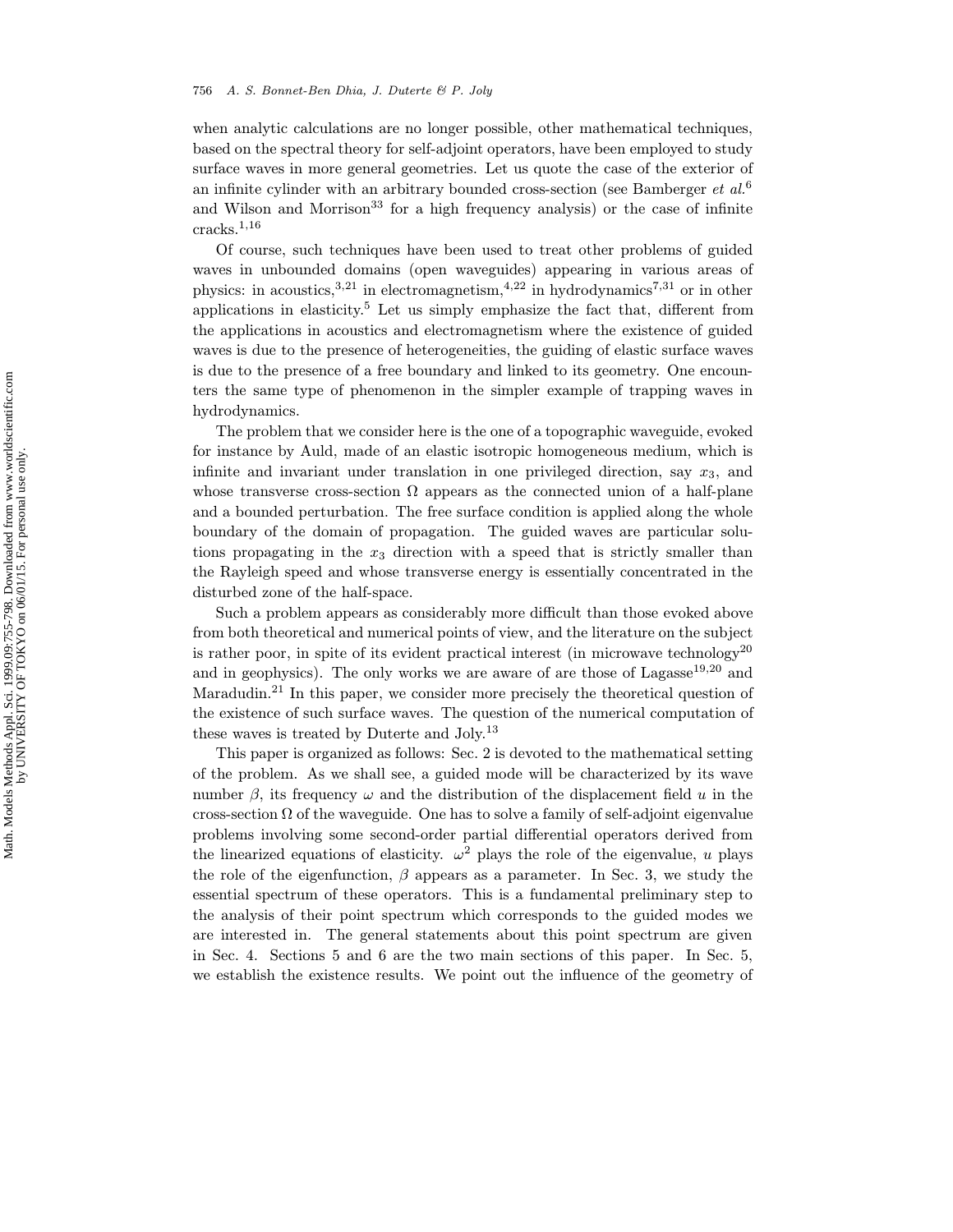the perturbation, and more precisely of its singularities. We prove in particular that, in the presence of particular singularities of the free surface, there are surface waves that propagate at arbitrary high frequencies. On the other hand, we prove that surface waves can also exist if the free surface is very regular, but only for a bounded range of frequencies. In Sec. 6, we treat the very delicate question of low frequency surface waves. We essentially obtain, with a proof that deeply relates with the tools introduced by Duterte and  $Joly$ ,<sup>13</sup> a nonexistence-type result. We conclude in Sec. 7 by mentioning interesting open questions.

## 2. The Mathematical Framework

## 2.1. The equations for the guided modes

Let  $\Omega$  be a connected open set in  $\mathbb{R}^2$  such that:

$$
\bar{\Omega} = \bar{\Omega}_0 \cup \bar{\mathcal{O}}\,,\tag{2.1}
$$

where

$$
\Omega_0 = \{ x \in \mathbb{R}^2 : x_2 < 0 \} \tag{2.2}
$$

and  $\mathcal O$  is a bounded connected open set such that

$$
\mathcal{O}\subset\left\{x\in\mathbb{R}^2:0
$$

In other words (cf. Fig. 1), the domain  $\Omega$  differs from the perfect half-plane  $\Omega_0$ by a bounded connected part  $\mathcal O$ . We suppose that the domain  $\mathcal O$  is locally Lipschitz so that:

- (a) The two-dimensional Korn's inequality is valid in the domain  $\mathcal O$  (see for example Kondratiev and Oleini $k^{18}$ ).
- (b) The embedding of  $H^1(\mathcal{O})$  into  $L^2(\mathcal{O})$  is compact (cf. Mazja<sup>23</sup>).

Let us now consider a propagation domain  $\tilde{\Omega} \subset \mathbb{R}^3$  defined by:

$$
\tilde{\Omega} = \{ \tilde{x} = (x_1, x_2, x_3) \in \mathbb{R}^3 : x = (x_1, x_2) \in \Omega \}.
$$



Fig. 1. The cross-section of the propagation domain.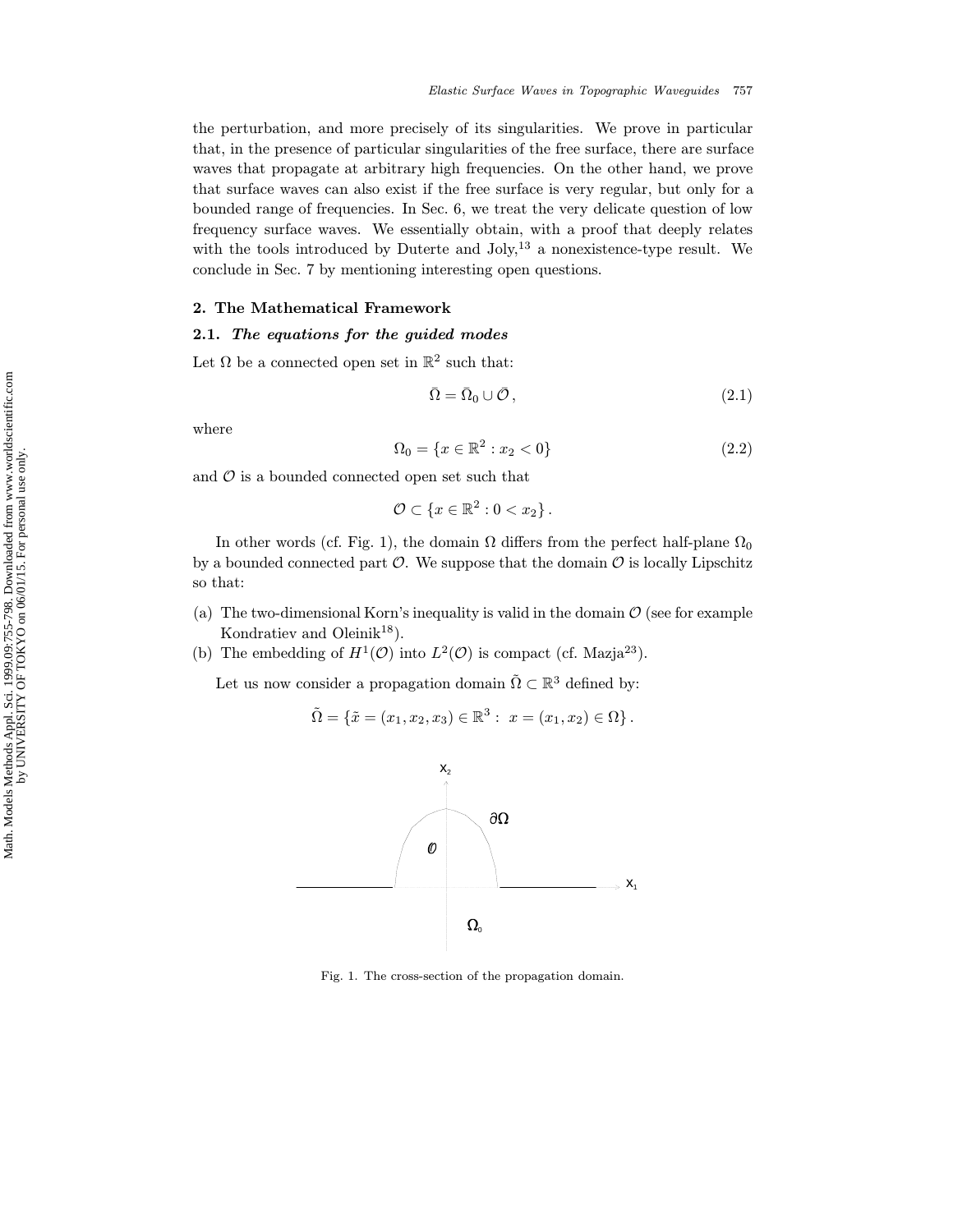In the following  $\Omega$  is called the cross-section of  $\tilde{\Omega}$ . The boundary of  $\tilde{\Omega}$  (resp.  $\Omega$ ) is denoted by  $\partial\tilde{\Omega}$  (resp.  $\partial\Omega$ ) and  $\tilde{\nu}$  (resp.  $\nu$ ) is the unit outward normal to  $\partial\tilde{\Omega}$ (resp.  $\partial\Omega$ ). We suppose that the domain  $\Omega$  is occupied by an elastic homogeneous isotropic solid, which is characterized by its Lamé coefficients  $\lambda$  and  $\tilde{\mu}$  and by its density  $\tilde{\rho}$  ( $\tilde{\lambda}$ ,  $\tilde{\mu}$  and  $\tilde{\rho}$  are strictly positive real numbers), and that the surface  $\partial\Omega$ is stress-free.

For any displacement field

$$
\tilde{U}(\tilde{x},t) = \begin{pmatrix} \tilde{U}_1(\tilde{x},t) \\ \tilde{U}_2(\tilde{x},t) \\ \tilde{U}_3(\tilde{x},t) \end{pmatrix},
$$

we denote by  $\tilde{\sigma}(\tilde{U})$  its stress tensor given by the Hooke's law:

$$
\tilde{\sigma}_{ij}(\tilde{U}) = \tilde{\lambda} \left( \sum_{m=1}^3 \tilde{U}_{m,m} \right) \delta_{ij} + \tilde{\mu}(\tilde{U}_{i,j} + \tilde{U}_{j,i}),
$$

where  $\delta_{ij}$  denotes the Kronecker's symbol and  $\tilde{U}_{i,j} = \partial \tilde{U}_i / \partial x_j$ . We are looking for particular solutions  $\tilde{U}(\tilde{x}, t)$  of the elastodynamic equations:

$$
\begin{cases} \operatorname{div} \tilde{\sigma}(\tilde{U}) = \tilde{\rho} \frac{\partial^2 \tilde{U}}{\partial t^2}, & \tilde{x} \in \tilde{\Omega}, t \in \mathbb{R} \\ \tilde{\sigma}(\tilde{U}) \tilde{\nu} = 0, & \tilde{x} \in \partial \tilde{\Omega}, t \in \mathbb{R} \end{cases}
$$
(2.3)

of the form:

$$
\tilde{U}(\tilde{x},t) = \tilde{u}(x_1, x_2)e^{i(\beta x_3 - \omega t)}
$$
\n(2.4)

such that  $\omega \in \mathbb{R}^+$ ,  $\beta \in \mathbb{R}^+$  and  $\tilde{u} \in H^1(\Omega)^3$ . Such a solution is called a guided mode; it describes a wave which propagates in the direction  $x_3$  with the velocity  $\omega/\beta$ . We say that  $\omega$  is the pulsation and  $\beta$  the propagation constant of the mode. The condition  $\tilde{u} \in H^1(\Omega)^3$  means that the transverse energy of the mode is finite; numerical results (cf. Ref. 12) show that it is in fact localized in a bounded region of  $\Omega$  containing  $\mathcal{O}$ . By substituting (2.4) into (2.3), we derive the two-dimensional problem satisfied by  $\tilde{u}$ . To obtain a system with real coefficients, we set:

$$
u(x) = \begin{pmatrix} \tilde{u}_1(x) \\ \tilde{u}_2(x) \\ i\tilde{u}_3(x) \end{pmatrix}.
$$

So we get the following equations:

$$
\begin{cases} \operatorname{div}_{\beta}^{*} \sigma^{\beta}(u) = -\omega^{2} u, & \text{in } \Omega \\ \sigma^{\beta}(u) \tilde{\nu} = 0, & \text{on } \partial \Omega \end{cases}
$$
 (2.5)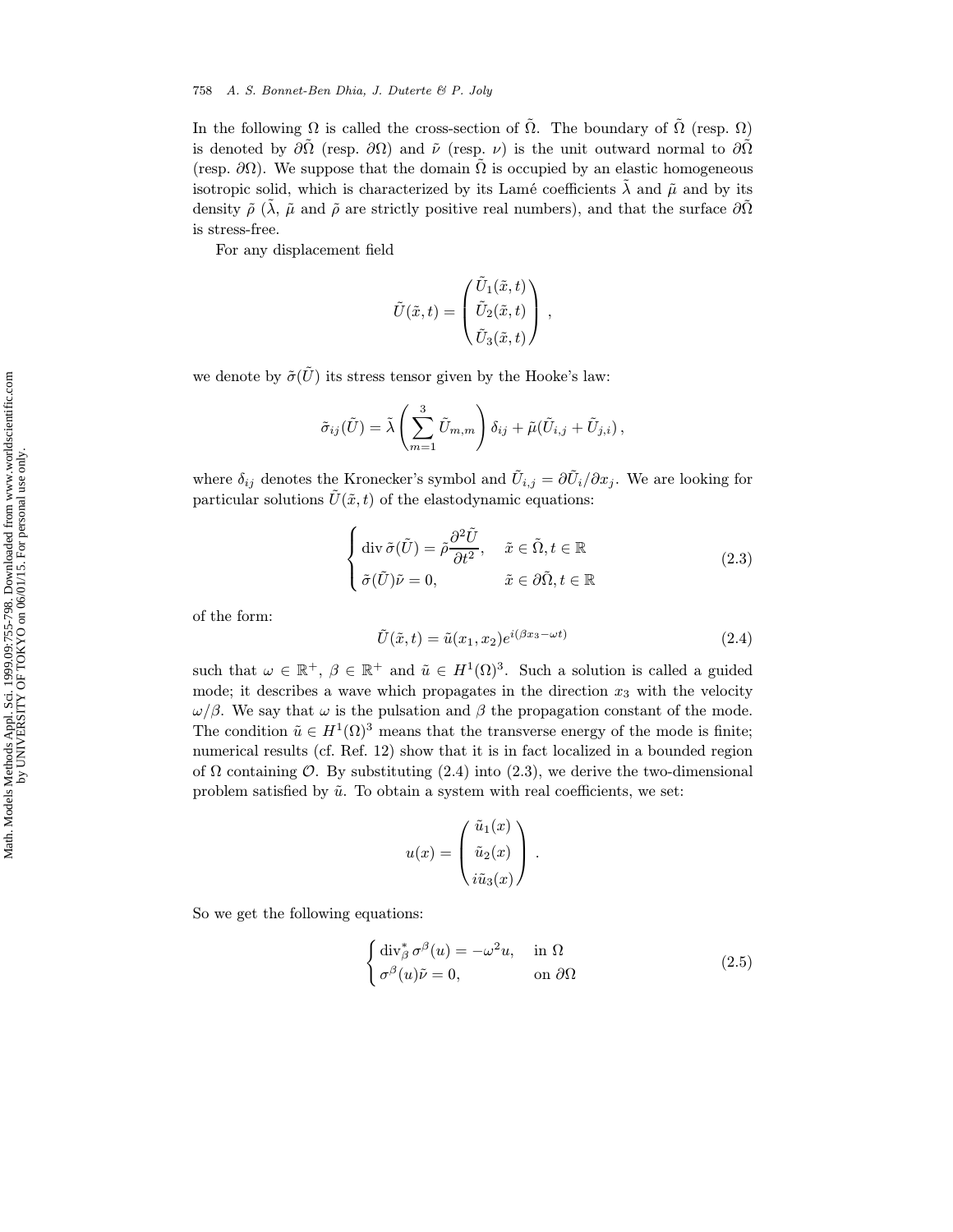where

$$
\sigma_{ij}^{\beta}(u) = \lambda(\text{div}_{\beta} u)\delta_{ij} + 2\mu\varepsilon_{ij}^{\beta}(u) \quad \text{with } \lambda = \frac{\tilde{\lambda}}{\tilde{\rho}}, \ \mu = \frac{\tilde{\mu}}{\tilde{\rho}} \tag{2.6}
$$

$$
\begin{cases} \varepsilon_{ij}^{\beta}(u) = \frac{1}{2}(u_{i,j} + u_{j,i}), & \text{if } i, j \in \{1, 2\} \\ \varepsilon_{j3}^{\beta}(u) = \varepsilon_{3j}^{\beta}(u) = \frac{1}{2}(u_{3,j} - \beta u_j), & \text{if } j \in \{1, 2\} \end{cases}
$$

$$
\begin{cases}\n\varepsilon_{j3}^{\beta}(u) = \varepsilon_{3j}^{\beta}(u) = \frac{1}{2}(u_{3,j} - \beta u_j), & \text{if } j \in \{1, 2\} \\
\varepsilon_{33}^{\beta}(u) = \beta u_3,\n\end{cases}
$$
\n(2.7)

$$
\operatorname{div}_{\beta} u = u_{1,1} + u_{2,2} + \beta u_3, \qquad (2.8)
$$

$$
\operatorname{div}_{\beta}^{*} \sigma^{\beta}(u) = \begin{pmatrix} \sigma_{11,1}^{\beta}(u) + \sigma_{12,2}^{\beta}(u) + \beta \sigma_{13}^{\beta}(u) \\ \sigma_{21,1}^{\beta}(u) + \sigma_{22,2}^{\beta}(u) + \beta \sigma_{23}^{\beta}(u) \\ \sigma_{31,1}^{\beta}(u) + \sigma_{32,2}^{\beta}(u) - \beta \sigma_{33}^{\beta}(u) \end{pmatrix},
$$
\n(2.9)

 $\sigma^{\beta}(u)$  and  $\varepsilon^{\beta}(u)$  are called the reduced stress and deformation tensors.

We want to determine, for every value of  $\beta$ , the values of  $\omega$  such that (2.5) has nontrivial solutions u in  $L^2(\Omega)^3$ . It is a two-dimensional parametrized eigenvalue problem: the parameter is  $\beta$ , the eigenvalue is  $\omega^2$  and the associated eigenvector is u. The relation between the eigenvalues  $\omega^2$  and the parameter  $\beta$  is called the dispersion relation of the guided modes.

### 2.2. A mathematical formulation

In the following, the usual scalar product and norm on  $L^2(\Omega)^n$  for  $n = 1, 2$  or 3 are denoted by  $(\cdot, \cdot)_{\Omega}$  and  $\|\cdot\|_{\Omega}$ , respectively and the same notation is used if  $\Omega$  is replaced by any other subdomain of  $\mathbb{R}^2$ . Let us set  $V = H^1(\Omega)^3$  and consider the following bilinear form on  $V \times V$ :

$$
a(\beta; u, v) = \int_{\Omega} \sum_{i,j} \sigma_{ij}^{\beta}(u) \varepsilon_{ij}^{\beta}(v) dx.
$$
 (2.10)

This bilinear form is continuous on  $V \times V$ . Moreover, it is symmetric and positive since:

$$
a(\beta; u, v) = \lambda \int_{\Omega} \operatorname{div}_{\beta} u \operatorname{div}_{\beta} v dx + 2\mu \int_{\Omega} \sum_{ij} \varepsilon_{ij}^{\beta}(u) \varepsilon_{ij}^{\beta}(v) dx.
$$

We denote by  $A(\beta)$  the operator associated to  $a(\beta; u, v)$ . It is defined as follows:

$$
D(A(\beta)) = \{ u \in V : \operatorname{div}_{\beta}^* \sigma^{\beta}(u) \in L^2(\Omega)^3 \quad \text{and} \quad \sigma^{\beta}(u)\tilde{\nu} = 0 \text{ on } \partial\Omega \}
$$

and

$$
\forall u \in D(A(\beta)) \quad A(\beta)u = -\operatorname{div}_{\beta}^* \sigma^{\beta}(u).
$$

Then for every  $u \in D(A(\beta))$  and  $v \in V$ 

$$
(A(\beta)u, v) = a(\beta; u, v).
$$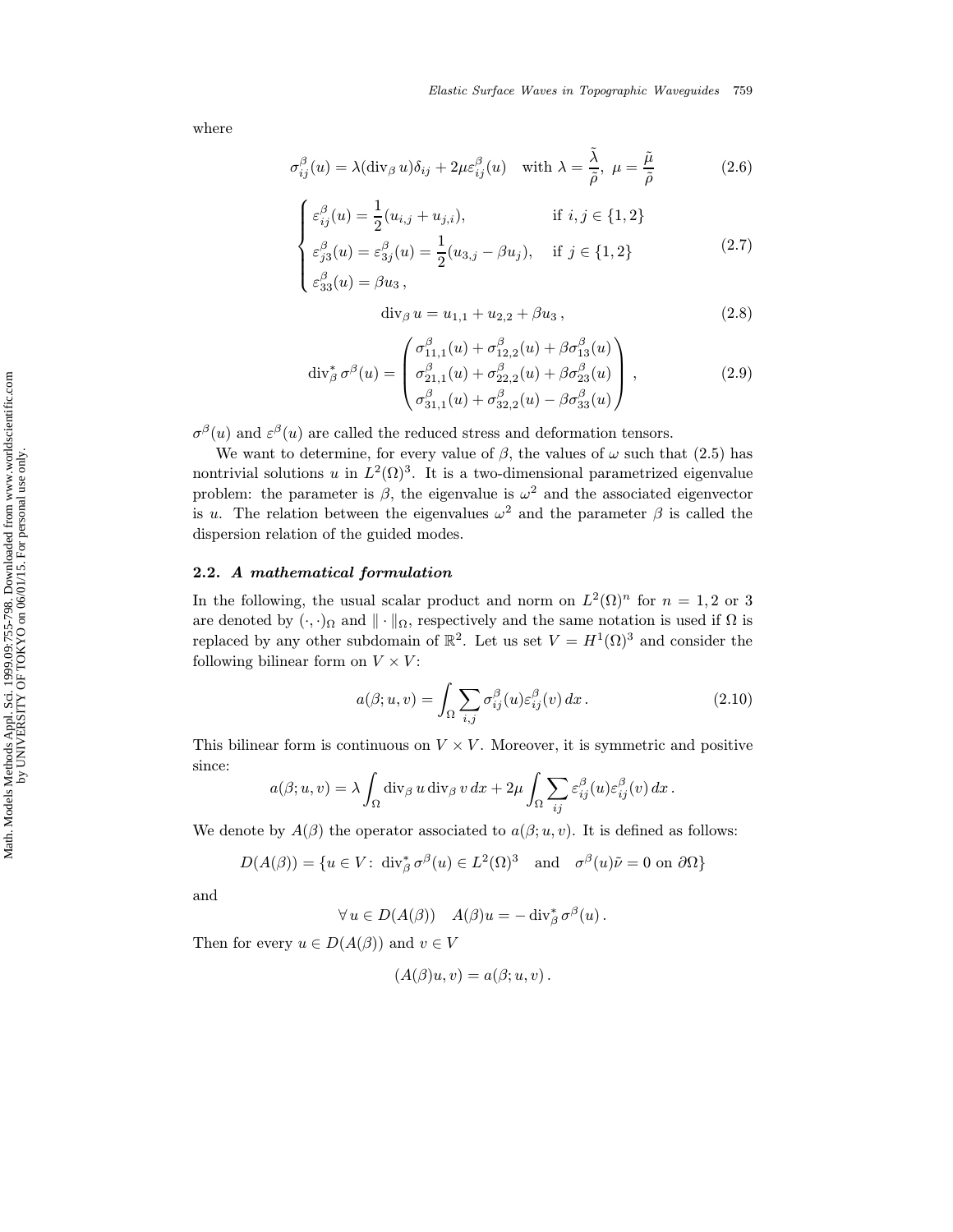Notice that condition  $\sigma^{\beta}(u)\tilde{\nu}=0$  on  $\partial\Omega$  has to be understood in the following weak sense:

$$
\forall v \in V \quad \int_{\Omega} \text{div}_{\beta}^* \sigma^{\beta}(u) v \, dx = -a(\beta; u, v) \, .
$$

Now the problem of finding guided modes can be written:

For  $\beta \in \mathbb{R}^+$ , find  $\omega \in \mathbb{R}^+$  such that there exists  $u \in D(A(\beta))$ ,  $u \neq 0$ , satisfying:

$$
A(\beta)u=\omega^2u.
$$

We therefore have to study the eigenvalues of the operator  $A(\beta)$ . First of all, we prove that it is self-adjoint.

**Lemma 1.** The operator  $A(\beta)$  is self-adjoint and positive.

**Proof.**  $A(\beta)$  is clearly symmetric and positive. To prove that it is a self-adjoint operator, we will prove there exists  $\Lambda > 0$  such that  $a(\beta; u, v) + \Lambda(u, v)$  is coercive on  $V \times V$ . Expanding the expression of  $a(\beta; u, u)$  with respect to  $\beta$ , we get:

$$
a(\beta; u, u) = a_0(u, u) + \beta a_1(u, u) + \beta^2 a_2(u, u),
$$

where

$$
a_0(u, u) = \lambda \int_{\Omega} (u_{1,1} + u_{2,2})^2 dx + 2\mu \int_{\Omega} (u_{1,1}^2 + u_{2,2}^2) dx
$$
  
+  $\mu \int_{\Omega} ((u_{1,2} + u_{2,1})^2 + u_{3,1}^2 + u_{3,2}^2) dx$ ,  

$$
a_1(u, u) = 2\lambda \int_{\Omega} (u_{1,1} + u_{2,2})u_3 dx - 2\mu \int_{\Omega} (u_1 u_{3,1} + u_2 u_{3,2}) dx
$$
,  

$$
a_2(u, u) = (\lambda + 2\mu) \int_{\Omega} u_3^2 dx + \mu \int_{\Omega} (u_1^2 + u_2^2) dx.
$$

By Korn's inequality, there exist two positive constants  $C_1$  and  $C_2$  such that:

$$
a_0(u, u) \ge C_1 \sum_{i=1}^3 \|\nabla u_i\|_{\Omega}^2 - C_2 \sum_{i=1}^2 \|u_i\|_{\Omega}^2, \quad \forall u \in V.
$$

Moreover, by Young's inequality applied to  $a_1(u, u)$ , there exists a constant  $C_3$  such that, for every  $\varepsilon > 0$ :

$$
|a_1(u, u)| \leq \varepsilon \sum_{i=1}^3 \|\nabla u_i\|_{\Omega}^2 + \frac{C_3}{\varepsilon} \|u\|_{\Omega}^2, \quad \forall u \in V.
$$

Finally, we get, for every  $\varepsilon > 0$ :

$$
a(\beta; u, u) \ge (C_1 - \beta \varepsilon) \sum_{i=1}^3 \|\nabla u_i\|_{\Omega}^2 + \left(\beta^2 \mu - C_3 \frac{\beta}{\varepsilon} - C_2\right) \|u\|_{\Omega}^2, \quad \forall u \in V.
$$

The coerciveness result follows by taking  $\varepsilon < C_1/\beta$  and  $\Lambda > C_2 + C_3(\beta/\varepsilon) - \beta^2 \mu$ .  $\Box$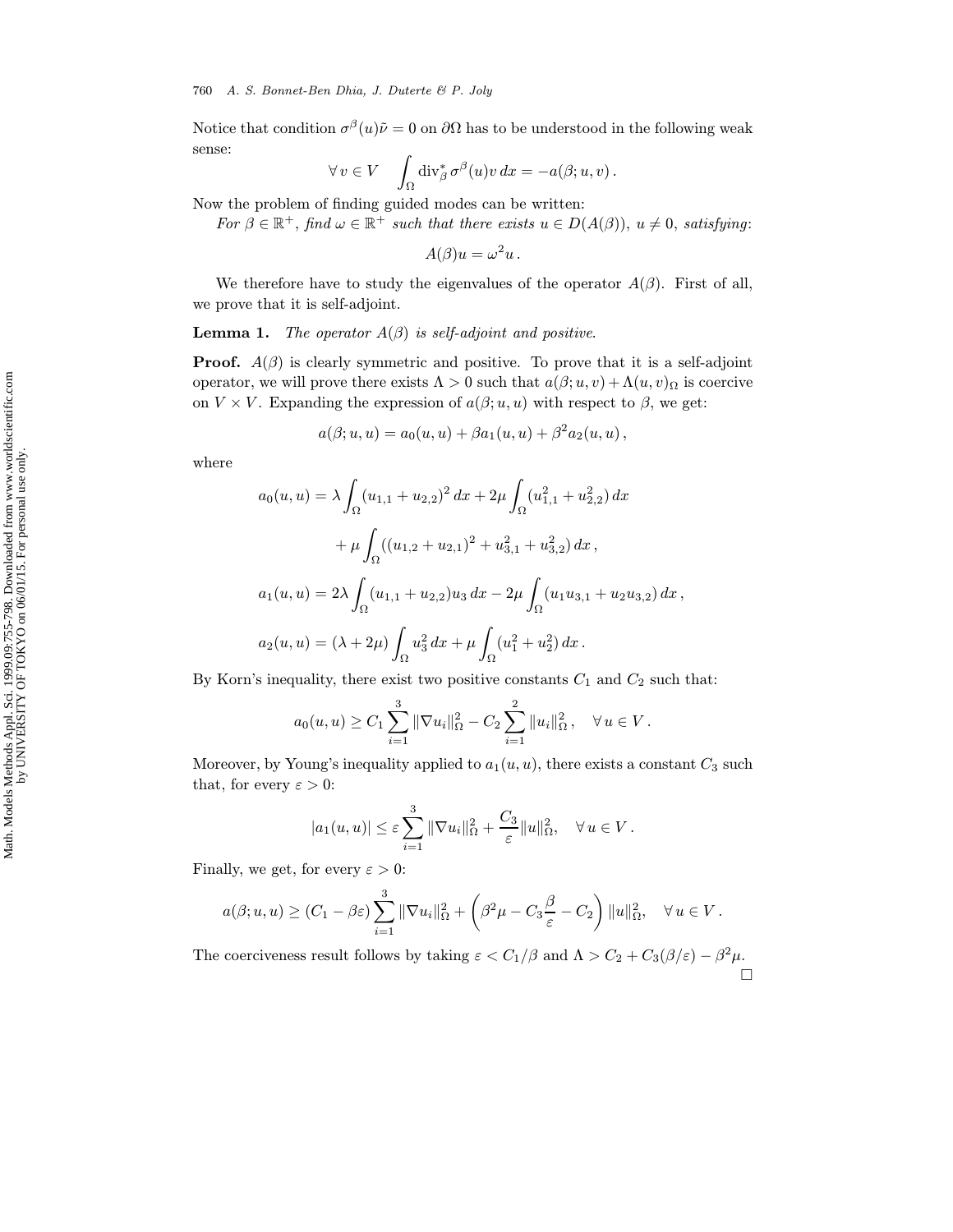### 3. The Essential Spectrum

Let us denote by  $\sigma(\beta)$  the spectrum of the operator  $A(\beta)$  and by  $\sigma_{\text{ess}}(\beta)$  its essential spectrum. Our purpose now is to determine  $\sigma_{\rm ess}(\beta)$ . At first we briefly recall some useful results concerning the Rayleigh wave in the perfect half-space.

#### 3.1. The Rayleigh wave

The Rayleigh wave is well known: it is a wave which propagates at the free surface of a homogeneous half-space. Its velocity  $c_R$  is strictly smaller than the speeds  $c_S$ and  $c_P$  of the S and P waves, which are given respectively by:

$$
c_S = \sqrt{\mu}
$$
 and  $c_P = \sqrt{\lambda + 2\mu}$ .

To derive the Rayleigh wave, let us consider the following one-dimensional problem: find

$$
u(x_2) = \begin{pmatrix} 0 \\ u_2(x_2) \\ u_3(x_2) \end{pmatrix},
$$

such that

$$
\begin{cases}\n\operatorname{div}_{\beta}^{*} \sigma^{\beta}(u) = -\omega^{2} u & \text{if } x_{2} < 0, \\
\sigma^{\beta}(u)e_{2} = 0 & \text{if } x_{2} = 0, \\
\int_{-\infty}^{0} |u(x_{2})|^{2} dx_{2} < +\infty,\n\end{cases}
$$
\n(3.11)

where  $e_2 = \begin{pmatrix} 0 \\ 1 \end{pmatrix}$ 0 . Similar to problem (2.5), it is a parametrized eigenvalue problem.

This problem can be solved explicitly (see, for example, Miklowitz<sup>25</sup>). For every value of  $\beta > 0$ , there is a unique eigenvalue  $\omega^2$  given by  $\omega^2 = \beta^2 c_R^2$  where  $c_R$  is the unique solution  $z \in ]0, c_S[$  of the Rayleigh equation:

$$
4\left(1-\frac{z^2}{c_P^2}\right)^{1/2}\left(1-\frac{z^2}{c_S^2}\right)^{1/2}-\left(2-\frac{z^2}{c_S^2}\right)^2=0.
$$

We therefore have:

$$
0
$$

The associated field is given by

$$
u(x_2) = \begin{pmatrix} 0 \\ u_2^R(\beta x_2) \\ u_3^R(\beta x_2) \end{pmatrix},
$$

where

$$
\begin{cases}\nu_2^R(x_2) = \alpha_P \left( e^{\alpha_P x_2} - \left( 1 - \frac{c_R^2}{2c_S^2} \right)^{-1} e^{\alpha_S x_2} \right), \\
u_3^R(x_2) = -e^{\alpha_P x_2} + \left( 1 - \frac{c_R^2}{2c_S^2} \right) e^{\alpha_S x_2}, \\
\text{with } \alpha_P^2 = 1 - c_R^2/c_P^2, \ \alpha_S^2 = 1 - c_R^2/c_S^2, \ \alpha_P > 0, \ \alpha_S > 0.\n\end{cases} \tag{3.12}
$$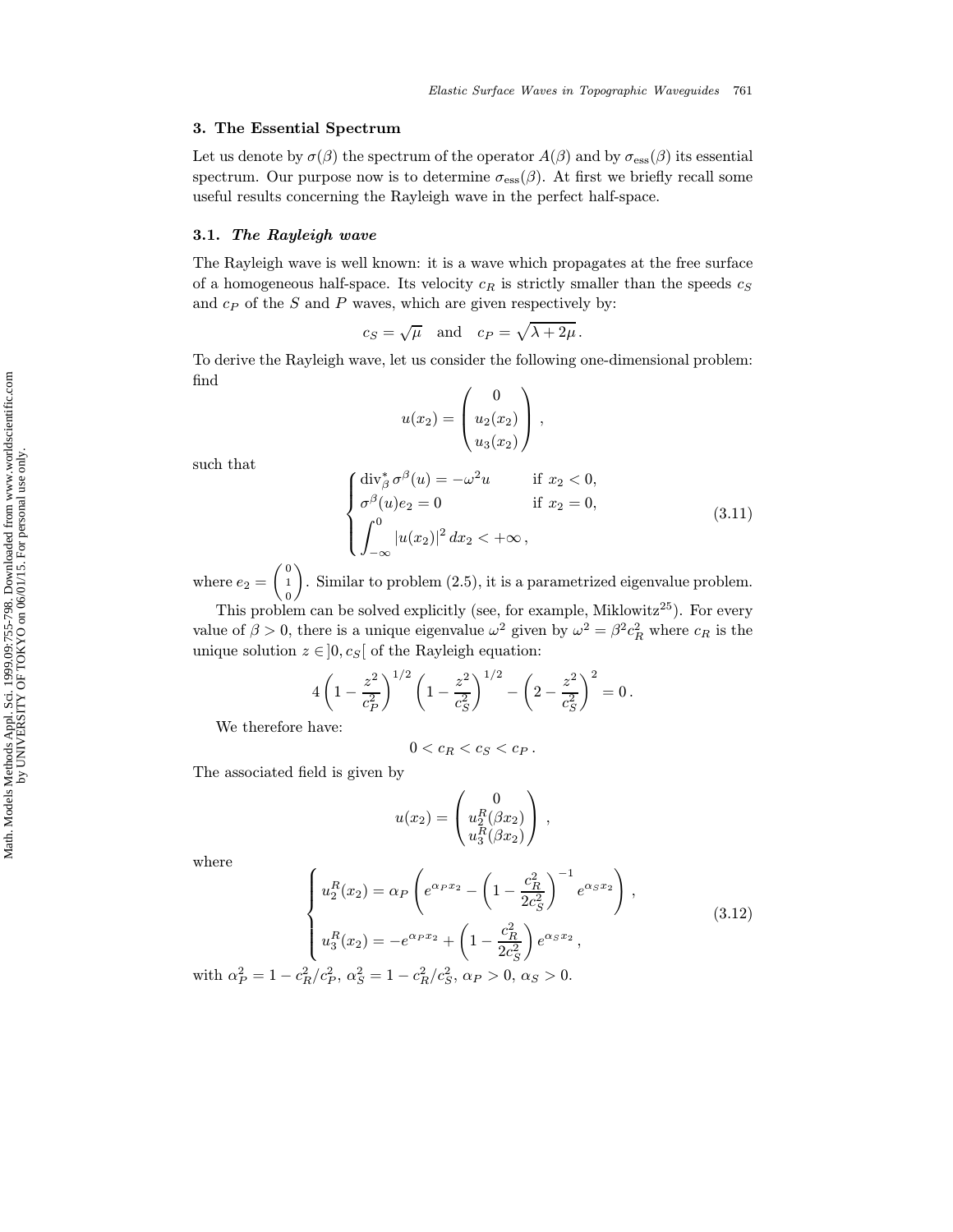Problem  $(3.11)$  can also be handled as a spectral problem for a family of unbounded operators  $B(\beta)$  defined on  $L^2(\mathbb{R}^-)^2$  and associated to the bilinear form:

$$
b(\beta; (u_2, u_3), (v_2, v_3)) = \lambda \int_{-\infty}^0 (u_{2,2} + \beta u_3)(v_{2,2} + \beta v_3) dx_2
$$
  
+ 
$$
\mu \int_{-\infty}^0 \{2u_{2,2}v_{2,2} + 2\beta^2 u_3v_3 + (u_{3,2} - \beta u_2)(v_{3,2} - \beta v_2)\} dx_2
$$
 (3.13)

defined on  $H^1(\mathbb{R}^-)^2 \times H^1(\mathbb{R}^-)^2$ .  $B(\beta)$  is a self-adjoint positive operator and one can establish the following results (cf. Appendix A):

### Lemma 2.

- (a) The essential spectrum of  $B(\beta)$  is the interval  $\beta^2 c_S^2$ ,  $+\infty$ [.
- (b)  $B(\beta)$  has a unique eigenvalue  $\omega^2$  below  $\beta^2 c_S^2$ .

By a scaling argument, we show that this eigenvalue is necessarily of the form  $\beta^2 c_R^2$  where  $c_R$  is independent of  $\beta$ . We notice finally that, since  $(u_2^R(\beta x_2), u_3^R(\beta x_2))$ minimizes the Rayleigh quotient

$$
\frac{b(\beta; (u_2, u_3), (u_2, u_3))}{\int_{-\infty}^0 \{u_2^2 + u_3^2\} dx_2},
$$

we have:

$$
\beta^2 c_R^2 \int_{-\infty}^0 (u_2^2 + u_3^2) dx_2 \le \lambda \int_{-\infty}^0 (u_{2,2} + \beta u_3)^2 dx_2
$$
  
+ 
$$
\mu \int_{-\infty}^0 \{2(u_{2,2})^2 + 2\beta^2 u_3^2 + (u_{3,2} - \beta u_2)^2\} dx_2
$$
(3.14)

for every  $(u_2, u_3)$  in  $H^1(\mathbb{R}^-)^2$ . This inequality, which becomes an equality if  $(u_2, u_3) = (u_2^R(\beta x_2), u_3^R(\beta x_2))$ , will be used in the following sections.

### 3.2. A lower bound for the essential spectrum

We set now  $V_0 = H^1(\Omega_0)^3$  where  $\Omega_0$  is the perfect half-plane defined by (2.2), and for  $(u, v) \in V_0 \times V_0$ 

$$
a(\Omega_0; \beta; u, v) = \lambda \int_{\Omega_0} \operatorname{div}_{\beta} u \operatorname{div}_{\beta} v \, dx + 2\mu \int_{\Omega_0} \sum_{i,j} \varepsilon_{ij}^{\beta}(u) \varepsilon_{ij}^{\beta}(v) \, dx.
$$

**Lemma 3.** For every u in  $V_0$ :

$$
a(\Omega_0; \beta; u, u) \ge \beta^2 c_R^2 \int_{\Omega_0} |u|^2 dx.
$$
\n(3.15)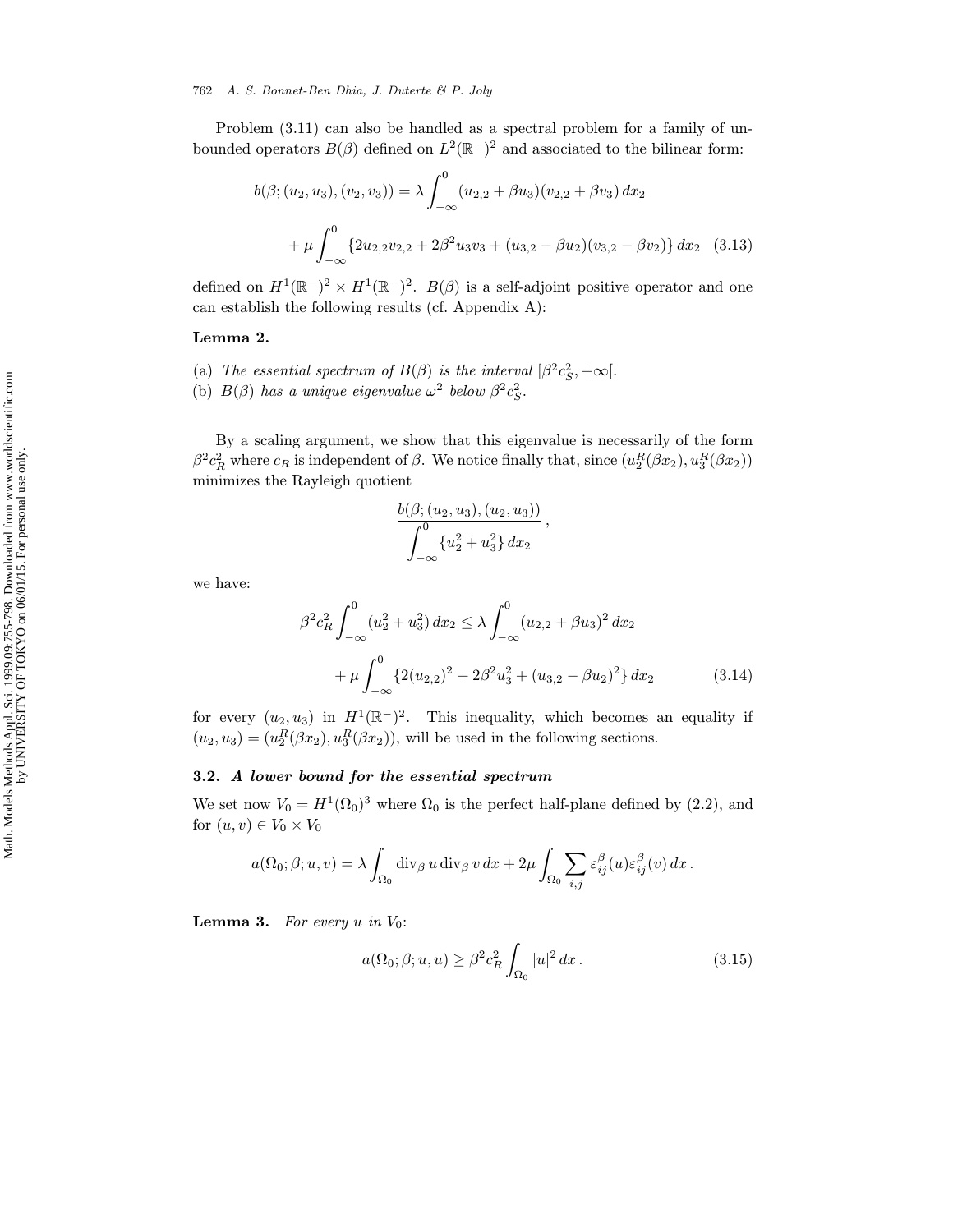**Proof.** This inequality is evident if  $\beta = 0$  by the positivity of  $a(\Omega_0; \beta; u, u)$ . Suppose now  $\beta \neq 0$ .

Let us denote by  $\hat{u}(\xi, x_2)$  the partial Fourier transform of  $u(x_1, x_2)$  with respect to  $x_1$ :

$$
\hat{u}(\xi, x_2) = \frac{1}{\sqrt{2\pi}} \int_{-\infty}^{+\infty} u(x_1, x_2) e^{-i\xi x_1} dx_1.
$$

By Plancherel's theorem, we have for all  $u$  in  $V_0$ :

$$
a(\Omega_0; \beta; u, u) = \lambda \int_{\Omega_0} |i\xi \hat{u}_1 + \hat{u}_{2,2} + \beta \hat{u}_3|^2 dx_2 d\xi
$$
  
+ 
$$
\mu \int_{\Omega_0} 2\{\xi^2 |\hat{u}_1|^2 + |\hat{u}_{2,2}|^2 + \beta^2 |\hat{u}_3|^2\} dx_2 d\xi
$$
  
+ 
$$
\mu \int_{\Omega_0} \{ |\hat{u}_{1,2} + i\xi \hat{u}_2|^2 + |i\xi \hat{u}_3 - \beta \hat{u}_1|^2 + |\hat{u}_{3,2} - \beta \hat{u}_2|^2 \} dx_2 d\xi.
$$

If we set  $k = \sqrt{\beta^2 + \xi^2}$  and:

$$
\begin{cases} \hat{w}_1 = \frac{1}{k} (\beta \hat{u}_1 + i \xi \hat{u}_3) \,, \\ \hat{w}_2 = \hat{u}_2 \,, \\ \hat{w}_3 = \frac{1}{k} (\beta \hat{u}_3 + i \xi \hat{u}_1) \,, \end{cases}
$$

this equality reads:

$$
a(\Omega_0; \beta; u, u) = \lambda \int_{\Omega_0} |\hat{w}_{2,2} + k \hat{w}_3|^2 dx_2 d\xi
$$
  
+ 
$$
\mu \int_{\Omega_0} \{ 2k^2 |\hat{w}_3|^2 + 2 |\hat{w}_{2,2}|^2 + |\hat{w}_{3,2} - k \hat{w}_2|^2 \} dx_2 d\xi
$$
  
+ 
$$
\mu \int_{\Omega_0} \{ |\hat{w}_{1,2}|^2 + k^2 |\hat{w}_1|^2 \} dx_2 d\xi.
$$

By inequality (3.14), we have:

$$
k^{2}c_{R}^{2}\int_{-\infty}^{0} (|\hat{w}_{2}|^{2} + |\hat{w}_{3}|^{2}) dx_{2} \leq \lambda \int_{-\infty}^{0} |\hat{w}_{2,2} + k\hat{w}_{3}|^{2} dx_{2} + \mu \int_{-\infty}^{0} \{2k^{2}|\hat{w}_{3}|^{2} + 2|\hat{w}_{2,2}|^{2} + |\hat{w}_{3,2} - k\hat{w}_{2}|^{2}\} dx_{2}.
$$

Integrating this inequality with respect to  $\xi$ , we obtain finally the following inequality:

$$
a(\Omega_0; \beta; u, u) \ge \int_{\Omega_0} (\beta^2 + \xi^2) c_R^2 (|\hat{w}_2|^2 + |\hat{w}_3|^2) dx_2 d\xi
$$
  
+ 
$$
\mu \int_{\Omega_0} {\{ |\hat{w}_{1,2}|^2 + (\beta^2 + \xi^2) |\hat{w}_1|^2 \} dx_2 d\xi}.
$$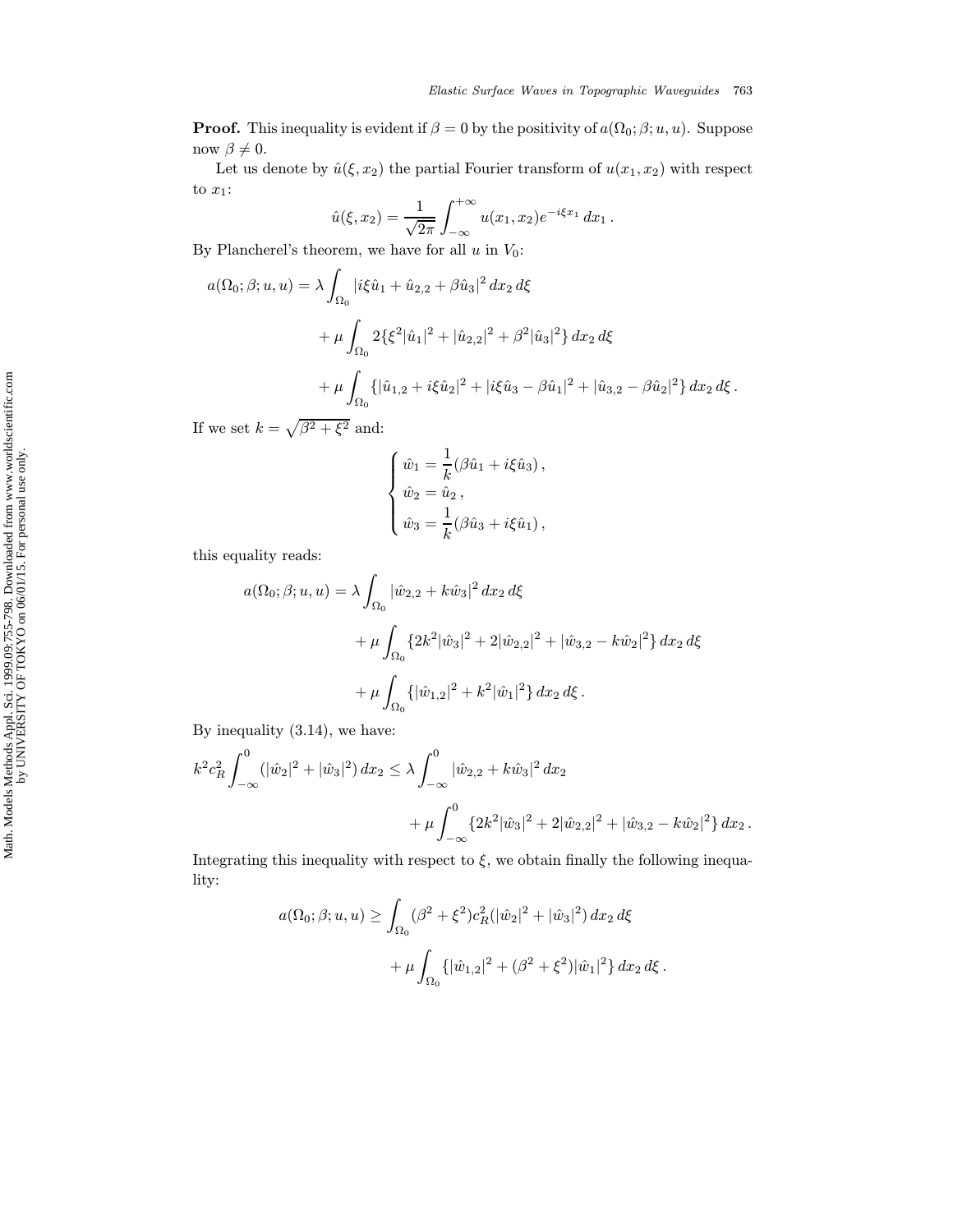#### 764 A. S. Bonnet-Ben Dhia, J. Duterte & P. Joly

Since  $c_R^2 < \mu$ , this implies:

$$
a(\Omega_0; \beta; u, u) \ge \beta^2 c_R^2 \int_{\Omega_0} (|\hat{w}_1|^2 + |\hat{w}_2|^2 + |\hat{w}_3|^2) \, dx_2 \, d\xi
$$

which proves the lemma thanks the identity:

$$
|\hat{w}_1|^2 + |\hat{w}_2|^2 + |\hat{w}_3|^2 = |\hat{u}_1|^2 + |\hat{u}_2|^2 + |\hat{u}_3|^2.
$$

Using the previous lemma, we can now prove the

Lemma 4.

$$
\sigma_{\rm ess}(\beta) \subset [\beta^2 c_R^2, +\infty[.
$$
\n(3.16)

**Proof.** Suppose  $\gamma \in \sigma_{\text{ess}}(\beta)$  and consider a singular sequence  $u^{(n)} \in D(A(\beta))$  (as defined in p. 15 of Schechter<sup>29</sup>) such that:

$$
||u^{(n)}||_{\Omega} = 1, \qquad (3.17)
$$

$$
u^{(n)} \to 0 \text{ weakly in } L^2(\Omega)^3, \qquad (3.18)
$$

$$
||A(\beta)u^{(n)} - \gamma u^{(n)}||_{\Omega} \to 0. \qquad (3.19)
$$

By (3.17) and (3.19):

$$
\gamma = \lim_{n \to +\infty} a(\beta; u^{(n)}, u^{(n)}).
$$
\n(3.20)

Then by (3.17) and by Korn's inequality,  $(u^{(n)})$  is bounded in V. Consequently, by  $(3.18), u^{(n)} \rightarrow 0$  in V. Then we notice that

$$
a(\beta;u^{(n)},u^{(n)}) \geq a(\Omega_0;\beta;u^{(n)},u^{(n)})
$$

and consequently, by (3.15):

$$
a(\beta; u^{(n)}, u^{(n)}) \ge \beta^2 c_R^2 \|u^{(n)}\|_{\Omega_0}^2. \tag{3.21}
$$

Moreover, by the compact injection of  $H^1(\mathcal{O})$  into  $L^2(\mathcal{O})$ :

$$
u^{(n)}|_{\mathcal{O}} \to 0 \quad \text{in } L^2(\mathcal{O})^3
$$

and therefore:

$$
||u^{(n)}||_{\Omega_0}^2 = ||u^{(n)}||_{\Omega}^2 - ||u^{(n)}||_{\mathcal{O}}^2 \to 1 \text{ as } n \to +\infty.
$$
 (3.22)

Finally, we deduce from (3.20)–(3.22) that  $\gamma \geq \beta^2 c_R^2$ .  $R$ .

## 3.3. The singular sequences

We will now construct singular sequences to prove that inclusion (3.16) is in fact an equality.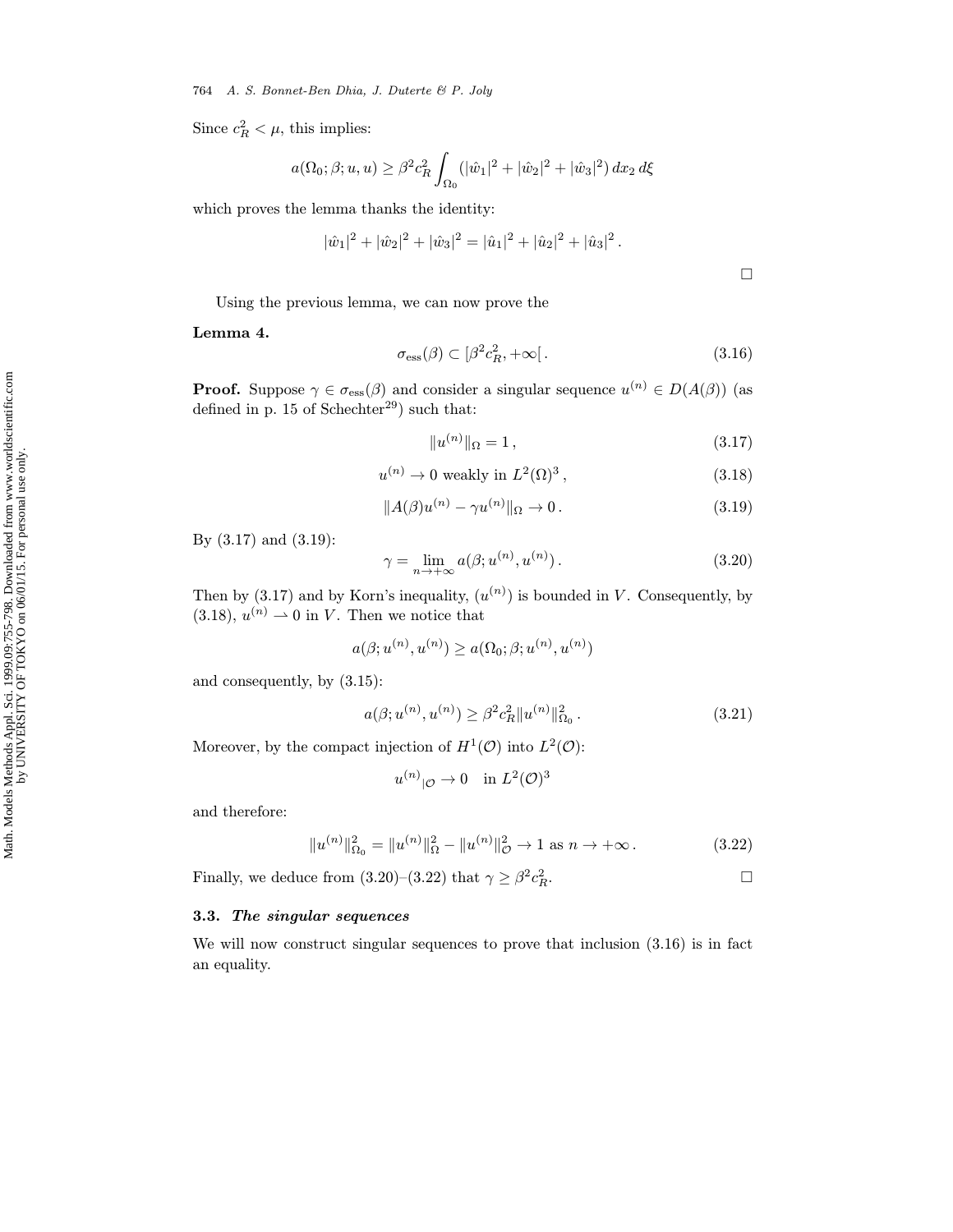Theorem 1.

$$
\sigma_{\rm ess}(\beta)=[\beta^2 c_R^2,+\infty[.
$$

**Proof.** Let  $\xi > 0$ . We will prove that  $\gamma = (\beta^2 + \xi^2)c_R^2 \in \sigma_{\text{ess}}(\beta)$  by building a singular sequence  $(u^{(n)})$  satisfying  $(3.17)$ – $(3.19)$ . We set  $k = \sqrt{\xi^2 + \beta^2}$  and for  $x \in \Omega_0$ :

$$
\begin{cases}\nu_1(x) = \frac{-i\xi}{k} u_3^R(kx_2)e^{i\xi x_1}, \\
u_2(x) = u_2^R(kx_2)e^{i\xi x_1}, \\
u_3(x) = \frac{\beta}{k} u_3^R(x_2)e^{i\xi x_1}.\n\end{cases}
$$

Notice that  $u(x)e^{i(\beta x_3-\omega t)}$  describes a Rayleigh wave propagating in the direction  $\mathbf{k} = (\xi/k, 0, \beta/k)$ . The field u therefore satisfies the following equalities:

$$
\begin{cases}\n\sigma^{\beta}(u)e_2 = 0 & \text{if } x_2 = 0, \\
\text{div}_{\beta}^* \sigma^{\beta}(u) = -k^2 c_R^2 u & \text{if } x \in \Omega_0\n\end{cases}
$$
\n(3.23)

but is not in  $H^1(\Omega)^3$ . Consider now the sequence  $v^{(n)}$  of  $L^2(\Omega)^3$  defined as follows:

$$
v^{(n)}(x) = \frac{1}{\sqrt{n}} u(x) \theta\left(\frac{x_1}{n}\right) \quad \text{if } x \in \Omega_0 \quad \text{and } v^{(n)}(x) = 0 \quad \text{if } x \in \mathcal{O}
$$

where  $\theta$  is a  $\mathcal{C}^{\infty}$ -function which is not identically equal to 0 and satisfies:

$$
\theta(x_1) = 0 \quad \text{if } |x_1| \le a \quad \text{or } |x_1| > R
$$

for some  $R > a$ . The sequence  $v^{(n)}$  clearly belongs to  $H^1(\Omega)^3$  and has the following properties:

(a)  $||v^{(n)}||_{\Omega}$  is independent of *n*. Indeed:

$$
||v^{(n)}||_{\Omega}^{2} = \frac{1}{n} \int_{\Omega_{0}} |u(x)|^{2} |\theta \left(\frac{x_{1}}{n}\right)|^{2} dx
$$
  
= 
$$
\int_{\Omega_{0}} (|u_{2}^{R}(x_{2})|^{2} + |u_{3}^{R}(x_{2})|^{2}) |\theta(z_{1})|^{2} dz_{1} dx_{2}.
$$

- (b)  $v^{(n)}$  converges weakly to 0 in  $L^2(\Omega)^3$ . Indeed,  $(v^{(n)}, \varphi)_{\Omega} \to 0$  for every  $\varphi \in$  $\mathcal{D}(\Omega)$ <sup>3</sup> which remains true, by the density of  $\mathcal{D}(\Omega)$ <sup>3</sup> in  $L^2(\Omega)$ <sup>3</sup>, for every  $\varphi \in$  $L^2(\Omega)^3$ .
- (c) Finally, we have:

$$
\sigma^{\beta}(v^{(n)}) = \begin{cases} 0 & \text{if } x \in \mathcal{O} \\ \frac{1}{\sqrt{n}} \theta\left(\frac{x_1}{n}\right) \sigma^{\beta}(u) + \frac{1}{\sqrt{n}^3} \theta'\left(\frac{x_1}{n}\right) \tau(u) & \text{if } x \in \Omega_0 \end{cases}
$$
(3.24)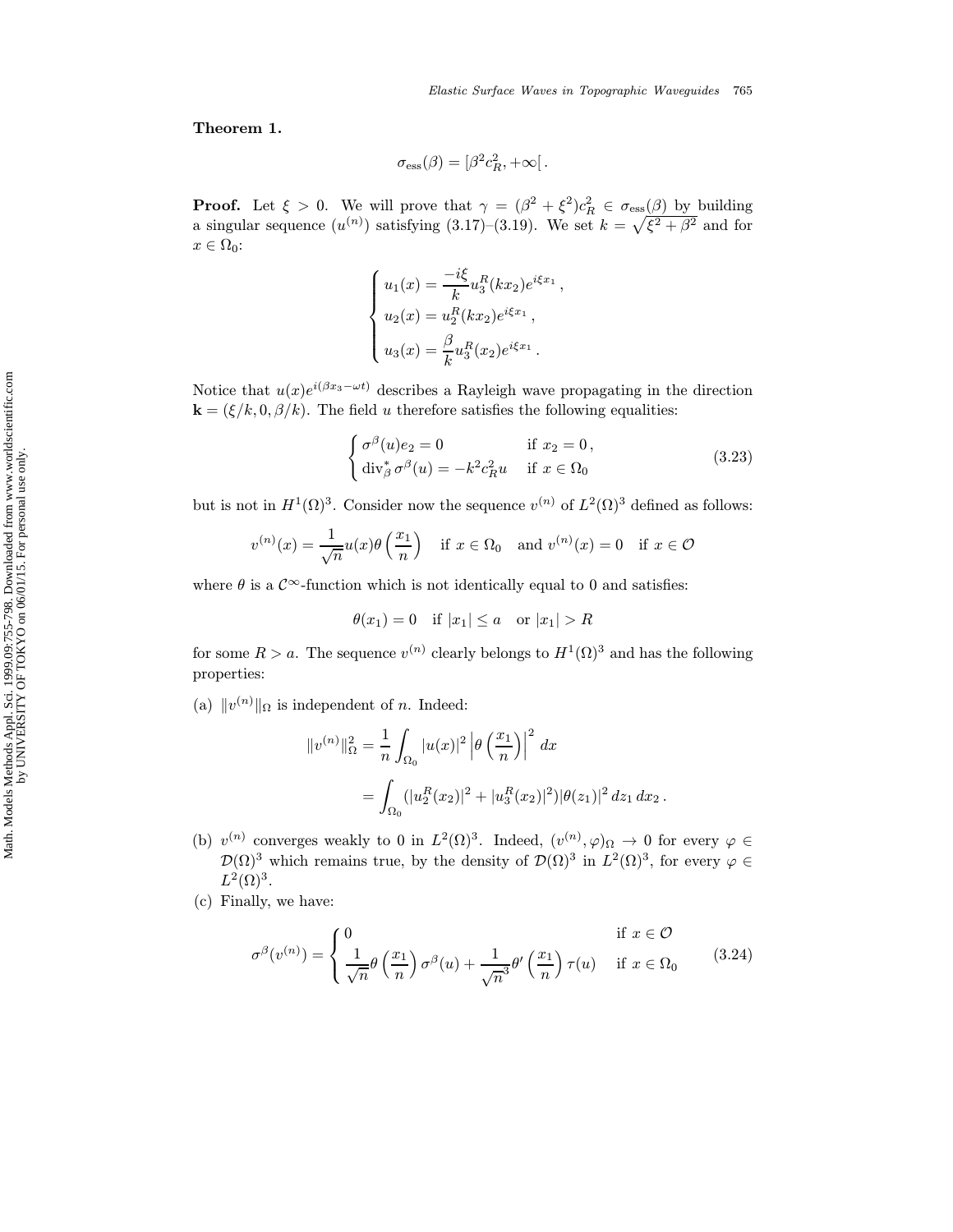766 A. S. Bonnet-Ben Dhia, J. Duterte & P. Joly

where  $\tau(u)$  is the following tensor:

$$
\tau(u) = \begin{pmatrix} (\lambda + 2\mu)u_1 \ \mu u_2 \ \mu u_3 \\ \mu u_2 & \lambda u_1 \ 0 \\ \mu u_3 & 0 \ \lambda u_1 \end{pmatrix}.
$$

Consequently, by (3.23):

$$
\operatorname{div}_{\beta}^* \sigma^{\beta}(v^{(n)}) = \begin{cases} 0 & \text{if } x \in \mathcal{O} \\ -\gamma v^{(n)} + \frac{1}{\sqrt{n}^3} \theta' \left(\frac{x_1}{n}\right) \sigma^{\beta}(u) e_1 \\ + \frac{1}{\sqrt{n}^3} \theta' \left(\frac{x_1}{n}\right) \operatorname{div}_{\beta}^* \tau(u) + \frac{1}{\sqrt{n}^5} \theta'' \left(\frac{x_1}{n}\right) \tau(u) e_1 & \text{if } x \in \Omega_0 \end{cases}
$$

where  $e_1 = \begin{pmatrix} 1 \\ 0 \end{pmatrix}$ 0 ). This proves that  $\text{div}_{\beta}^* \sigma^{\beta}(v^{(n)}) \in L^2(\Omega)^3$  and that

$$
\|\text{div}_{\beta}^{*} \sigma^{\beta}(v^{(n)}) + \gamma v^{(n)}\|_{\Omega} \to 0.
$$

However,  $v^{(n)}$  is not a singular sequence because  $v^{(n)} \notin D(A(\beta))$ . Indeed, its normal stress  $t^{(n)} = \sigma^{\beta}(v^{(n)})\tilde{\nu}_{|\partial\Omega}$  is not identically equal to 0 (cf. Fig. 2). However, by (3.23) and  $(3.24)$ , we have:

$$
t^{(n)} = \begin{cases} 0 & \text{if } x \in \partial\Omega \cap \partial\mathcal{O} \\ \frac{1}{\sqrt{n}^3} \theta' \left(\frac{x_1}{n}\right) \begin{pmatrix} \mu u_2 \\ \lambda u_1 \\ 0 \end{pmatrix} & \text{if } x \in \partial\Omega \cap \partial\Omega_0 \end{cases}
$$



Fig. 2. The support of the singular sequence.

so that  $||t^{(n)}||_{L^2(\partial\Omega)^3} \to 0$ . To obtain a singular sequence, it suffices to add to  $v^{(n)}$ a correcting term  $w^{(n)}$  chosen as the unique solution of the following problem:

$$
\begin{cases}\n-\text{div}_{\beta}^{*} \sigma^{\beta}(w^{(n)}) + \Lambda w^{(n)} = 0 & \text{in } \Omega \\
\sigma^{\beta}(w^{(n)})\tilde{\nu} = -t^{(n)} & \text{on } \partial\Omega\n\end{cases}
$$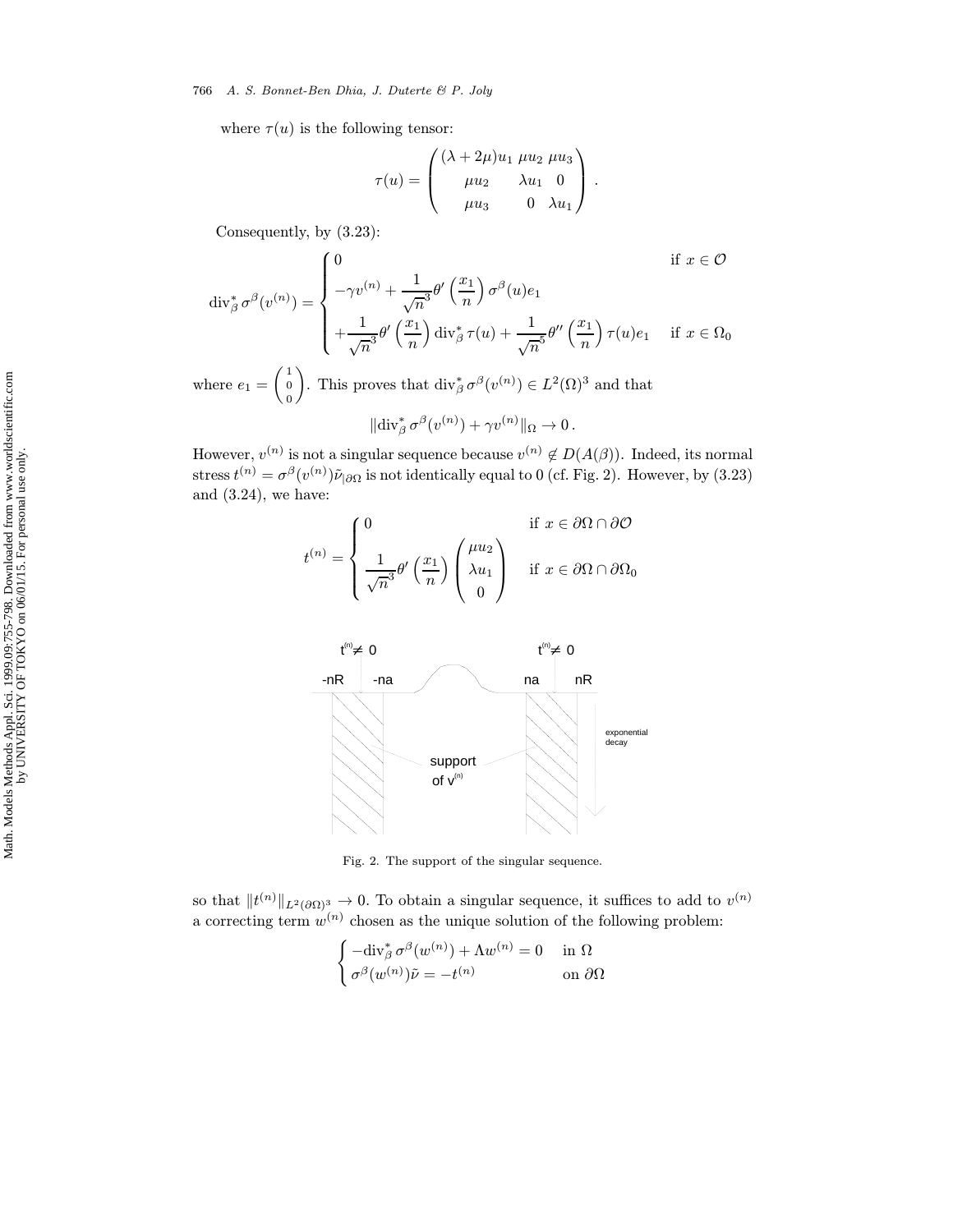where  $\Lambda$  is great enough to ensure the coerciveness of  $a(\beta; u, u) + \Lambda(u, u)$ <sub>Ω</sub>. Then by Lax–Milgram theorem, there is a constant C such that:  $||w^{(n)}||_V \leq C ||t^{(n)}||_{L^2(\partial\Omega)^3}$ and consequently:

$$
\|w^{(n)}\|_V\to 0\quad\text{and}\quad \|\operatorname{div}_\beta^*\sigma^\beta(w^{(n)})\|_V\to 0\,.
$$

Therefore the sequence  $u^{(n)} = v^{(n)} + w^{(n)}$  is a singular sequence associated to the value  $\gamma = (\beta^2 + \xi^2)c_R^2$ .  $R$ .

### 4. Study of the Point Spectrum

We are now interested in the point spectrum of the operator  $A(\beta)$ . Each eigenvalue  $\gamma$ of  $A(\beta)$  corresponds to a guided wave such that  $\omega^2 = \gamma$ . The eigenvalues  $\gamma$  such that  $\gamma < \beta^2 c_R^2$  form the discrete spectrum; they can be studied by means of the min-max principle as will be developed in the following. The study of the so-called embedded *eigenvalues*  $\gamma$  such that  $\gamma > \beta^2 c_R^2$  is much more complicated. Examples of embedded eigenvalues have been exhibited for some related problems.<sup>17,34</sup> However, it seems that these examples are in some sense exceptions and that embedded eigenvalues generally not exist. For the problem we consider now, the question of the existence of embedded eigenvalues is still open.

# 4.1. The min-max principle and the dispersion curves of the guided modes

We want now to study the discrete spectrum of the operator  $A(\beta)$ , or, in other words, the eigenvalues smaller than  $\beta^2 c_R^2$ . To these eigenvalues are associated guided modes with a speed  $\omega/\beta$  smaller than the Rayleigh speed  $c_R$ . Obviously, this discrete spectrum may be empty: it is the case for example if the elastic half-space is not perturbed. Therefore, our goal is to find out types of perturbation of the free surface for which guided waves exist. The mathematical tool we will use for that purpose is the min-max principle. Let us recall it. For every integer  $m \geq 1$ , we set:

$$
s_m(\beta) = \inf_{F \in \mathcal{V}_m(V)} \sup_{u \in F, u \neq 0} \mathcal{R}(\beta; u), \qquad (4.25)
$$

where  $\mathcal{V}_m(V)$  is the set of all m-dimensional subspaces of V and  $\mathcal{R}(\beta; u)$  is the Rayleigh quotient defined as follows:

$$
\mathcal{R}(\beta; u) = \frac{a(\beta; u, u)}{\|u\|_{\Omega}^2}.
$$
\n(4.26)

Another expression of the min-max values  $s_m(\beta)$  is sometimes more convenient. It is the following:

$$
s_m(\beta) = \sup_{F \in \mathcal{V}_{m-1}(L^2(\Omega)^3)} \inf_{u \in F^\perp \cap V, u \neq 0} \mathcal{R}(\beta; u), \tag{4.27}
$$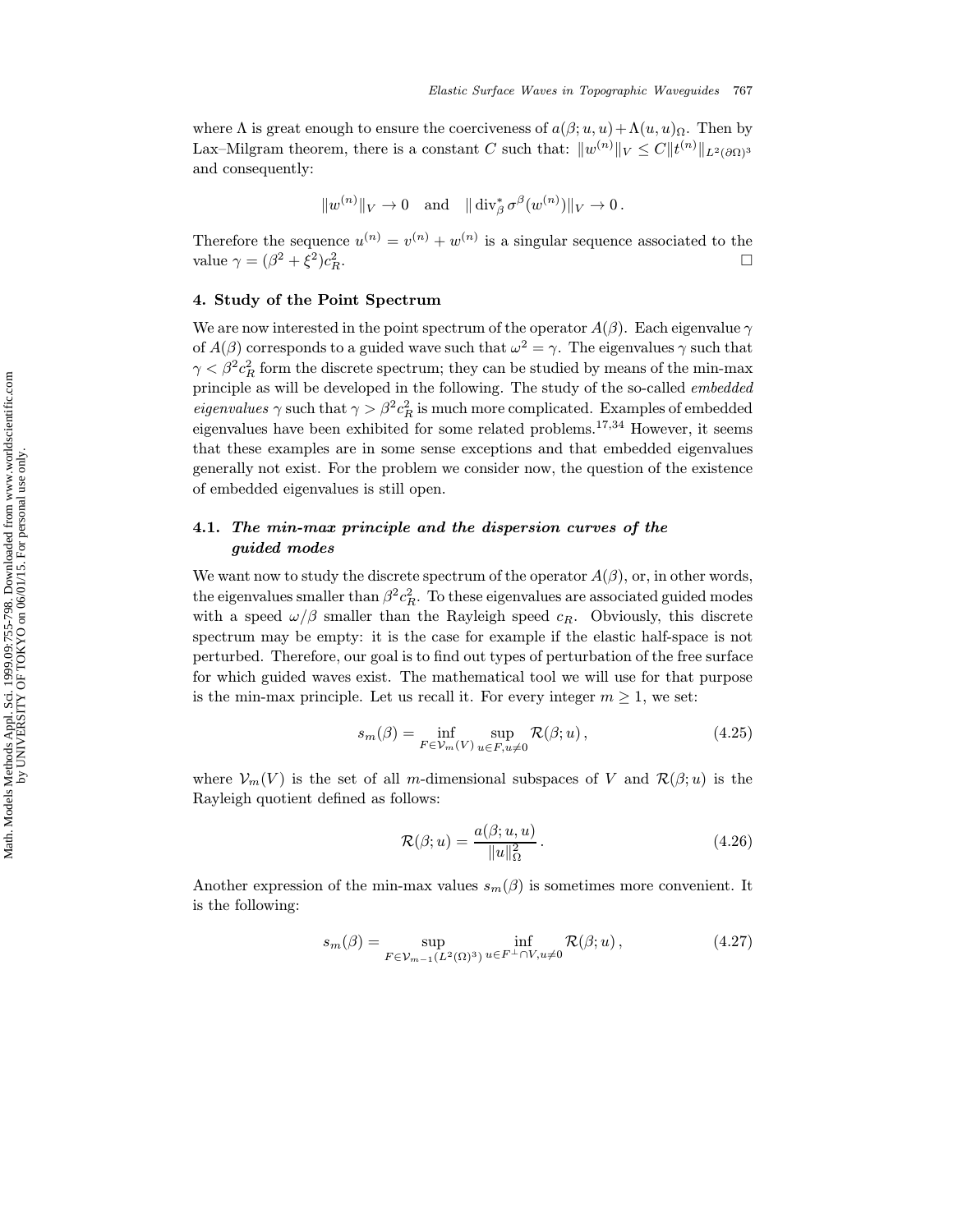where by definition  $F^{\perp} = \{u \in L^2(\Omega)^3; (u, v)_{\Omega} = 0, \forall v \in F\}.$  The equivalence between both expressions is not obvious but results from the proof of the min-max principle. For the problem we are interested here, this principle reads as follows:

**Theorem 2.** The sequence  $(s_m(\beta))_{m\geq 1}$  is increasing and converges to  $\beta^2 c_R^2$ . Moreover, the following alternative holds:

- $s_m(\beta) < \beta^2 c_R^2$ . Then  $A(\beta)$  has at least m eigenvalues (counted with their multiplicity) below  $\beta^2 c_R^2$  and these eigenvalues are the m first min-max values  $s_1(\beta)$ ,  $s_2(\beta),\ldots,s_m(\beta).$
- $s_m(\beta) = \beta^2 c_R^2$  and then  $A(\beta)$  has at most  $m-1$  eigenvalues strictly smaller than  $\beta^2 c_R^2$ .

See for example Reed and Simon<sup>28</sup> for a proof. In the following, we denote by  $N(\beta)$ the number of eigenvalues of  $A(\beta)$  located strictly below  $\beta^2 c_R^2$ . By the min-max principle:

- if  $s_m(\beta) < \beta^2 c_R^2$ , then  $N(\beta) \geq m$ ,
- if  $s_m(\beta) = \beta^2 c_R^2$ , then  $N(\beta) \leq m 1$

We are interested, if possible, in describing the variations of the eigenvalues  $\omega^2$  with respect to the parameter  $\beta$ , or in other words, the dispersion curves of the guided modes. Some results can be obtained directly by studying the min-max functions  $\beta \to s_m(\beta)$ . We can for example establish the following two properties:

- The function  $\beta \to s_m(\beta)$  is positive continuous and almost everywhere differentiable.
- The function  $\beta \to s_m(\beta) \beta^2 c_S^2$  is negative and decreasing.

The first assertion can be proved by standard arguments (see for example Bonnet–Ben Dhia and Joly<sup>7</sup>). The second assertion has been proved by Bamberger  $et al.<sup>6</sup>$  In fact, the problem they have considered is different from ours, but the proof of this result can be applied to our case without any modification.

Notice that, in the context of the problem studied by Bamberger  $et \ al.,^6$  the monotonicity of  $s_m(\beta) - \beta^2 c_S^2$  allows one to prove that the number of guided modes  $N(\beta)$  is an increasing function of  $\beta$ . Indeed, in that case,  $\beta^2 c_S^2$  is the lower bound of the essential spectrum. In the case we consider here, this lower bound is  $\beta^2 c_R^2$ and the monotonicity of  $s_m(\beta) - \beta^2 c_S^2$  does not imply the monotonicity of  $N(\beta)$ . In fact, we conjecture that  $N(\beta)$  is generally not monotonic, but we did not succeed in building counterexamples.

### 4.2. Comparison results

A classical tool<sup>5,7</sup> to obtain estimates on the eigenvalues of the operator  $A(\beta)$  is to compare them with the eigenvalues of another operator, associated to a waveguide whose transverse section is bounded and included in the one of the initial waveguide. Such a waveguide is usually called a closed waveguide.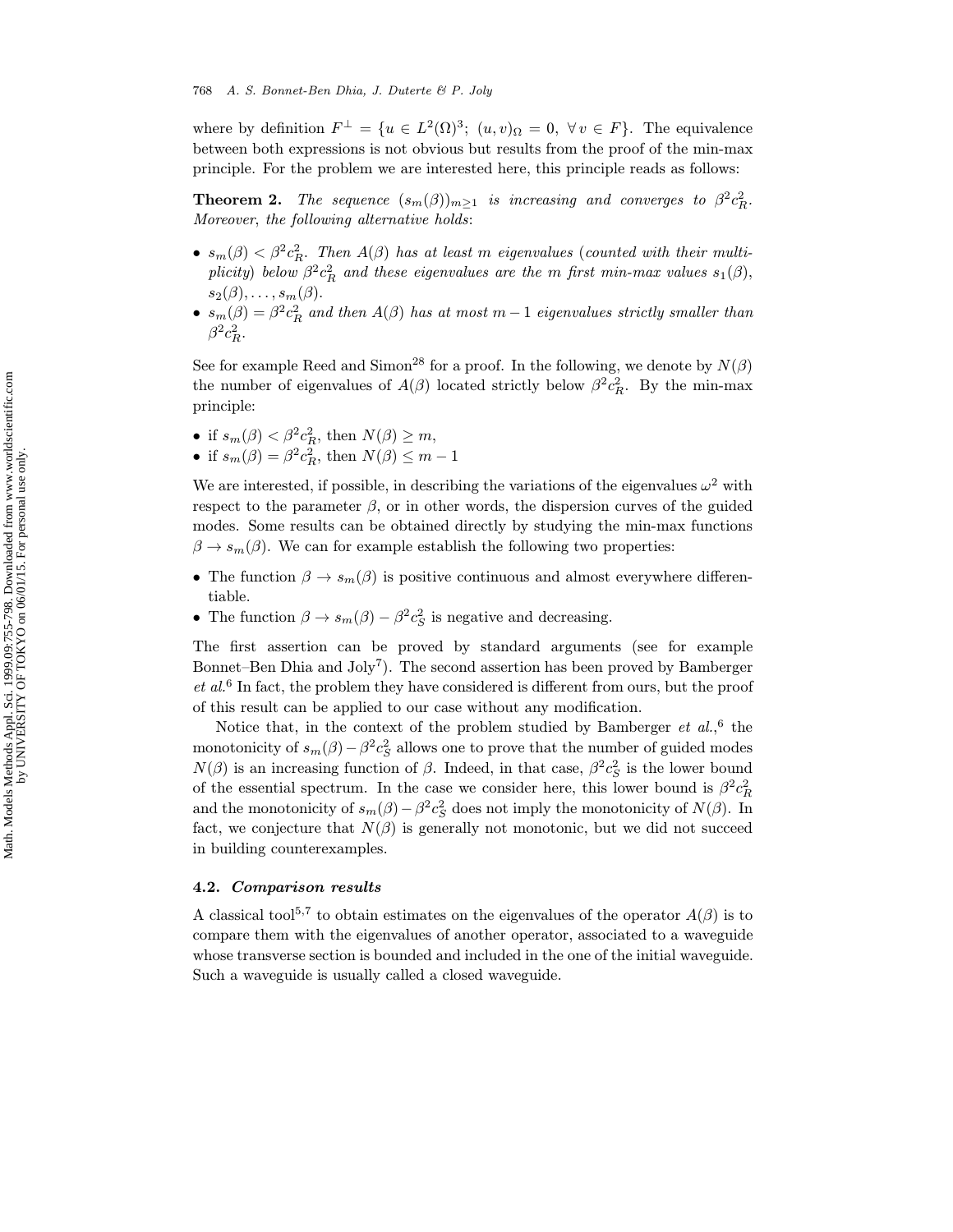Suppose that  $\Omega_b$  is a bounded domain which is locally Lipschitz and consider the unbounded operator  $A_D(\beta)$  of  $L^2(\Omega_b)^3$  defined as follows:

$$
D(A_D(\beta)) = \{ u \in V_D; \text{div}_{\beta}^* \sigma^{\beta}(u) \in L^2(\Omega_b)^3 \text{ and } \sigma^{\beta}(u)\tilde{\nu} = 0 \text{ on } \Gamma_b^F \}
$$

and

$$
\forall u \in D(A_D(\beta)), \quad A_D(\beta)u = -\operatorname{div}_{\beta}^* \sigma^{\beta}(u),
$$

where

$$
\partial\Omega_b = \Gamma_b^D \cup \Gamma_b^F,
$$

 $\tilde{\nu}$  denotes the unit outward normal to  $\partial\Omega_b\times\mathbb{R}$  and

$$
V_D = \{ u \in H^1(\Omega_b)^3 : u = 0 \text{ on } \Gamma_b^D \}.
$$
 (4.28)

The part  $\Gamma_b^F$  of the boundary is a stress free surface while  $\Gamma_b^D$  is a Dirichlet boundary. The operator  $A_D(\beta)$  is positive and self-adjoint. Moreover, since the embedding of  $H^1(\Omega_b)$  into  $L^2(\Omega_b)$  is compact,  $A_D(\beta)$  has compact resolvent. Its spectrum is discrete and consists of an increasing positive sequence  $s_m^D(\beta)$  tending to infinity with m. Moreover, the values  $s_m^D(\beta)$  have the following min-max characterization:

$$
s_m^D(\beta) = \inf_{F \in \mathcal{V}_m(V_D)} \sup_{u \in F, u \neq 0} \mathcal{R}(\Omega_b; \beta; u), \qquad (4.29)
$$

where  $\mathcal{R}(\Omega_b; \beta; u)$  is the Rayleigh quotient defined as follows:

$$
\mathcal{R}(\Omega_b; \beta; u) = \frac{a(\Omega_b; \beta; u, u)}{\|u\|_{\Omega_b}^2}
$$
\n(4.30)

with

$$
a(\Omega_b; \beta; u, v) = \int_{\Omega_b} \sum_{i,j} \sigma_{ij}^{\beta}(u) \varepsilon_{ij}^{\beta}(v) dx.
$$

As usual, we have the following Dirichlet comparison principle which results from the inclusion  $V_D \subset V$ , extending the functions by zero:

**Lemma 5.** Suppose that  $\Omega_b \subset \Omega$  and  $\Gamma_b^F \subset \partial \Omega$ . Then for every  $m \ge 1$  and every  $\beta \geq 0$ :

$$
s_m(\beta) \le s_m^D(\beta)
$$

and therefore

$$
N(\beta) \geq N_D(\beta) \,,
$$

where  $N_D(\beta) = \max\{m: s_m^D(\beta) < \beta^2 c_R^2\}.$ 

This will be extensively used in the following to prove the existence results for guided modes.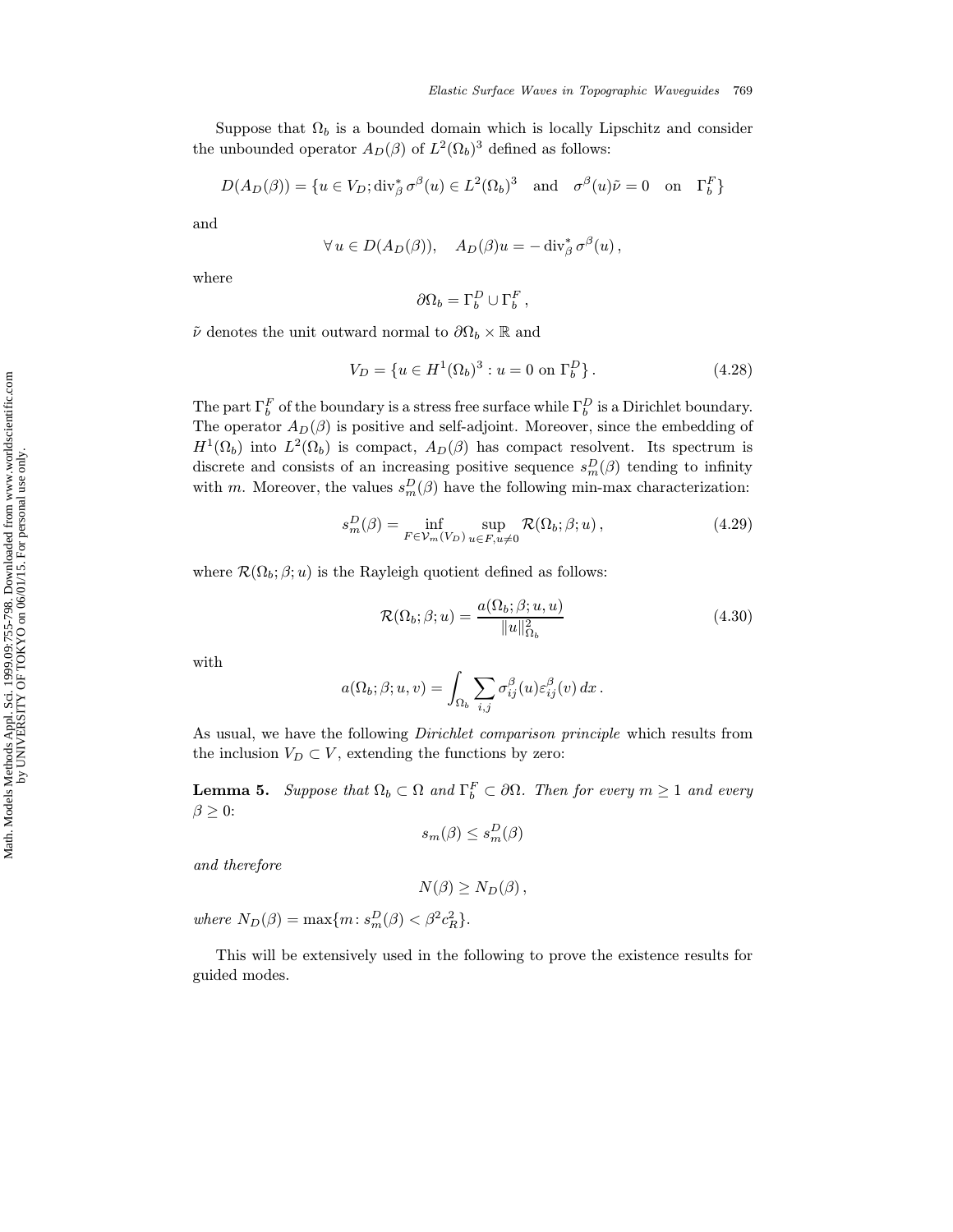

Fig. 3. The Dirichlet comparison principle.

### Remark 1.

- (a)  $N_D(\beta)$  is the number of guided modes, in the closed waveguide, whose speed  $\omega/\beta$  is less than  $c_R$ .
- (b) If  $\Gamma_b^F = \emptyset$  (cf. Fig. 3b), one can easily prove that  $s_m^D(\beta) \geq \beta^2 c_S^2$  for every m. Indeed, in that case  $V_D = H_0^1(\Omega_b)^3$  and one has, by first Korn's inequality,  $\forall u \in H_0^1(\Omega_b)^3$ :

$$
\sum_{i,j} \|\varepsilon_{ij}^\beta(u)\|^2_{\Omega_b} \geq \frac{1}{2}(\|\nabla u\|^2_{\Omega_b} + \beta^2 \|u\|^2_{\Omega_b})
$$

so that

$$
a(\Omega_b; \beta; u, u) \geq \beta^2 c_S^2.
$$

We have therefore  $N_D(\beta) = 0$  and the Dirichlet comparison principle does not provide existence results.

Likewise, assume that  $\Gamma_b^F$  is included in a straight line  $\Sigma$  (cf. Fig. 3c) and consider the half-plane  $\Omega_{\Sigma}$  such that  $\partial\Omega_{\Sigma} = \Sigma$  and  $\Omega_b \subset \Omega_{\Sigma}$ . Then, by (3.15):

$$
\forall u \in H^{1}(\Omega_{\Sigma}), \quad a(\Omega_{\Sigma}; \beta; u, u) \geq \beta^{2} c_{R}^{2} ||u||_{\Omega_{\Sigma}}^{2}.
$$

Moreover, in that case,  $V_D$  can be considered (extending the functions by 0) as a subspace of  $H^1(\Omega_\Sigma)$  and consequently:

$$
\forall u \in V_D, \quad a(\Omega_b; \beta; u, u) \geq \beta^2 c_R^2 \|u\|_{\Omega_b}^2.
$$

So one has  $s_m^D(\beta) \geq \beta^2 c_R^2$  for every m and  $N_D(\beta) = 0$ . Again, the Dirichlet comparison principle does not work in that situation.

Finally, Dirichlet comparison principle is susceptible to provide existence results only if  $\Gamma_b^F$  is neither empty nor included in a straight line (cf. Fig. 3a).

To obtain upper estimates for  $N(\beta)$ , we shall now establish a *Neumann type* comparison principle. Contrary to the Dirichlet comparison principle, the bounded domain cannot be chosen as an arbitrary subdomain of  $\Omega$ . We suppose here that  $\Omega_b = \mathcal{O}$  where  $\mathcal O$  denotes the perturbed part of the cross-section  $\Omega$  and we introduce the operator  $A_N(\beta)$  defined as follows:

$$
D(A_N(\beta)) = \{ u \in V_N : \mathrm{div}^*_\beta \sigma^\beta(u) \in L^2(\mathcal{O})^3 \quad \text{and} \quad \sigma^\beta(u)\tilde{\nu} = 0 \quad \text{on} \quad \partial \mathcal{O} \},
$$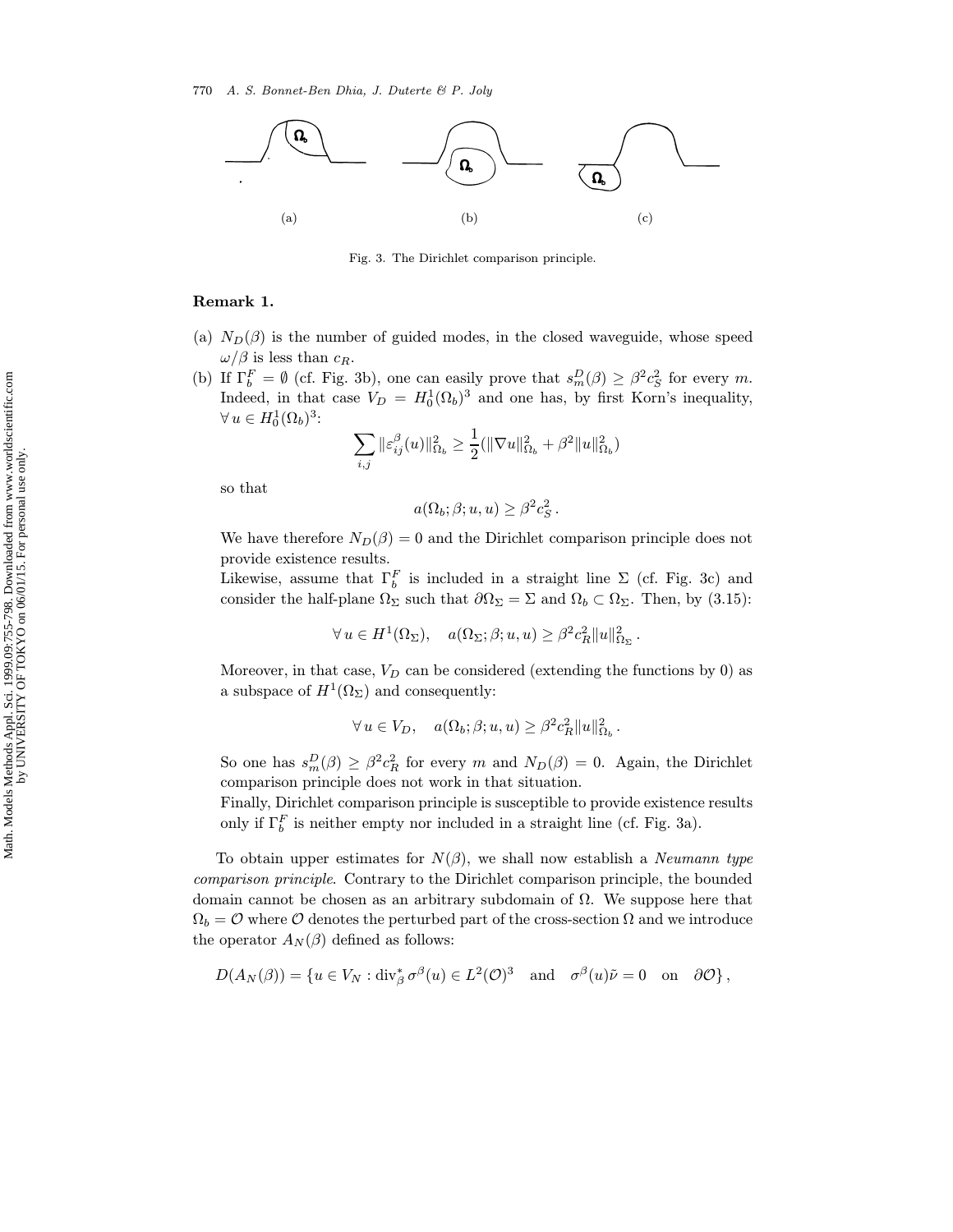where  $V_N = H^1(\mathcal{O})^3$  and  $\tilde{\nu}$  denotes the unit outward normal to  $\partial \mathcal{O} \times \mathbb{R}$ , and

$$
\forall u \in D(A_N(\beta)), \quad A_N(\beta)u = -\text{div}^*_{\beta}\,\sigma^{\beta}(u)\,.
$$

As previously, the operator  $A_N(\beta)$  is positive, self-adjoint and has compact resolvent. Its eigenvalues form an increasing positive sequence  $s_m^N(\beta)$  tending to infinity with  $m$  and characterized by the following formulas:

$$
s_m^N(\beta) = \inf_{F \in \mathcal{V}_m(V_N)} \sup_{u \in F, u \neq 0} \mathcal{R}(\mathcal{O}; \beta; u)
$$
(4.31)

or

$$
s_m^N(\beta) = \sup_{F \in \mathcal{V}_{m-1}(L^2(\mathcal{O})^3)} \inf_{u \in F^\perp \cap V_N, u \neq 0} \mathcal{R}(\mathcal{O}; \beta; u).
$$
 (4.32)

We will prove now the following lemma:

**Lemma 6.** For every  $m \geq 1$  and every  $\beta \geq 0$ :

$$
s_m(\beta) \ge \min(s_m^N(\beta), \beta^2 c_R^2)
$$

and therefore

$$
N(\beta) \leq N_N(\beta)\,,
$$

where  $N_N(\beta) = \max\{m : s_m^N(\beta) < \beta^2 c_R^2\}.$ 

**Proof.** Consider first the case  $m = 1$  and let  $u \in V$ . Then

$$
a(\beta;u,u)=a(\mathcal{O};\beta,u,u)+a(\Omega_0;\beta;u,u)\,.
$$

By (3.15),

$$
a(\Omega_0; \beta, u, u) \ge \beta^2 c_R^2 \|u\|_{\Omega_0}^2
$$

and by (4.31),

$$
a(\mathcal{O}; \beta; u, u) \ge s_1^N(\beta) \|u\|_{\mathcal{O}}^2.
$$

Consequently:

$$
a(\beta; u, u) \ge \min(\beta^2 c_R^2, s_1^N(\beta)) \|u\|_{\Omega}^2
$$

which proves the result for  $m = 1$ . Suppose now  $m > 1$  and let us denote by  $w_1, \ldots, w_{m-1}(m-1)$  linearly independent eigenfunctions associated to the first  $(m-1)$  eigenvalues of  $A_N(\beta)$ . Then we define  $(m-1)$  functions of  $L^2(\Omega)^3$  as follows:

$$
\tilde{w}_j(x) = \begin{cases} w_j(x) & \text{if } x \in \mathcal{O}, \\ 0 & \text{if } x \in \Omega_0. \end{cases}
$$

We denote by F the  $(m-1)$ -dimensional subspace of  $L^2(\Omega)^3$  spanned by the functions  $\tilde{w}_j$ ,  $j = 1, 2, \ldots, m - 1$ . By (4.27):

$$
s_m(\beta) \geq \inf_{u \in V \cap F^{\perp}, u \neq 0} \mathcal{R}(\beta; u).
$$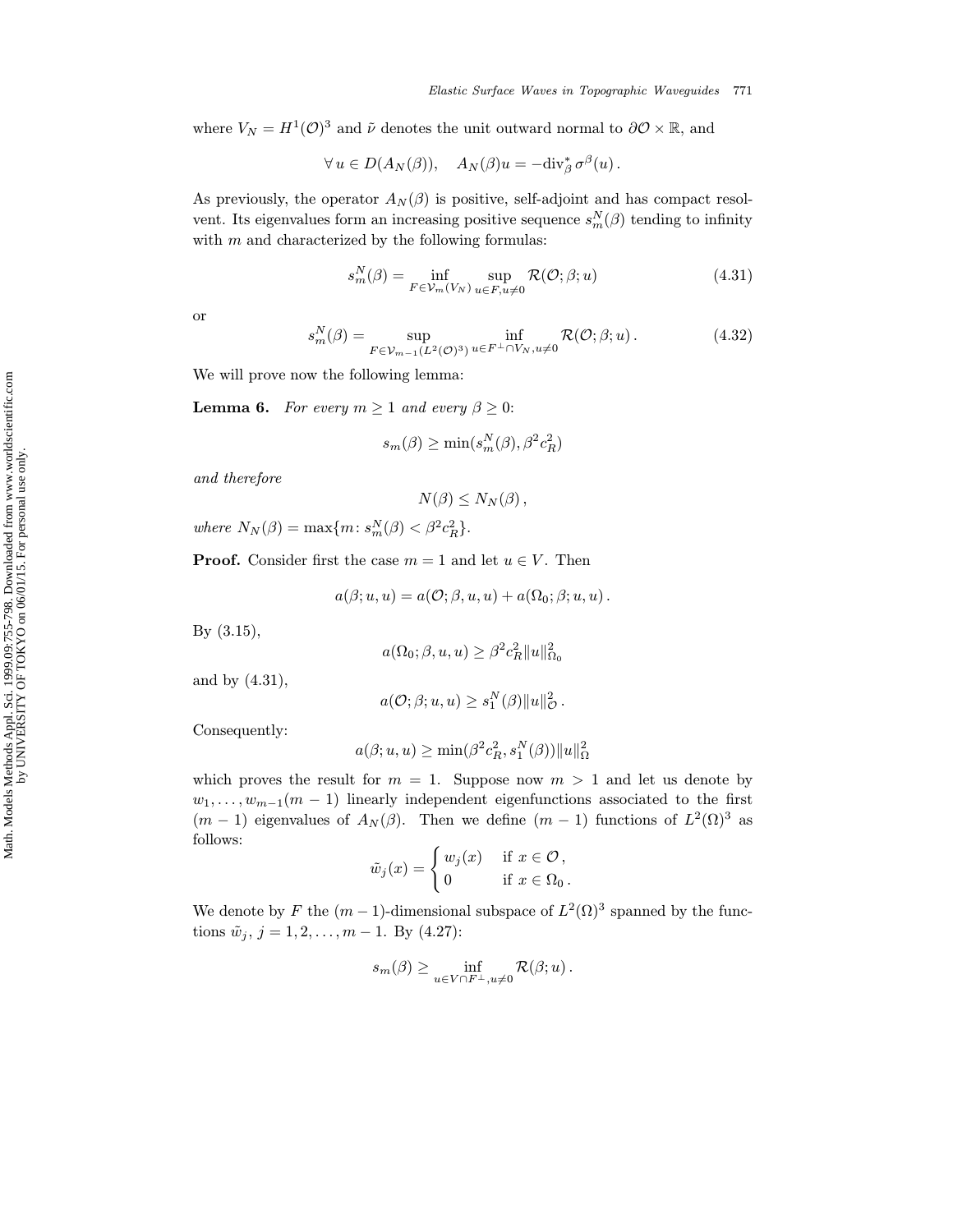Let  $u \in V \cap F^{\perp}$ ,  $u \neq 0$ . Since  $u \in F^{\perp}$ , we have:

$$
a(\mathcal{O}; \beta; u, u) \ge s_m^N(\beta) \|u\|_{\mathcal{O}}^2
$$

and therefore:

$$
a(\beta;u,u) = a(\mathcal{O}; \beta;u,u) + a(\Omega_0; \beta;u,u) \ge \min(s_m^N(\beta), \beta^2 c_R^2) ||u||_{\Omega}^2
$$

which can also be written:

$$
\mathcal{R}(\beta; u) \ge \min(s_m^N(\beta), \beta^2 c_R^2).
$$

This proves the lemma.  $\Box$ 

Since  $s_m^N(\beta)$  tends to  $+\infty$  when  $m \to +\infty$ , we deduce immediately from this lemma the following important property:

**Corollary 1.** The number  $N(\beta)$  is finite.

In a lot of applications,<sup>7,11</sup> the values  $s_m^D(\beta)$  (resp.  $s_m^N(\beta)$ ) can be calculated analytically, when  $\Omega_b$  (resp.  $\mathcal{O}$ ) has a separable geometry. Unfortunately, it is not the case for the equations of elasticity (for instance, there is no image principle for such equations and separation of variables fails in a lot of cases). This is one of the reasons which makes this problem particularly difficult.

#### 5. Existence Results for Guided Modes

We will now prove the existence of guided modes by using the Dirichlet comparison principle. As we have seen in the previous section, it consists of finding a subdomain  $Ω<sub>b</sub>$  of  $Ω$  such that:

$$
s_m^D(\beta) < \beta^2 c_R^2 \tag{5.33}
$$

for some  $m \ge 1$ . The boundary of  $\Omega_b$  is generally made of two parts  $\Gamma_b^F$  and  $\Gamma_b^D$  where  $\Gamma_b^F = \partial \Omega_b \cap \partial \Omega$  and  $\Gamma_b^D = \partial \Omega_b \setminus \Gamma_b^F$ . The min-max  $s_m^D(\beta)$  are the eigenvalues  $\gamma$  of the following problem:

$$
\begin{cases}\n-\text{div}_{\beta}^* \sigma^{\beta}(u) = \gamma u & \text{in } \Omega_b, \\
u = 0 & \text{on } \Gamma_b^D, \\
\sigma^{\beta}(u)\tilde{\nu} = 0 & \text{on } \Gamma_b^F.\n\end{cases}
$$
\n(5.34)

As one can expect from Remark 1, the existence of eigenvalues satisfying (5.33) relies mainly on the geometry of the free surface  $\Gamma_b^F$ .

### 5.1. Description of basic geometries

Let us now define two particular classes of bounded domains which are respectively rectangular and triangular (cf. Fig. 4). In each case, we have to specify what part of the boundary corresponds to the free surface.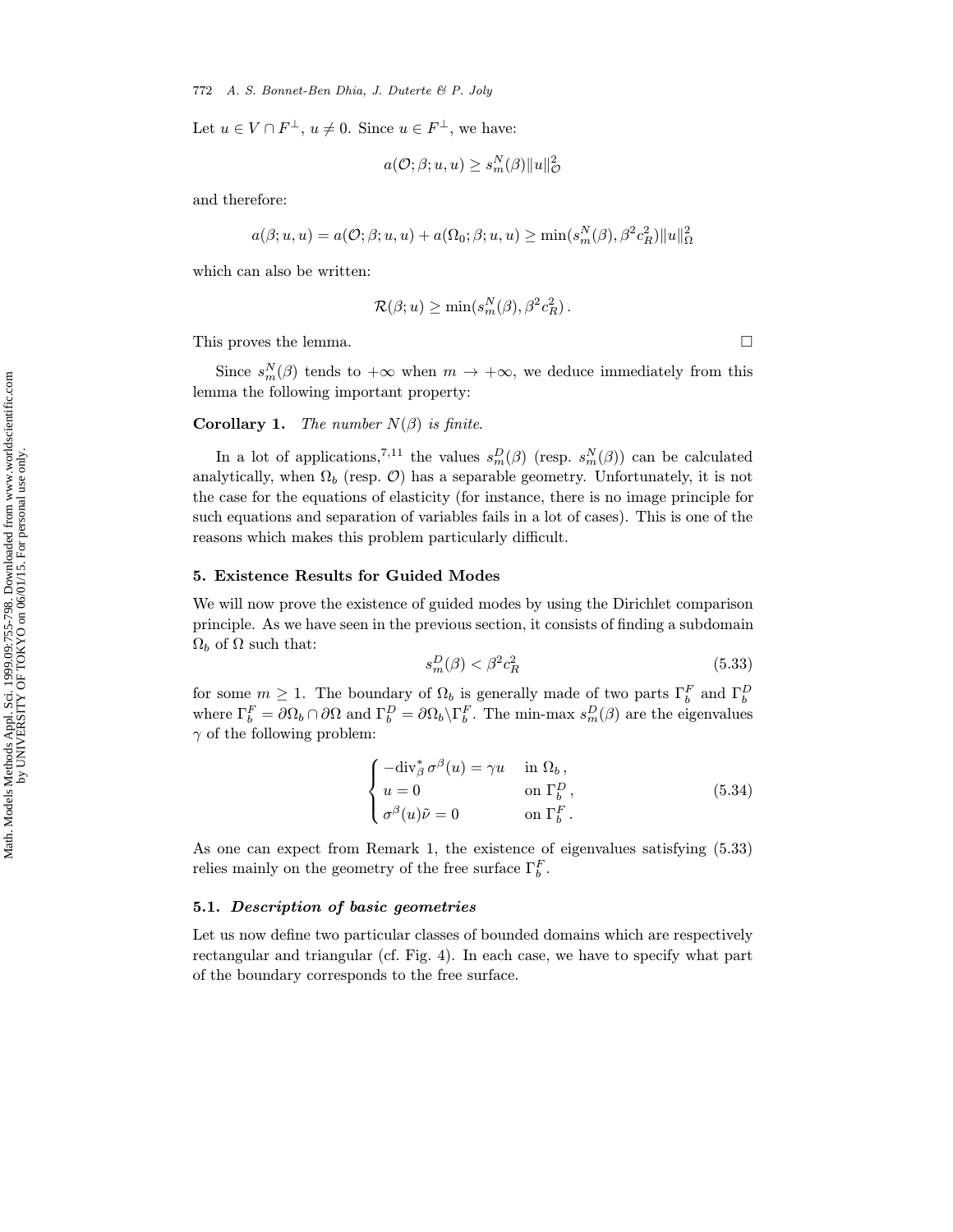

Fig. 4. The basic geometries.

#### $\triangleright$  The rectangle

We denote by  $\Omega_r$  a rectangular domain defined as follows:

$$
\Omega_r = \{(x_1, x_2); \ -d < x_1 < d, \ 0 < x_2 < h\},\
$$

where d and h are two positive real numbers. The Dirichlet boundary  $\Gamma_r^D$ consists of the two "horizontal" sides, i.e.

$$
\Gamma_r^D = \{(x_1, 0); -d < x_1 < d\} \cup \{(x_1, h); -d < x_1 < d\}
$$

and the free surface  $\Gamma_r^F$  by the two "vertical" sides, i.e.

$$
\Gamma_r^F = \{(-d,x_2); \ 0 < x_2 < h\} \cup \{(d,x_2); \ 0 < x_2 < h\}.
$$

#### $\triangleright$  The triangle

We define in the same way a triangular domain  $\Omega_t$  such that:

$$
\Omega_t = \{(x_1, x_2); \ |x_1| < (h - x_2) \tan \theta, \ 0 < x_2 < h\},\
$$
\n
$$
\Gamma_t^D = \{(x_1, 0); \ -h \tan \theta < x_1 < h \tan \theta\},\
$$
\n
$$
\Gamma_t^F = \{(x_1, x_2); \ |x_1| = (h - x_2) \tan \theta, \ 0 < x_2 < h\},
$$

where h and  $\theta$  are positive real numbers such that  $0 < \theta < \pi/2$ .

The first question we will consider is that of the existence of guided waves traveling more slowly than the Rayleigh wave in a closed waveguide whose crosssection is  $\Omega_b$  and whose free surface is  $\Gamma_b^F \times \mathbb{R}$  for  $b = r$ , t or c. This amounts to proving that inequality (5.33) holds for some  $\beta$ , at least for a certain range of the geometrical parameters h, d and  $\theta$ . For the rectangular domain  $\Omega_r$ , we prove that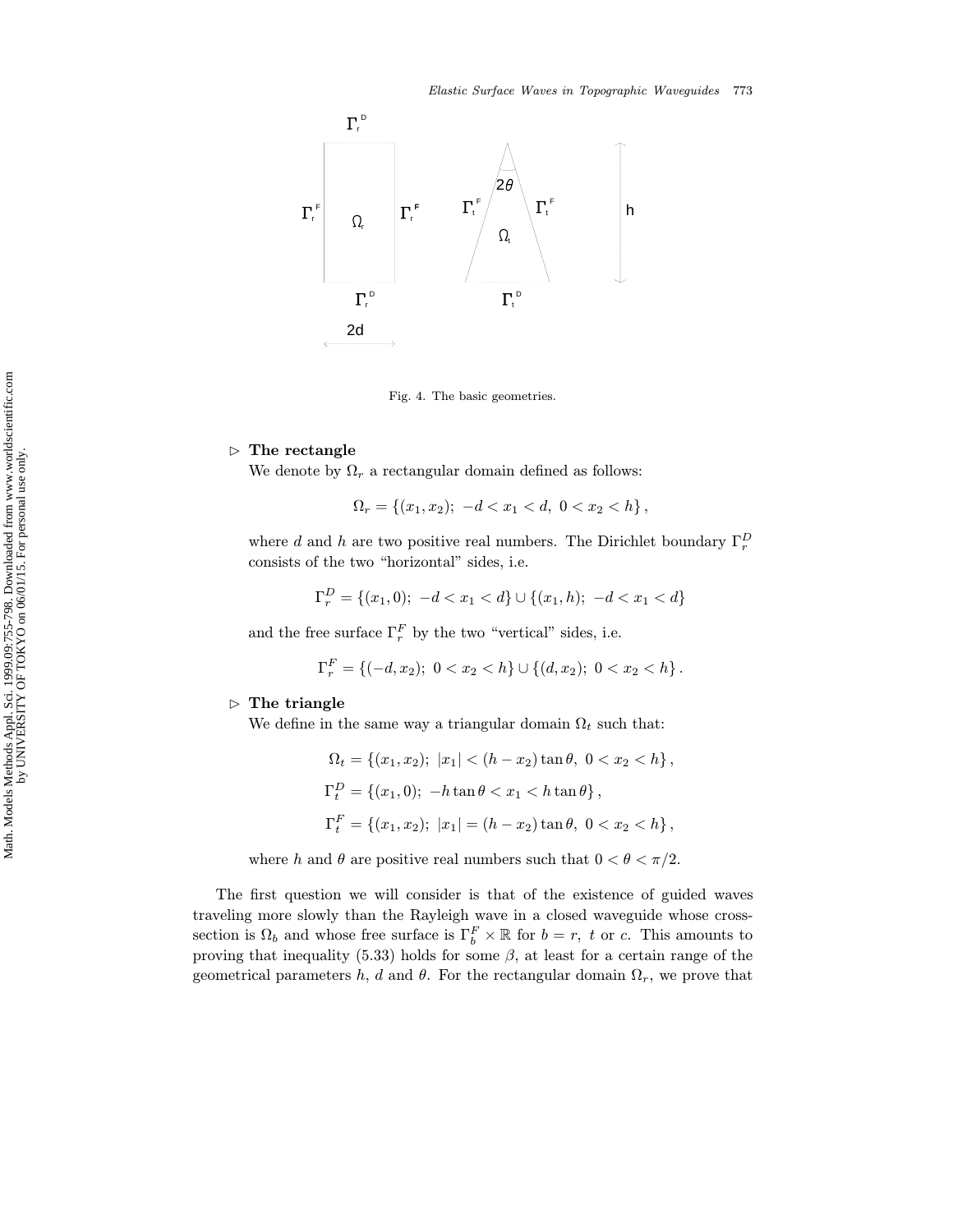guided waves traveling more slowly than the Rayleigh wave exist if the ratio  $d/h$  is small enough and if  $\beta$  lies in some bounded interval  $\beta_{\min}, \beta_{\max}$ . For the case of the triangular domain, taking advantage of the singularity of the free surface, we obtain a stronger existence result: indeed, we prove that guided waves with a speed smaller than  $c_R$  exist as soon as the angle  $\theta$  is small enough and  $\beta$  is greater than some minimal value  $\beta_{\min}$ , i.e. for arbitrary high frequency.

Then using the Dirichlet comparison principle we will deduce from the results for the closed waveguides, existence results of guided modes for a wide class of open waveguides. We refer to  $Duttere^{12}$  for the extension of these existence results to more general geometries.

#### 5.2. The choice of test fields

To prove (5.33) in a bounded domain  $\Omega_b$ , we have to find some field  $u \in V_D$  such that:

$$
a(\Omega_b; \beta; u, u) < \beta^2 c_R^2 \|u\|_{\Omega_b}^2 \,. \tag{5.35}
$$

This inequality can be written in expanded form:

$$
\lambda \int_{\Omega_b} (u_{1,1} + u_{2,2} + \beta u_3)^2 dx + 2\mu \int_{\Omega_b} (u_{1,1}^2 + u_{2,2}^2 + \beta^2 u_3^2) dx
$$
  
+ 
$$
\mu \int_{\Omega_b} \{ (u_{1,2} + u_{2,1})^2 + (u_{3,1} - \beta u_1)^2 + (u_{3,2} - \beta u_2)^2 \} dx
$$
  
< 
$$
< \beta^2 c_R^2 \int_{\Omega_b} (u_1^2 + u_2^2 + u_3^2) dx.
$$

It seems attractive, in order to simplify this expression, to work with fields having a particular polarization. However, the two following estimates which result directly from the previous inequality show that a field satisfying (5.35) can neither be transverse  $(u_3 = 0)$  nor longitudinal  $(u_1 = u_2 = 0)$ . Indeed, if (5.35) holds, then:

$$
\int_{\Omega_b} u_3^2 dx \le \frac{c_R^2}{2c_S^2 - c_R^2} \int_{\Omega_b} (u_1^2 + u_2^2) dx
$$
\n(5.36)

and

$$
\int_{\Omega_b} (u_1^2 + u_2^2) \, dx \le \frac{2c_S^2}{\beta(c_S^2 - c_R^2)} \int_{\Omega_b} (u_{3,1}u_1 + u_{3,2}u_2) \, dx \tag{5.37}
$$

so that  $u_1 = u_2 = 0$  implies  $u_3 = 0$ , and  $u_3 = 0$  implies  $u_1 = u_2 = 0$ . This is not surprising since the Rayleigh wave itself results from a coupling between  $S$  and  $P$ waves.

We got the idea for choosing good test fields by looking at numerical results. However this idea can be found by looking at the case of the rectangular perturbation when the height h is very large with respect to the width d. Imagine for a while that  $h$  goes to infinity, then the limit problem is the one of the propagation of elastic waves in an infinite plate of width d. In such a case, analytical calculations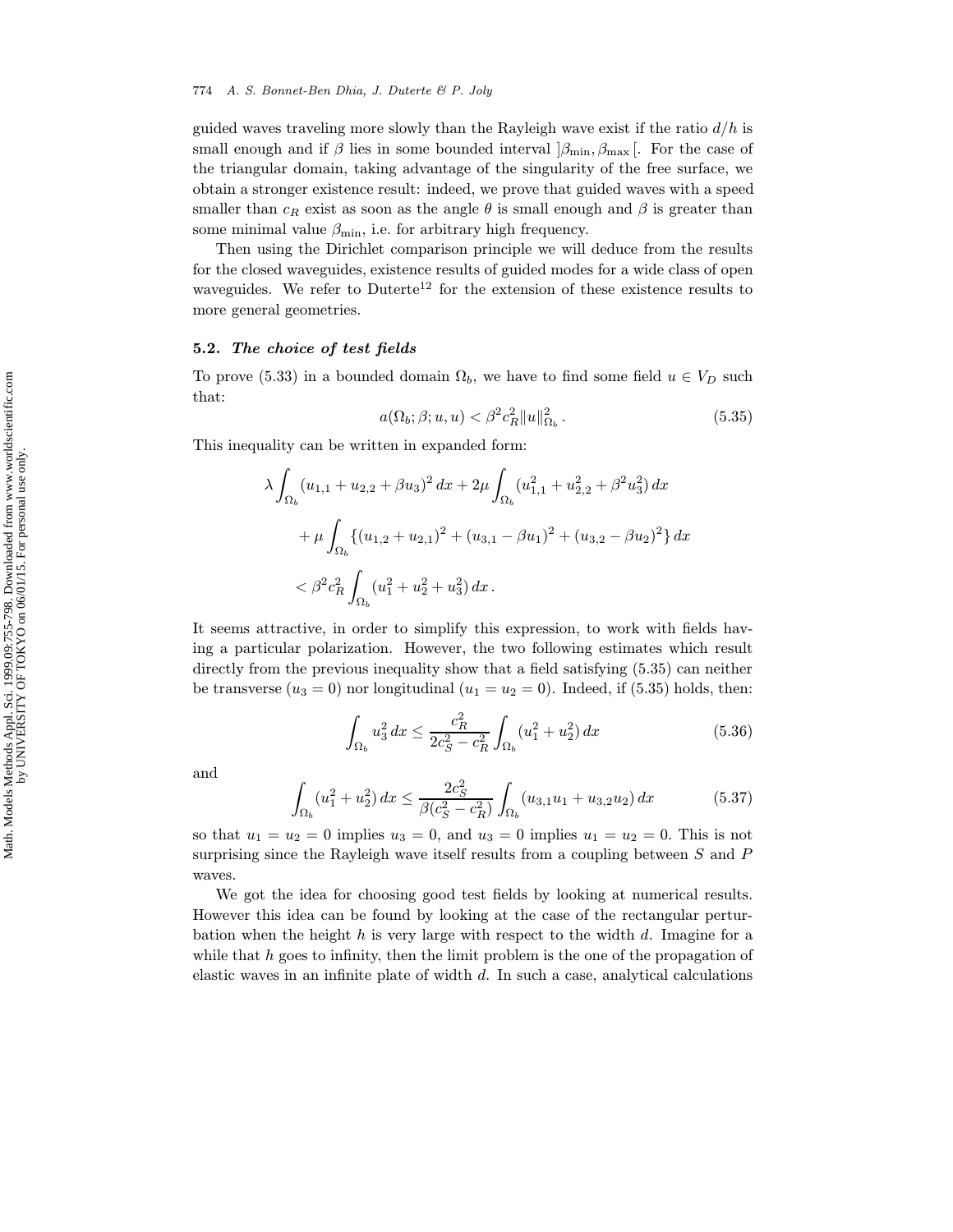of the so-called Rayleigh–Lamb waves are available.<sup>25</sup> These computations show in particular the existence of an antisymmetrical flexural wave whose speed tends to 0 at low frequency. This leads us to consider test fields of the form

$$
u(x) = \begin{pmatrix} v(x_2) \\ 0 \\ \beta x_1 v(x_2) \end{pmatrix}
$$
 (5.38)

so that:

$$
\varepsilon_{11}^{\beta}(u) = \varepsilon_{13}^{\beta}(u) = \varepsilon_{22}^{\beta}(u) = 0.
$$

We therefore obtain

$$
a(\Omega_b; \beta; u, u) = c_P^2 \beta^4 \int_{\Omega_b} x_1^2 v(x_2)^2 dx + c_S^2 \int_{\Omega_b} \left(\frac{dv}{dx_2}(x_2)\right)^2 (1 + \beta^2 x_1^2) dx \quad (5.39)
$$

and

$$
||u||_{\Omega_b}^2 = \int_{\Omega_b} (1 + \beta^2 x_1^2) v(x_2)^2 dx.
$$
 (5.40)

Inequality (5.35) then becomes:

$$
\mathcal{R}(\Omega_b;\beta;u)<\beta^2c_R^2
$$

with

$$
\mathcal{R}(\Omega_b; \beta; u) = \frac{c_P^2 \beta^4 \int_{\Omega_b} x_1^2 v(x_2)^2 dx + c_S^2 \int_{\Omega_b} \left(\frac{dv}{dx_2}(x_2)\right)^2 (1 + \beta^2 x_1^2) dx}{\int_{\Omega_b} (1 + \beta^2 x_1^2) v(x_2)^2 dx}.
$$
 (5.41)

For the sake of simplicity (and also on the basis of numerical results), the same form of test fields will be used for the triangular and cuspidal domains. Indeed, our goal here is to establish by quite simple arguments typical existence results which make clear what type of perturbation of the free surface produces a guiding phenomenon. We refer to Duterte<sup>12</sup> who derived weaker existence conditions for the case of the triangular perturbation by using more complicated test functions.

### 5.3. The case of the rectangle and generalizations

We consider first the case of the rectangle and we use the notations of the previous section.

The main result is the following:

**Theorem 3.** Suppose that  $\Omega_b = \Omega_r$  and  $\Gamma_b^D = \Gamma_r^D$  where  $\Omega_r$  is the rectangle defined in Sec. 5.1. Let  $m \geq 1$ . There exist two positive constants  $\alpha_{\min}$  and  $\alpha_{\max}$ , depending only on  $c_S$  and  $c_P$ , such that, if

$$
\frac{d}{h} < \frac{\sqrt{3}}{m\pi} \left( \frac{c_P - \sqrt{c_P^2 - c_R^2}}{c_S} \right)
$$

then for  $j = 1, 2, ..., m$ ,  $N_D(\beta) \geq j$  if  $\beta^2 \in |j^2 \alpha_{\min}/h^2, \alpha_{\max}/d^2|$ .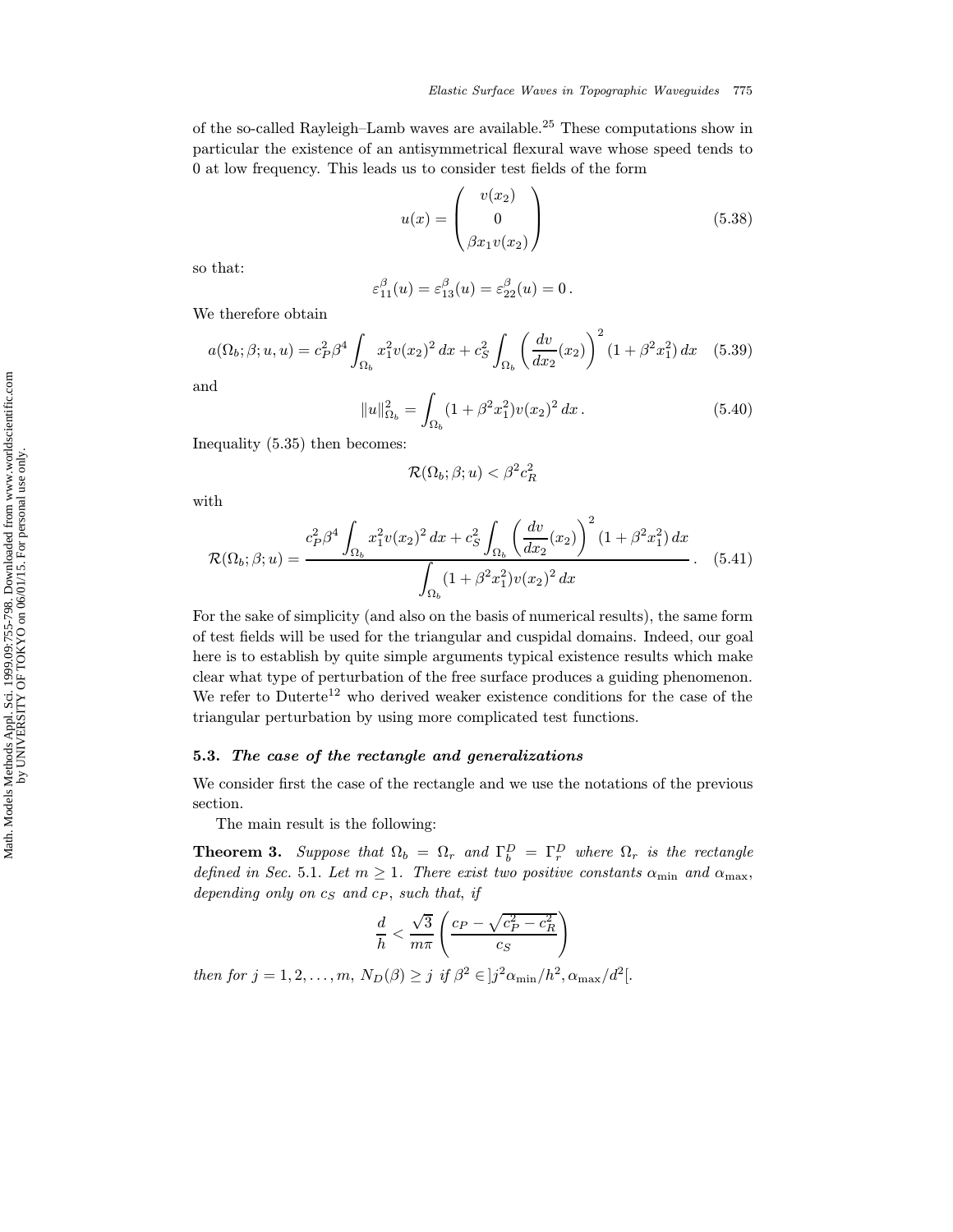Remark 2. Let us mention again a simple physical interpretation of this phenomenon, which shows the existence of very slow waves in a rectangular elastic waveguide. If  $d/h$  is small enough, the closed rectangular waveguide behaves locally like an infinite plate of thickness 2d with free surfaces. The computation of the so-called Rayleigh–Lamb waves<sup>25</sup> reveals the existence of a mode whose dispersion relation is equivalent, for small values of  $\beta d$ , to:

$$
\omega^2=\frac{4}{3}\beta^4 d^2 c_S^2 \left(1-\frac{c_S^2}{c_P^2}\right)\,,
$$

so that its velocity  $\omega/\beta$  tends to 0 with  $\beta d$ . This interpretation is confirmed by comparisons between the dispersion curve of this fundamental Lamb wave and the measured dispersion curve of the fundamental mode of a ridge waveguide for different values of the ratio  $d/h$ <sup>20</sup>

**Proof.** We consider test fields of the form (5.38) with  $v \in W_D$  where

$$
W_D = \{ v \in H^1(]0,h[); v(0) = v(h) = 0 \}.
$$

If  $v \in W_D$ , then u defined by (5.38) belongs to  $V_D$  defined by (4.28). Integrating expression (5.41) on the rectangle  $\Omega_r$ , we obtain:

$$
\mathcal{R}(\Omega_r;\beta;u) = \frac{\beta^2 d^2}{3 + \beta^2 d^2} \beta^2 c_P^2 + \frac{\int_0^h \frac{dv}{dx_2}(x_2)^2 dx_2}{\int_0^h v(x_2)^2 dx_2} c_S^2.
$$

When v describes an m-dimensional subspace  $V_m$  of  $W_D$ , the corresponding field u given by  $(5.38)$  describes an m-dimensional subspace of  $V_D$ . It follows that:

$$
s_m^D(\beta) \le \frac{\beta^2 d^2}{3 + \beta^2 d^2} \beta^2 c_P^2 + \gamma_m(h) c_S^2 \,,
$$

where

$$
\gamma_m(h) = \min_{V_m \in \mathcal{V}_m(W_D)} \max_{v \in V_m; v \neq 0} \frac{\int_0^h \frac{dv}{dx_2}(x_2)^2 dx_2}{\int_0^h v(x_2)^2 dx_2}.
$$

This value  $\gamma_m(h)$  can be calculated explicitly as a function of h since it is the mth eigenvalue of the following 1-D problem:

$$
\begin{cases}\n-\frac{d^2v}{dx_2^2} = \gamma v \quad \text{in } ]0, h[ \\
v(0) = v(h) = 0\n\end{cases}
$$

and we find:

$$
\gamma_m(h) = m^2 \frac{\pi^2}{h^2} \,,
$$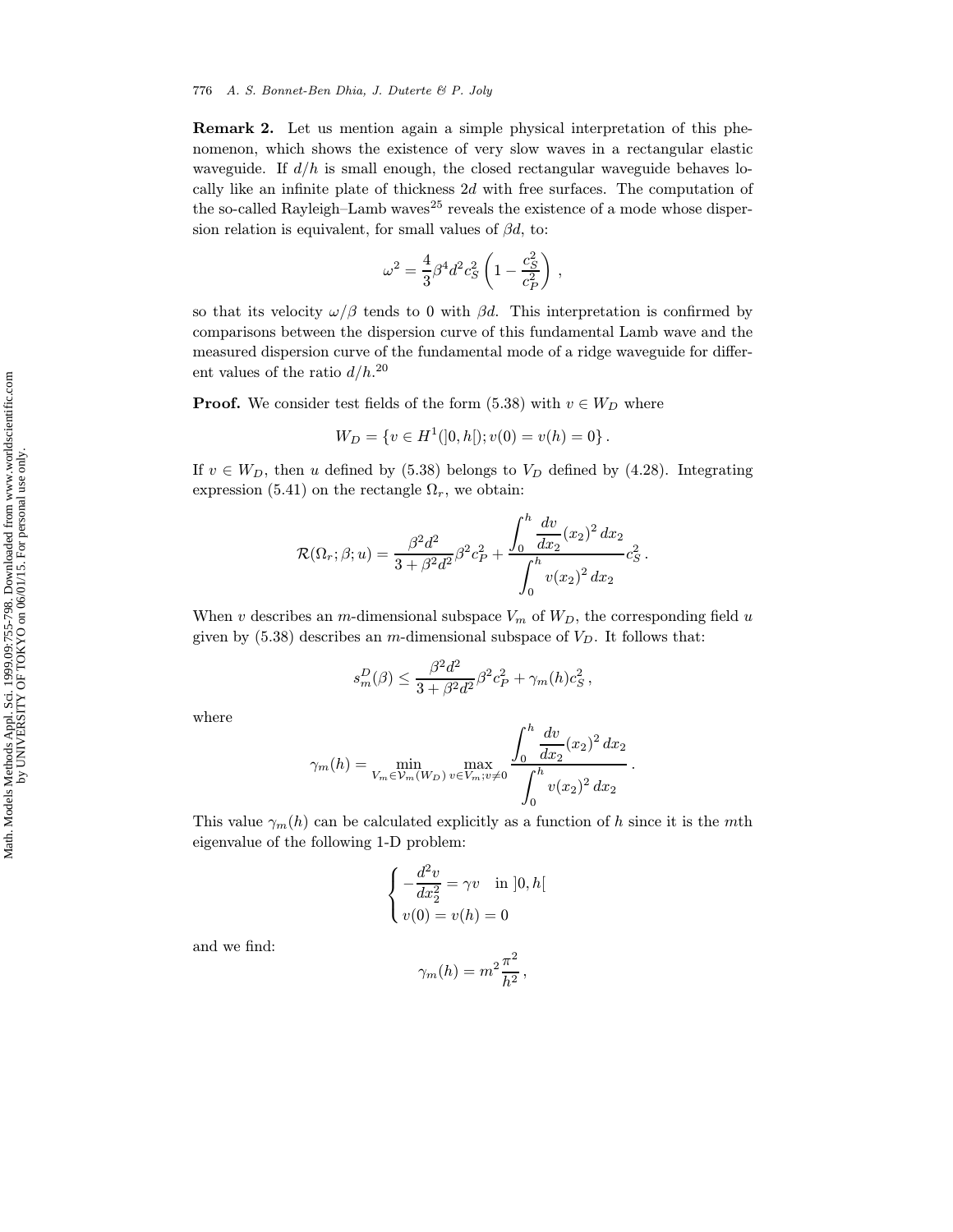so that finally:

$$
s_m^D(\beta) \le \frac{\beta^2 d^2}{3 + \beta^2 d^2} \beta^2 c_P^2 + m^2 \frac{\pi^2}{h^2} c_S^2.
$$

Therefore, inequality (5.33) holds as soon as the following inequality holds:

$$
\frac{\beta^2 d^2}{3+\beta^2 d^2} \frac{c_P^2}{c_R^2} + m^2 \frac{\pi^2}{\beta^2 h^2} \frac{c_S^2}{c_R^2} < 1 \,.
$$

Let us set  $r = \beta^2 h^2$  and  $t = d^2/h^2$ . Then the above condition reads:

$$
F_m(r,t) < 1\,,\tag{5.42}
$$

where we have set:

$$
F_m(r,t) = \frac{rt}{3+rt} \frac{c_P^2}{c_R^2} + m^2 \frac{\pi^2}{r} \frac{c_S^2}{c_R^2}.
$$

We want to derive a sufficient condition on  $t$  such that  $(5.42)$  holds for some values of r. We notice first that the function  $t \to F_m(r, t)$  is strictly increasing on  $\mathbb{R}^+$ . On the other hand, for any fixed  $t$ :

$$
\lim_{r \to 0} F_m(r, t) = +\infty
$$

and

$$
\lim_{r \to +\infty} F_m(r,t) = \frac{c_P^2}{c_R^2} > 1.
$$

 $\Box$ 

Then an easy calculation shows that (see Fig. 5):

• If  $t \geq t_m$  with

$$
t_m = \frac{3}{m^2 \pi^2} \frac{c_P^2}{c_S^2} \,,
$$

then the function  $r \to F_m(r, t)$  is decreasing on  $\mathbb{R}^+$ . Therefore condition (5.42) cannot be satisfied for any value of r.

• If  $0 < t < t_m$ , then the function  $r \to F_m(r, t)$  is minimal at  $r = r_m(t)$  where

$$
r_m(t) = \frac{3}{\sqrt{t}(\sqrt{t_m} - \sqrt{t})}
$$

.

Then we just have to calculate the greatest value  $t_m^*$  of  $t$  such that:

$$
F_m(r_m(t),t) \leq 1.
$$

We find:

$$
t_m^* = \left(1 - \sqrt{1 - \frac{c_R^2}{c_P^2}}\right)^2 t_m \,.
$$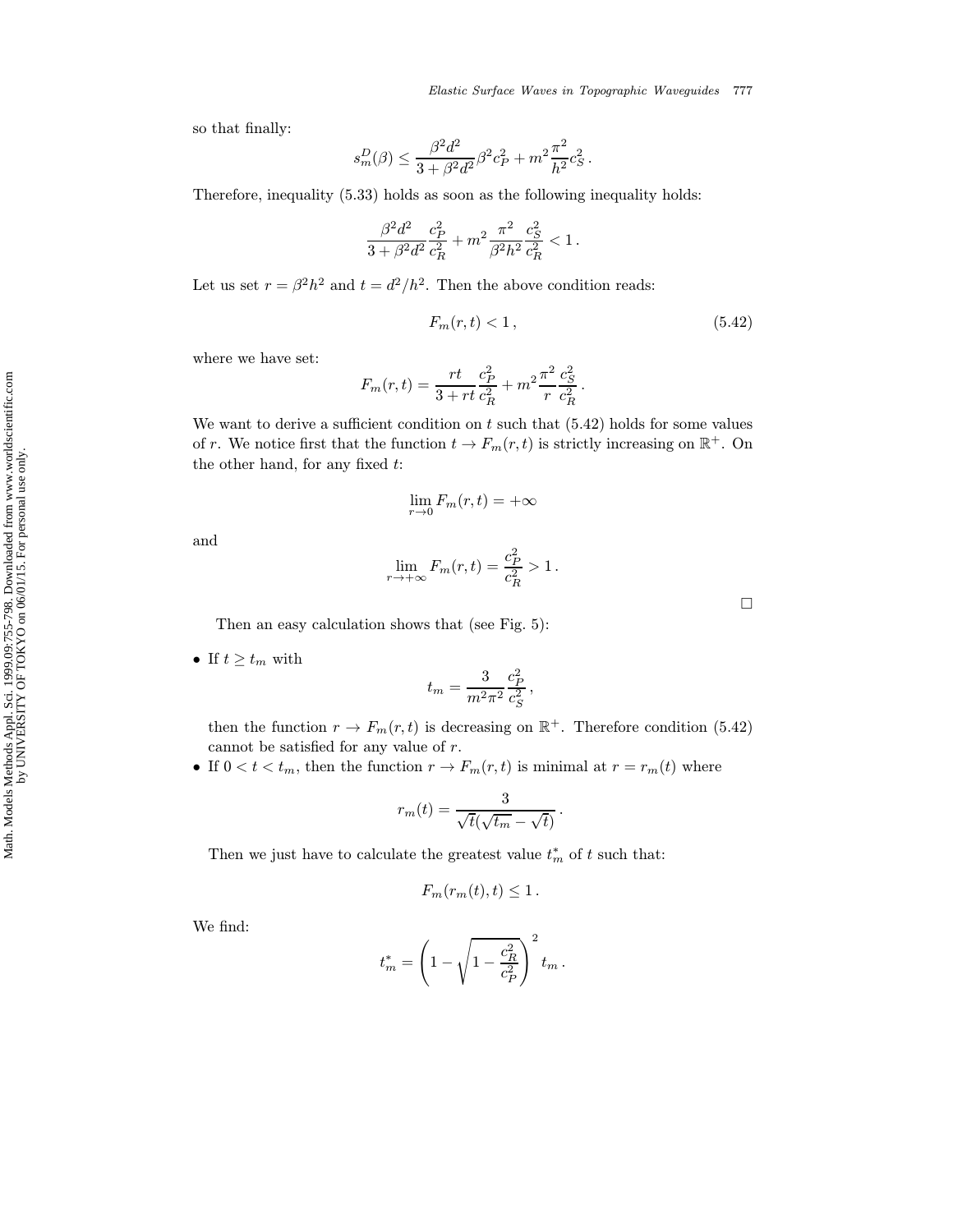

Fig. 5. The function  $F_m(r, t)$ .

Summing up the previous results, we can state the following assertion: if  $0 < t <$  $t_m^*$ , then  $F_m(r,t)$  is strictly smaller than 1 for  $r \in ]r_{\min}(m,t), r_{\max}(m,t)]$  where  $r_{\min}(m,t)$  and  $r_{\max}(m,t)$  are the two positive solutions of the equation:

$$
F_m(r,t)=1.
$$

One can show that there exist two positive constants  $\alpha_{\min}$  and  $\alpha_{\max}$  depending only on the material such than:

$$
r_{\min}(m, t) \le m^2 \alpha_{\min}
$$
  

$$
r_{\max}(m, t) \ge \frac{\alpha_{\max}}{t} \qquad \forall t \in [0, t_m^*].
$$

To prove the first inequality, just notice that

$$
r_{\min}(m, t) \le r_m(t_m^*) = \left(1 - \frac{c_R^2}{c_P^2}\right)^{-1/2} \left(1 - \sqrt{1 - \frac{c_R^2}{c_P^2}}\right)^{-1} \frac{c_S^2}{c_P^2} m^2 \pi^2.
$$

To prove the second one, we notice that

$$
r_{\max}(m,t) = \frac{1}{t}r_{\max}(\tau,1)\,,
$$

where  $\tau = m\sqrt{t}$ . The function  $\tau \to r_{\text{max}}(\tau, 1)$  is positive continuous on  $[0, \kappa]$  where

$$
\kappa^2 = m^2 t_m^* = \left(1 - \sqrt{1 - \frac{c_R^2}{c_P^2}}\right)^2 \frac{3c_P^2}{\pi^2 c_S^2}.
$$

We obtain the inequality by setting  $\alpha_{\text{max}} = \min_{0 \leq \tau \leq \kappa} r_{\text{max}}(\tau, 1)$ . This ends the proof.  $\hfill \square$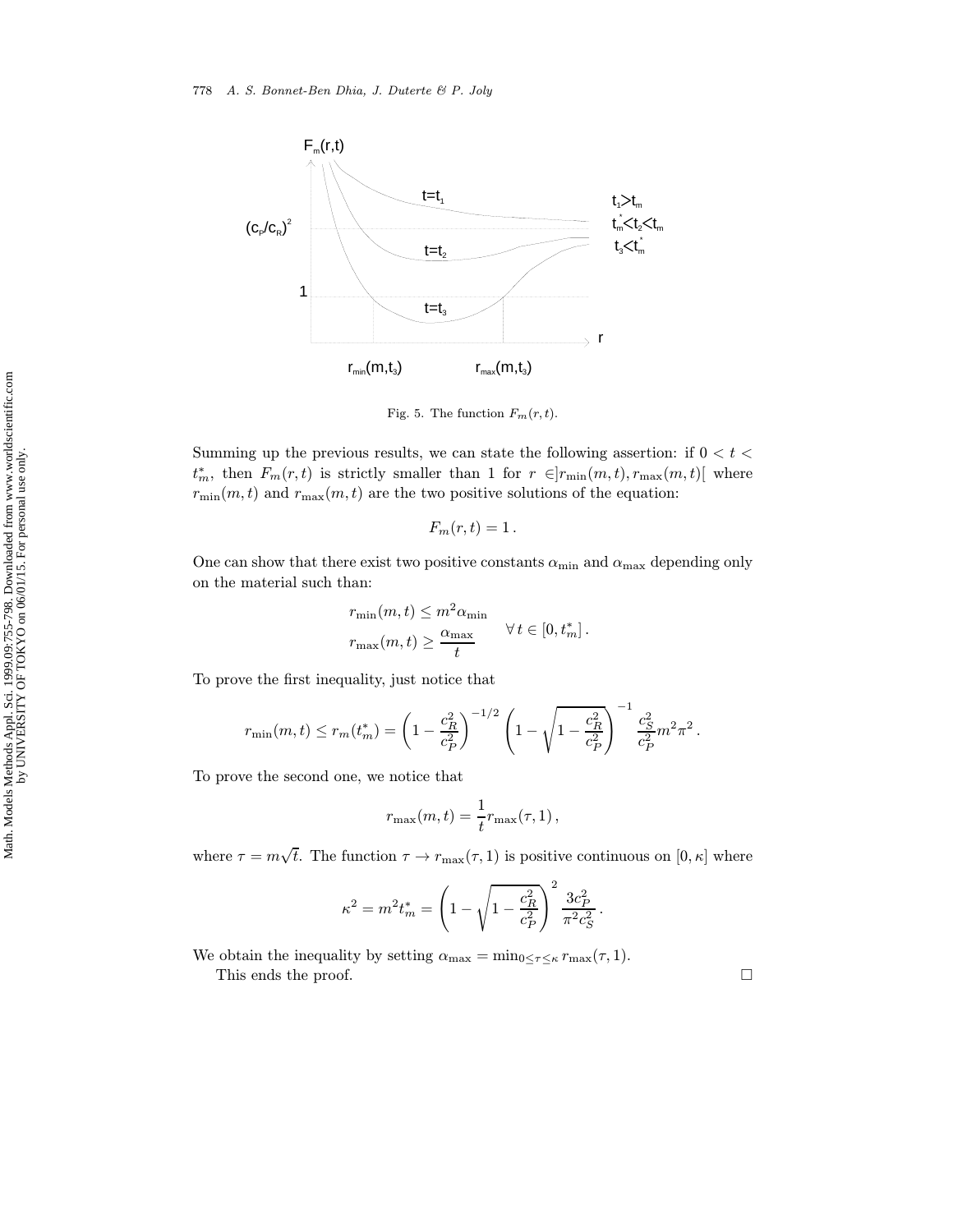Using the Dirichlet comparison principle, we can then establish the existence of guided modes for the initial problem.

**Corollary 2.** Assume that there are two open sets  $\Omega'$  and  $\Omega_b$  of  $\mathbb{R}^2$  such that:

- (a)  $\bar{\Omega} = \bar{\Omega}' \cup \bar{\Omega}_b$ .
- (b) There exists an isometric affine transformation  $\mathcal{F} : \mathbb{R}^2 \to \mathbb{R}^2$  such that  $(cf. Fig. 6b):$

$$
\Omega_b = \mathcal{F}(\Omega_r) \quad and \quad \mathcal{F}(\Gamma_r^F) \subset \partial \Omega \, .
$$

Then, if

$$
\frac{d}{h} < \frac{\sqrt{3}}{m\pi} \left( \frac{c_P - \sqrt{c_P^2 - c_R^2}}{c_S} \right)
$$

the following assertion holds:



Fig. 6. The rectangular perturbation.

**Remark 3.** The previous result holds in particular if  $\mathcal{O} = \Omega_r$  (cf. Fig. 6a). Such a guide is called a ridge waveguide. But this result also applies to cases where  $\Gamma_F$ is smooth.

Using very similar techniques, we can prove the existence of guided modes for a wide class of "elongated" perturbations.

Lemma 7. Suppose that:

$$
\Omega_r' \subset \Omega_b \subset \Omega_r ,
$$

where  $\Omega_r$  and  $\Omega'_r$  are two rectangles, defined as in Sec. 5.1, with respective widths 2d and 2d', and respective lengths h and  $h'$ . We suppose moreover (with obvious notations) that:

$$
\Gamma_r^{D\prime} \subset \Gamma_b^D \subset \Gamma_r^D.
$$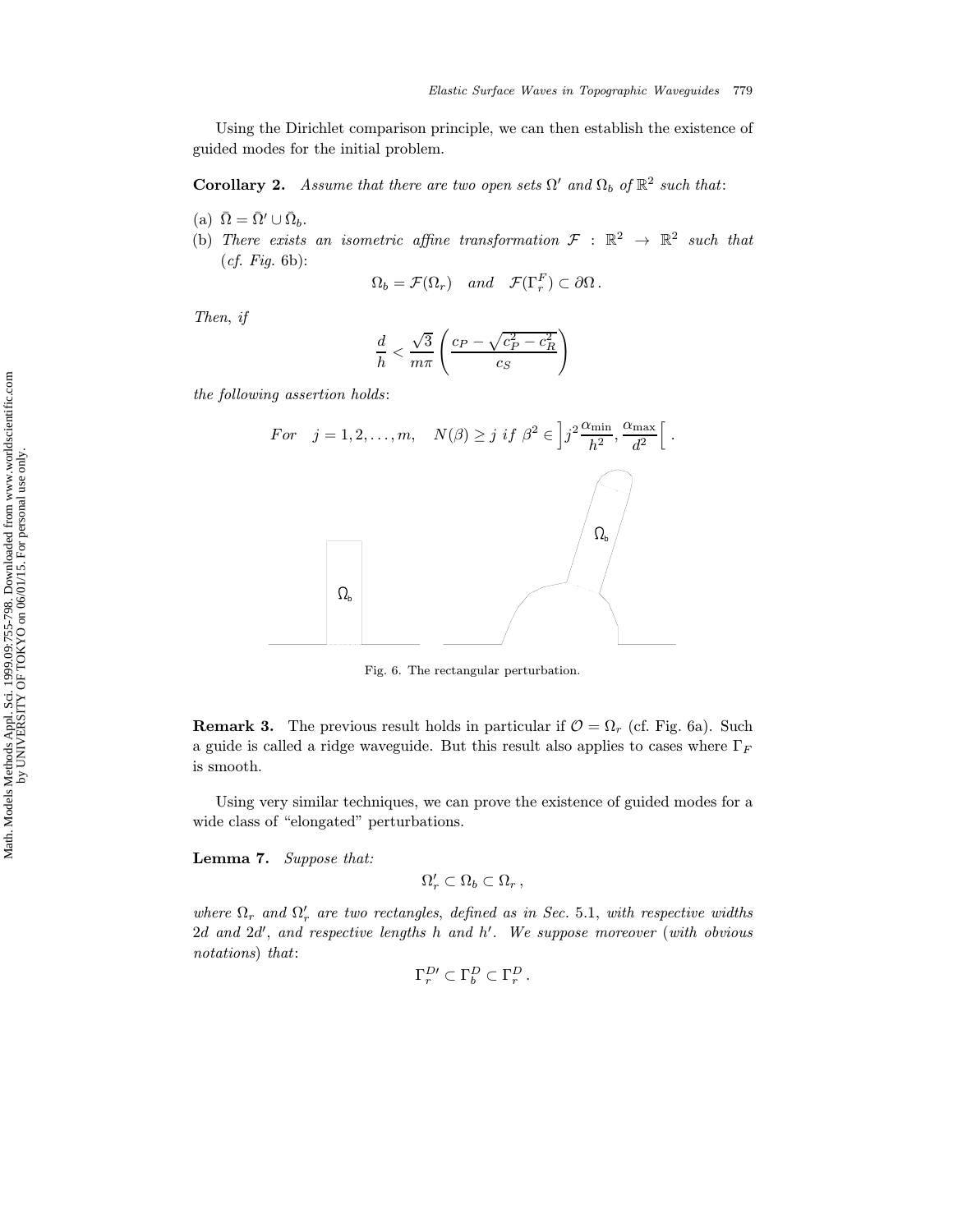There exist three positive constants  $\eta$ ,  $\alpha_{\min}$  and  $\alpha_{\max}$ , depending only on  $c_S$ ,  $c_P$  and  $\tau = d'/d$  such that, if  $\overline{ }$ 

$$
\frac{d}{h'} < \frac{\eta}{m}
$$
\nthen for  $j = 1, 2, ..., m$ ,  $N_D(\beta) \geq j$  if  $\beta^2 \in ]j^2 \alpha_{\min}/h'^2, \alpha_{\max}/d^2[$ .



Fig. 7. Illustration of Lemma 7.

**Proof.** We consider again test fields u of the form (5.38) with  $v \in H^1(]0, h[)$ satisfying  $v(0) = 0$  and  $v(x_2) = 0$  if  $x_2 > h'$ . Then we have:

$$
\mathcal{R}(\Omega_b; \beta; u) \leq \frac{c_P^2 \beta^4 \int_{\Omega_r} x_1^2 v(x_2)^2 dx + c_S^2 \int_{\Omega_r} \left(\frac{dv}{dx_2}(x_2)\right)^2 (1 + \beta^2 x_1^2) dx}{\int_{\Omega'_r} (1 + \beta^2 x_1^2) v(x_2)^2 dx}
$$

$$
= \left\{ \frac{\beta^2 d^2}{3 + \beta^2 d'^2} \beta^2 c_P^2 + \frac{3 + \beta^2 d^2}{3 + \beta^2 d'^2} \frac{\int_0^{h'} \left(\frac{dv}{dx_2}(x_2)\right)^2 dx_2}{\int_0^{h'} v(x_2)^2 dx_2} c_S^2 \right\} \frac{d}{d'}.
$$

So we obtain:

$$
s_m^D(\beta) \le \left\{ \frac{\beta^2 d^2}{3 + \beta^2 d'^2} \beta^2 c_P^2 + \frac{3 + \beta^2 d^2}{3 + \beta^2 d'^2} \frac{m^2 \pi^2}{h'^2} c_S^2 \right\} \frac{d}{d'}
$$

since

$$
\min_{V_m \in \mathcal{V}_m(H_0^1([0,h'])} \max_{v \in V_m; v \neq 0} \frac{\int_0^{h'} \frac{dv}{dx_2}(x_2)^2 dx_2}{\int_0^{h'} v(x_2)^2 dx_2} = \frac{m^2 \pi^2}{h'^2}.
$$

Therefore, inequality  $N_D(\beta) \geq m$  holds as soon as:

$$
\left\{\frac{\beta^2 d^2}{3+\beta^2 d'^2}\frac{c_P^2}{c_R^2}+\frac{3+\beta^2 d^2}{3+\beta^2 d'^2}\frac{m^2 \pi^2}{\beta^2 h'^2}\frac{c_S^2}{c_R^2}\right\}\frac{d}{d'}<1
$$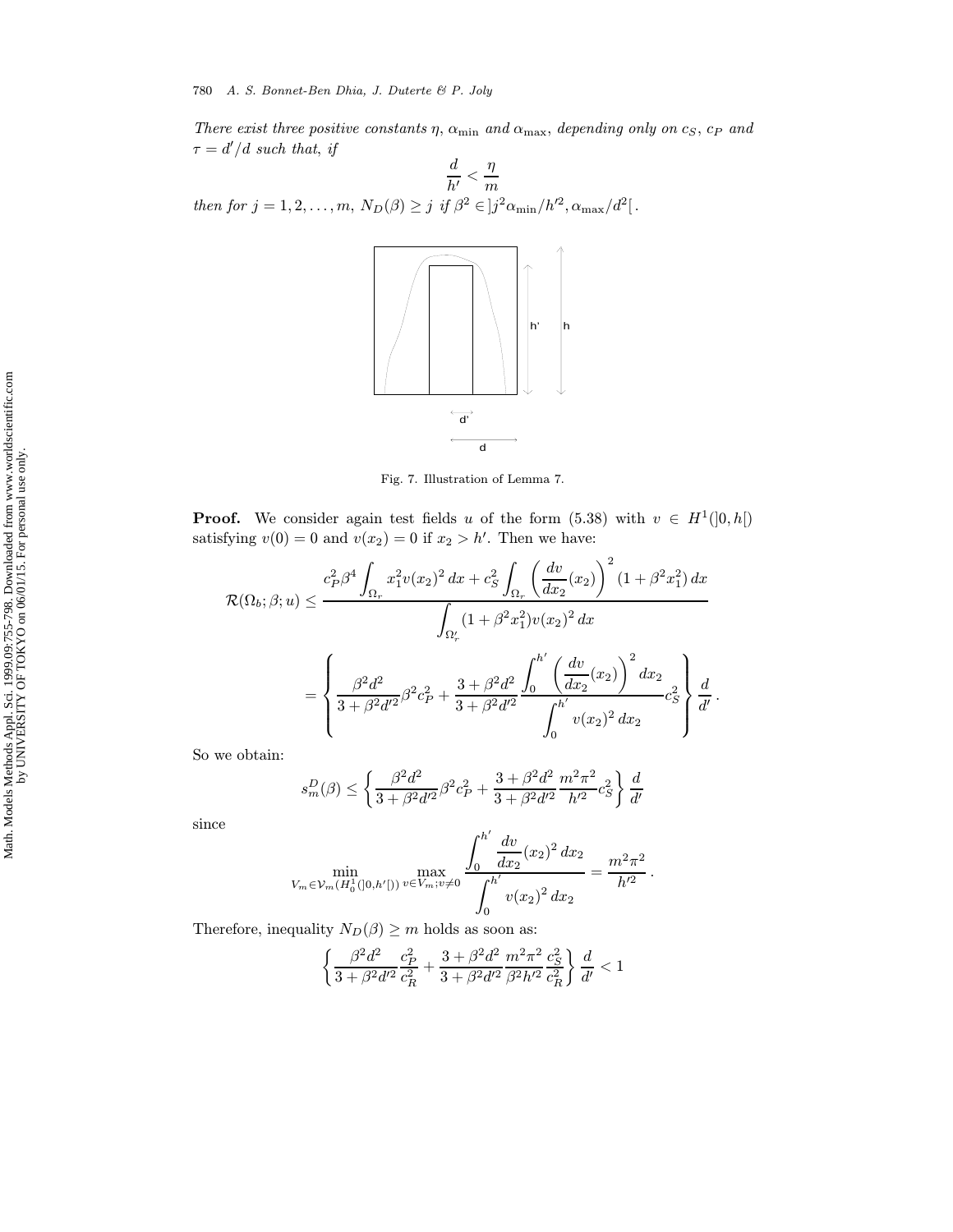and, a fortiori, as soon as

$$
\left\{\frac{\beta^2d^2}{3+\beta^2d^2}\frac{c_P^2}{c_R^2}+\frac{m^2\pi^2}{\beta^2h'^2}\frac{c_S^2}{c_R^2}\right\}\frac{d^3}{d'^3}<1\,.
$$

We set  $r = \beta^2 h'^2$ ,  $t = d^2/h'^2$  and  $\tau = d'/d$ . The previous inequality then reads:

$$
F_m(\tau,r,t)<1
$$

with

$$
F_m(\tau, r, t) = \frac{1}{\tau^3} \left( \frac{rt}{3 + rt} \frac{c_P^2}{c_R^2} + \frac{m^2 \pi^2}{r} \frac{c_S^2}{c_R^2} \right) .
$$

A study of function  $F_m$  leads to the desired result, as in the proof of Theorem 3. We omit the details.  $\hfill \square$ 

#### 5.4. The case of a triangular deformation

Using again the notations of Sec. 5.2, we shall establish the following result:

**Theorem 4.** Suppose that  $\Omega_t$  is the triangle defined in Sec. 5.1. Let  $m \geq 1$ . There exist two positive constants  $\tau$  and  $\kappa$ , depending only on  $c_S$  and  $c_P$ , such that, if  $\tan \theta < \tau/m$  then  $N_D(\beta) \ge m$  for  $\beta^2 > \kappa^2 m^2/h^2$ .

**Proof.** For  $\alpha > 0$ , we define the following functional space:

$$
X(\alpha) = \left\{ w; y^{1/2}w(y) \in L^2(0, \alpha), y^{1/2} \frac{dw}{dy}(y) \in L^2(0, \alpha), w(\alpha) = 0 \right\}.
$$

Assume that  $\alpha$ , the value of which will be fixed later, is given. For any function w in  $X(\alpha)$  and  $\beta > 0$ , we can define for  $x_2 < h$ :

$$
v_{\beta}(x_2)=\tilde{w}(\beta(h-x_2)),
$$

where  $\tilde{w}$  is the extension of w by 0 for  $y > \alpha$ . Note that

$$
\text{supp } v_{\beta} \subset \left[h - \frac{\alpha}{\beta}, h\right].
$$

Now consider the test field in the form (5.38) given by (the main difference with the choice we made for the rectangular cross-section is the scaling by  $\beta$ ):

$$
u = \begin{pmatrix} v_{\beta}(x_2) \\ 0 \\ \beta x_1 v_{\beta}(x_2) \end{pmatrix} .
$$

Note that if  $\beta$  is chosen large enough such that  $\beta > \alpha/h$ , then u belongs to  $V_D$ . Moreover, we have:

$$
\int_{\Omega_t} x_1^2 v_\beta(x_2)^2 dx = \frac{2 \tan \theta^3}{3} \int_0^h (h - x_2)^3 \tilde{w} (\beta (h - x_2))^2 dx_2,
$$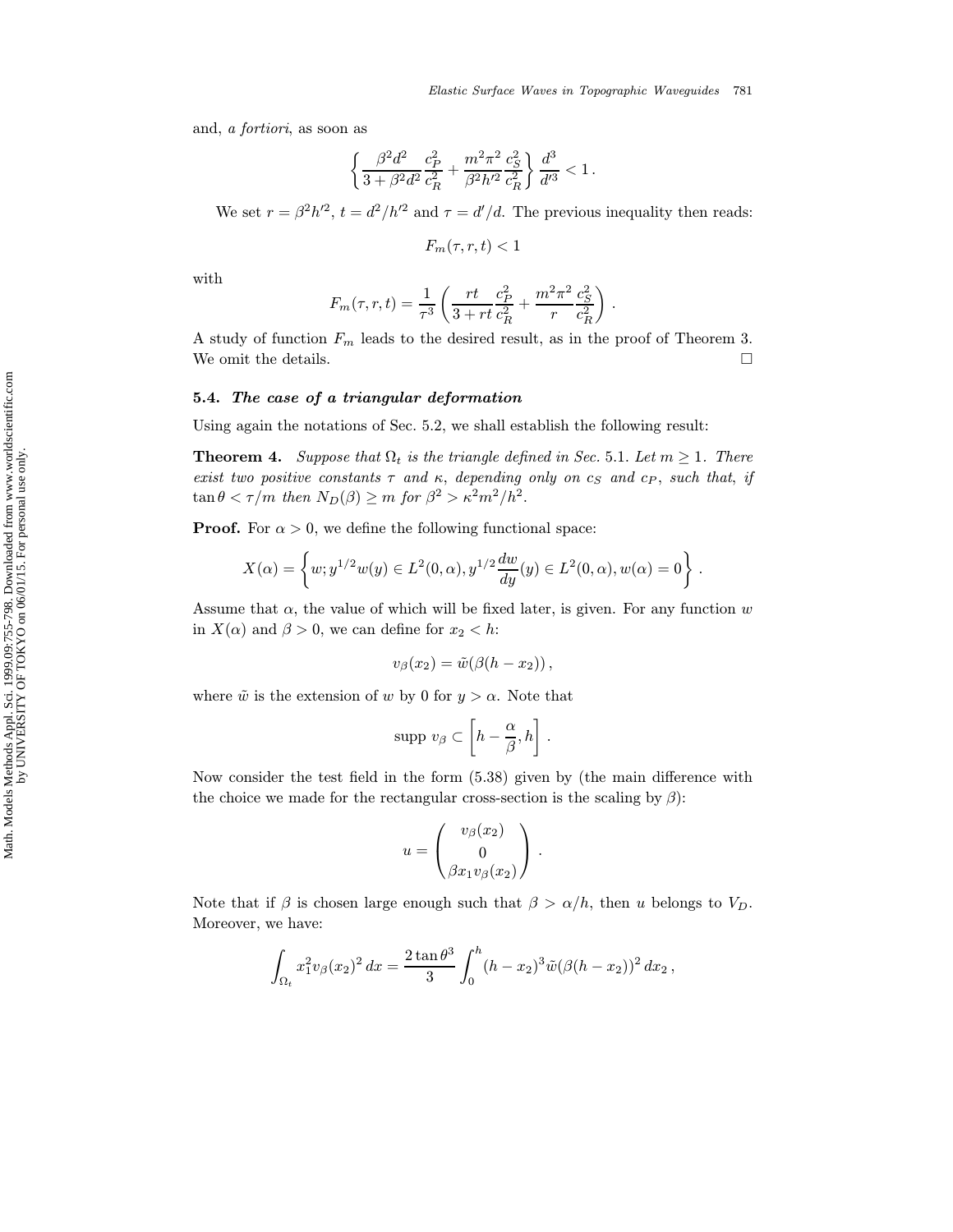782 A. S. Bonnet-Ben Dhia, J. Duterte & P. Joly

that is to say, setting  $y = \beta(h - x_2)$ 

$$
\int_{\Omega_t} x_1^2 v_\beta(x_2)^2 dx = \frac{2 \tan \theta^3}{3\beta^4} \int_0^{\beta h} y^3 \tilde{w}(y)^2 dy
$$

or equivalently, since  $\beta h > \alpha$ :

$$
\int_{\Omega_t} x_1^2 v_\beta(x_2)^2 dx = \frac{2 \tan \theta^3}{3\beta^{3q+1}} \int_0^\alpha y^3 w(y)^2 dy.
$$

In the same way we have:

$$
\int_{\Omega_t} v_\beta(x_2)^2 dx = \frac{2 \tan \theta}{\beta^2} \int_0^\alpha y w(y)^2 dy,
$$
  

$$
\int_{\Omega_t} x_1^2 \frac{dv_\beta}{dx_2}(x_2)^2 dx = \frac{2(\tan \theta)^3}{3\beta^2} \int_0^\alpha y^3 \frac{dw}{dy}(y)^2 dy,
$$
  

$$
\int_{\Omega_t} \frac{dv_\beta}{dx_2}(x_2)^2 dx = 2 \tan \theta \int_0^\alpha y \frac{dw}{dy}(y)^2 dy.
$$

Expression (5.41) of the Rayleigh quotient  $\mathcal{R}(\Omega_t;\beta;u)$  becomes:

$$
\mathcal{R}(\Omega_t;\beta;u)=\beta^2c_R^2\tilde{\mathcal{R}}(\beta,w)\,,
$$

where

$$
\tilde{\mathcal{R}}(\beta, w) = \frac{\frac{c_P^2}{c_R^2} \frac{(\tan \theta)^2}{3} \int_0^{\alpha} y^3 w(y)^2 \, dy + \frac{c_S^2}{c_R^2} \int_0^{\alpha} \left( y \frac{dw}{dy}(y)^2 + \frac{(\tan \theta)^2}{3} y^3 \frac{dw}{dy}(y)^2 \right) dy}{\int_0^{\alpha} y w(y)^2 \, dy + \frac{(\tan \theta)^2}{3} \int_0^{\alpha} y^3 w(y)^2 \, dy}
$$

and therefore:

$$
\tilde{\mathcal{R}}(\beta,w)\leq \frac{\frac{c_P^2}{c_R^2}\frac{(\tan\theta)^2}{3}\alpha^2\int_0^\alpha yw(y)^2\,dy+\frac{c_S^2}{c_R^2}\left(1+\frac{(\tan\theta)^2}{3}\alpha^2\right)\int_0^\alpha y\frac{dw}{dy}(y)^2\,dy}{\int_0^\alpha yw(y)^2\,dy}.
$$

Once again, if w describes an m-dimensional subspace  $V_m$  of  $X(\alpha)$ , the corresponding u describes an m-dimensional subspace of  $V_D$ . It follows that:

$$
s_m^D(\beta) \leq \beta^2 c_R^2 \left( \frac{c_P^2}{c_R^2} \frac{(\tan \theta)^2}{3} \alpha^2 + \frac{c_S^2}{c_R^2} \left( 1 + \frac{(\tan \theta)^2}{3} \alpha^2 \right) \zeta_m(\alpha) \right) ,
$$

where

$$
\zeta_m(\alpha) = \min_{V_m \in \mathcal{V}_m(X(\alpha))} \max_{w \in V_m; w \neq 0} \frac{\int_0^{\alpha} y \frac{dw}{dy}(y)^2 dy}{\int_0^{\alpha} yw(y)^2 dy}.
$$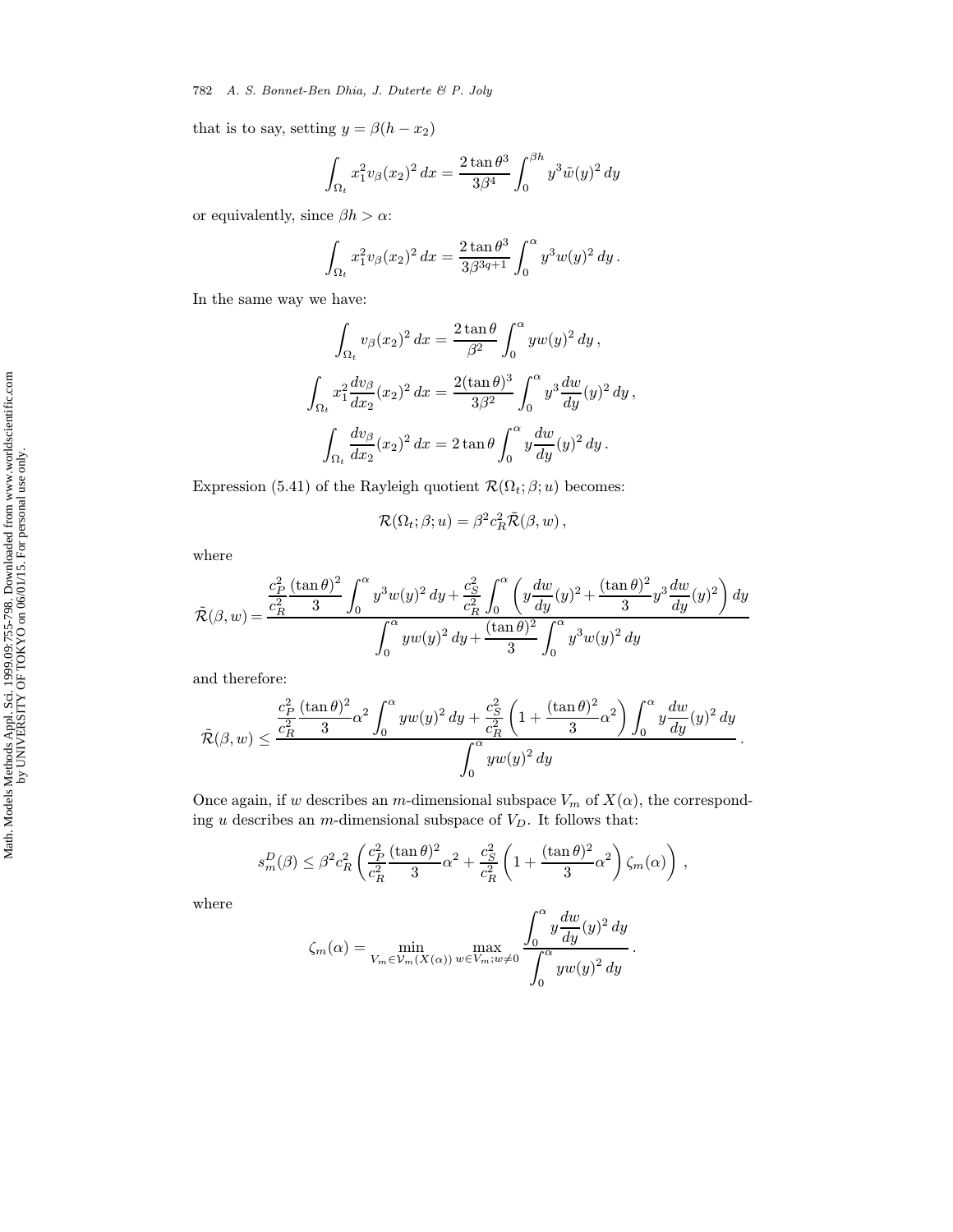Obviously, we have  $\zeta_m(1) = \alpha^2 \zeta_m(\alpha)$  and a sufficient condition for having  $N_D(\beta) \ge$ *m* for every  $\beta$  such that  $\beta \ge \alpha/h$  is finally:

$$
P\left((\tan\theta)^2\delta_m, \frac{\alpha^2}{\delta_m}\right) < 0\,,\tag{5.43}
$$

where

$$
P(T,Y) = \frac{c_P^2}{c_R^2} \frac{T}{3} Y^2 + \left(\frac{c_S^2}{c_R^2} \frac{T}{3} - 1\right) Y + \frac{c_S^2}{c_R^2}.
$$

Inequality (5.43) admits solutions  $\alpha$  as soon as the following two inequalities hold:

(i) 
$$
(\tan \theta)^2 \delta_m < \frac{3c_R^2}{c_S^2},
$$

(ii) 
$$
D((\tan \theta)^2 \delta_m) > 0,
$$

where

$$
D(T) = \frac{c_S^4}{9c_4^R}T^2 - 2\frac{c_S^2}{3c_R^2}\left(1 + 2\frac{c_P^2}{c_R^2}\right)T + 1.
$$

One can easily prove that  $D(T)$  has two strictly positive roots  $T_{\min}$  and  $T_{\max}$  which depend only on  $c_S$  and  $c_P$  and (ii) holds as soon as:

$$
(\tan \theta)^2 < \frac{T_{\min}}{\delta_m} \,. \tag{5.44}
$$

Moreover, since  $T_{\min}^2 \le T_{\min} T_{\max} = 9c_R^4/c_S^4$ , condition (5.44) implies (i).

Suppose now that the angle  $\theta$  satisfies (5.44) and let us denote by  $\alpha_{\min}^2(m, \theta)$ the smallest root  $\alpha^2$  of equation

$$
P\left((\tan\theta)^2\delta_m,\frac{\alpha^2}{\delta_m}\right)=0\,.
$$

Then  $N_D(\beta) \ge m$  for every  $\beta > \alpha_{\min}(m, \theta)/h$ . Clearly,  $\alpha_{\min}^2(m, \theta)/\delta_m$  is a continuous function of  $T = (\tan \theta)^2 \delta_m$  for  $T \in [0, T_{\min}]$  so that there exists a constant  $\kappa$ , depending only on  $c_S$  and  $c_P$ , such that:

$$
\alpha_{\min}^2(m,\theta) \leq \kappa^2 \delta_m \, .
$$

To conclude, we notice that the values  $\delta_m$  are the eigenvalues of the following 1-D problem:

$$
\begin{cases}\n-\frac{d}{dy}\left(y\frac{dw}{dy}\right) = \gamma yw \text{ in } ]0,1[ \\
w(1) = 0 \\
\frac{dw}{dy}(0) = 0\n\end{cases}
$$

which can be solved explicitly by using the theory of Bessel functions. One finds:

$$
\delta_m = j_m^2 \,,
$$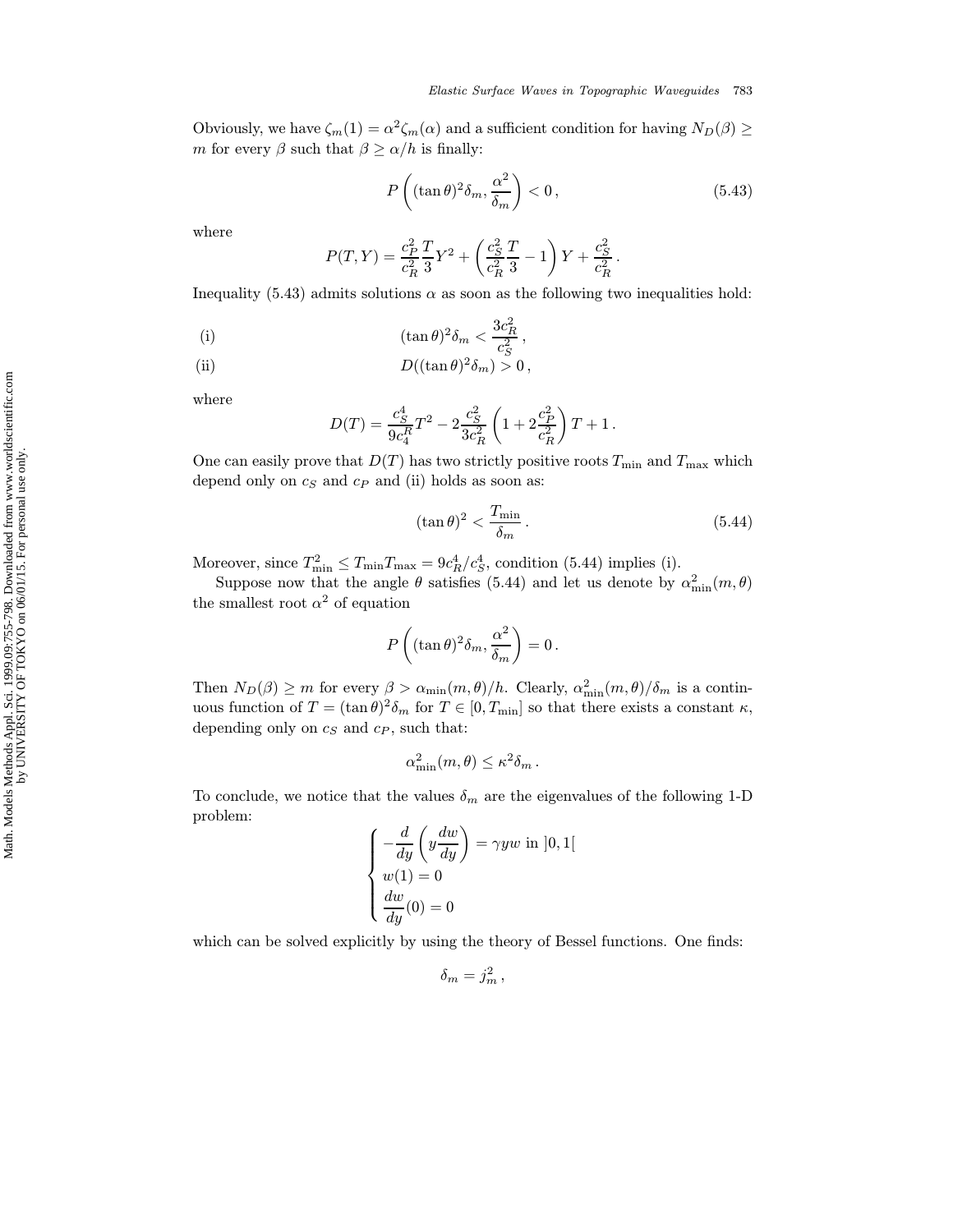where  $j_m$  is the mth positive zero of the Bessel function  $J_0$ , so that

$$
\delta_m \sim \left(m - \frac{1}{4}\right)^2 \pi^2
$$
 for large m.

 $\Box$ 

Once again, we can use the Dirichlet comparison principle to prove the existence of guided modes for the initial problem, set in  $\Omega$ .

**Corollary 3.** Suppose there are two subdomains  $\Omega'$  and  $\Omega_b$  of  $\mathbb{R}^2$  such that:

(a)  $\bar{\Omega} = \bar{\Omega}' \cup \bar{\Omega}_b$ 

(b) There exists an isometric affine transformation  $\mathcal{F} : \mathbb{R}^2 \to \mathbb{R}^2$  such that:

$$
\Omega_b = \mathcal{F}(\Omega_t) \quad and \quad \mathcal{F}(\Gamma_t^F) \subset \partial \Omega \,,
$$

then there exist two positive constants  $\alpha$  and  $T$  depending only on  $c_S$  and  $c_P$  such that, if  $\theta < T/m$  then  $N(\beta) \ge m$  for  $\beta^2 \ge \alpha^2 m^2/h^2$ .

### Remark 4.

- 1. The previous result holds in particular if  $\mathcal{O} = \mathcal{F}(\Omega_t)$  (such a guide is called a wedge waveguide).
- 2. Notice that the phase velocity of the mth guided mode is such that

$$
\limsup_{\beta \to +\infty} c_m(\beta) \leq \nu_m c_R \,,
$$

where  $\nu_m$  is a real constant which is strictly smaller than 1. Indeed

$$
c_m(\beta)^2 = \frac{s_m(\beta)}{\beta^2} \le c_R^2 \left( \frac{c_P^2}{c_R^2} \frac{a^2}{3} \alpha^2 + \frac{c_S^2}{c_R^2} \left( 1 + \frac{a^2}{3} \alpha^2 \right) \frac{\zeta_m(1)}{\alpha^2} \right) .
$$

As in the case of rectangular perturbations, we can extend these existence results to perturbations which take place "between" two triangles (see Ref. 12).

# 6. An Upper Estimate for the Number of Guided Modes at Low Frequency

We are concerned now with the existence of guided modes for small values of  $\beta$ . The existence results we proved in the last paragraph are valid only for great enough values of  $\beta$ . Moreover, numerical computations achieved for various geometries confirm that the fundamental mode (i.e. the mode associated to the smallest eigenvalue  $s_1(\beta)$ ) is always cutoff at low frequency.<sup>12</sup> It is therefore natural to conjecture that the following assertion holds:

**Conjecture.** There exists  $\beta^* > 0$  such that  $N(\beta) = 0$  if  $0 < \beta \leq \beta^*$ .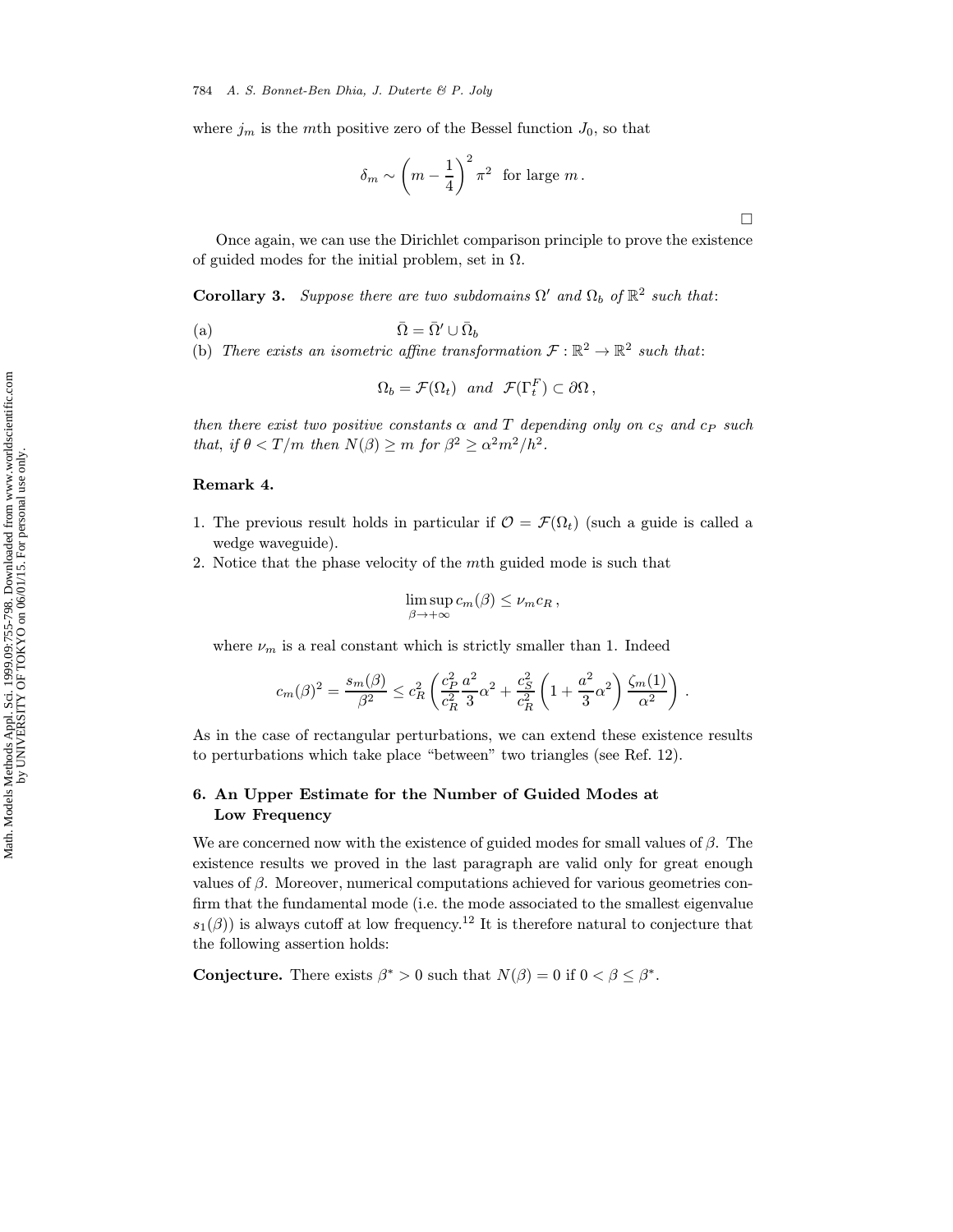We did not succeed in proving it. However, we obtained the following result: there exists  $\beta^* > 0$  such that  $N(\beta) \leq 1$  if  $0 < \beta \leq \beta^*$ . Proving it is the object of this section.

In the following we will denote by  $\Gamma$  the boundary between  $\mathcal O$  and  $\Omega_0$ :

$$
\Gamma = \partial \mathcal{O} \cap \partial \Omega_0 \,.
$$

### 6.1. Application of comparison principles

The simplest way to estimate  $N(\beta)$  for small  $\beta$  consists of using the comparison principles of Sec. 4. Indeed, taking  $\Omega_b = \mathcal{O}$  and  $\Gamma_b^D = \Gamma$ , we have:

$$
N_D(\beta) \le N(\beta) \le N_N(\beta), \quad \forall \beta > 0.
$$

We give in the next lemma estimates on  $N_D(\beta)$  and  $N_N(\beta)$  for small values of  $\beta$ .

**Lemma 8.** There exists  $\beta^* > 0$  such that:

\n- $$
N_D(\beta) = 0
$$
 if  $\beta < \beta^*$ ,
\n- $2 \leq N_N(\beta) \leq 3$  if  $\beta < \beta^*$ .
\n

**Proof.** Let us prove first by contradiction that  $N_D(\beta) = 0$  for small  $\beta$ . Suppose that there are a sequence  $\beta_p \to 0$  and a sequence  $(u^{(p)})_{p \in \mathbb{N}}$ ,  $u^{(p)} \in H^1(\mathcal{O})^3$ , such that  $u^{(p)}=0$  on  $\Gamma,$ 

$$
a(\mathcal{O};\beta_p;u^{(p)},u^{(p)})<\beta_p^2c_R^2
$$

and  $||u^{(p)}||_{\mathcal{O}} = 1$  for every  $p \in \mathbb{N}$ . Then by Korn's inequality,  $(u^{(p)})$  is bounded in  $H^1(\mathcal{O})^3$  and there is a subsequence, still denoted by  $(u^{(p)})$ , which converges weakly to u in  $H^1(\mathcal{O})^3$  and strongly in  $L^2(\mathcal{O})^3$ . Therefore:

$$
||u||_{\mathcal{O}} = \lim ||u^{(p)}||_{\mathcal{O}} = 1.
$$

Moreover (as in Lemma 1):

$$
a(\mathcal{O}; \beta_p; u^{(p)}, u^{(p)}) = a_0(\mathcal{O}; u^{(p)}, u^{(p)}) + \beta_p a_1(\mathcal{O}; u^{(p)}, u^{(p)}) + \beta_p^2 a_2(\mathcal{O}; u^{(p)}, u^{(p)}).
$$

Since the sequences  $a_j(\mathcal{O}; u^{(p)}, u^{(p)})$  are bounded for  $j = 1$  and  $j = 2$ , one has:

$$
\lim_{p\to +\infty}a_0(\mathcal{O};u^{(p)},u^{(p)})=\lim_{p\to +\infty}a(\mathcal{O};\beta_p;u^{(p)},u^{(p)})=0\,.
$$

Now by the positivity of  $a_0$ ,

$$
a_0(\mathcal{O};u,u) \leq \lim_{p \to +\infty} a_0(\mathcal{O};u^{(p)},u^{(p)})
$$

so that eventually

$$
a_0(\mathcal{O}; u, u) = 0. \tag{6.45}
$$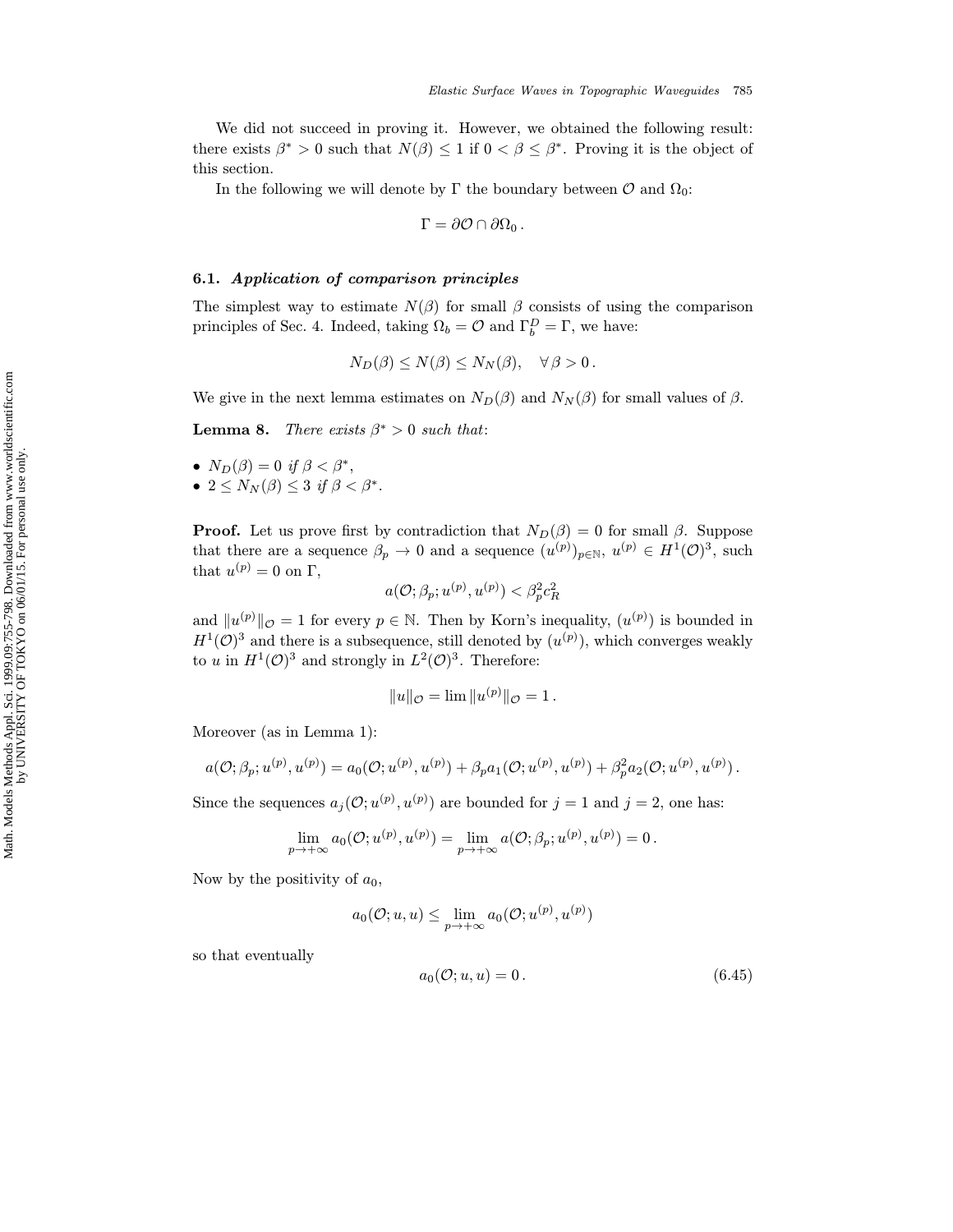But

$$
a_0(\mathcal{O}; u, u) = \lambda \int_{\mathcal{O}} (u_{1,1} + u_{2,2})^2 dx
$$
  
+  $\mu \int_{\mathcal{O}} \{2u_{1,1}^2 + 2u_{2,2}^2 + (u_{1,2} + u_{2,1})^2 + u_{3,1}^2 + u_{3,2}^2\} dx$ 

so that (6.45) implies that  $u_3$  is constant and  $\binom{u_1}{u_2}$  is a rigid displacement in the plane. In other words, there are real constants  $t_1$ ,  $t_2$ ,  $t_3$  and  $r$  such that:

$$
u = \begin{pmatrix} t_1 - rx_2 \\ t_2 + rx_1 \\ t_3 \end{pmatrix}.
$$

The contradiction results finally from the Dirichlet condition on Γ.

To prove that  $N_N(\beta) \leq 3$  for small  $\beta$ , we will prove that:

$$
\inf_{u \in H^1(\mathcal{O})^3 \cap RD^{\perp}, u \neq 0} a(\mathcal{O}; \beta; u, u) \geq \beta^2 c_R^2 \quad \text{for small } \beta \,,
$$

where we have denoted by  $RD$  the three-dimensional space of transverse rigid displacements:

$$
RD = \left\{ u = \begin{pmatrix} t_1 - rx_2 \\ t_2 + rx_1 \\ 0 \end{pmatrix}; r, t_1, t_2 \in \mathbb{R} \right\}
$$

and by  $RD^{\perp}$  its orthogonal in  $L^2(\mathcal{O})^3$ . Suppose by contradiction that there exist a sequence  $\beta_p \to 0$  and a sequence  $(u^{(p)})_{p \in \mathbb{N}}$ ,  $u^{(p)} \in H^1(\mathcal{O})^3$ , such that

$$
\begin{cases} a(\mathcal{O}; \beta_p; u^{(p)}, u^{(p)}) < \beta_p^2 c_R^2, \\ \|u^{(p)}\|_{\mathcal{O}} = 1, \\ (u^{(p)}, v)_{\mathcal{O}} = 0 \quad \forall v \in RD, \end{cases}
$$

for every  $p \in \mathbb{N}$ . As in the previous case, we deduce the existence of  $u \in H^1(\mathcal{O})^3$ such that  $||u||_{\mathcal{O}} = 1$ ,  $u_3$  is constant and  $\begin{pmatrix} u_1 \\ u_2 \end{pmatrix}$  is a rigid displacement in the plane. Moreover  $u \in RD^{\perp}$  so that  $u_1 = u_2 = 0$ . Then by  $(5.36)$ ,

$$
\int_{\mathcal{O}} u_3^2 dx \le \frac{c_R^2}{2c_S^2 - c_R^2} \int_{\mathcal{O}} (u_1^2 + u_2^2) dx \tag{6.46}
$$

so that  $u_3 = 0$ . This contradicts  $||u||_{\mathcal{O}} = 1$ .

To prove that  $N_N(\beta) \geq 2$  for small  $\beta$ , we consider finally the following twodimensional space:

$$
V_2(\beta) = \left\{ u = \begin{pmatrix} t_1 \\ t_2 \\ \beta(t_1x_1 + t_2x_2) \end{pmatrix}; t_1, t_2 \in \mathbb{R} \right\}.
$$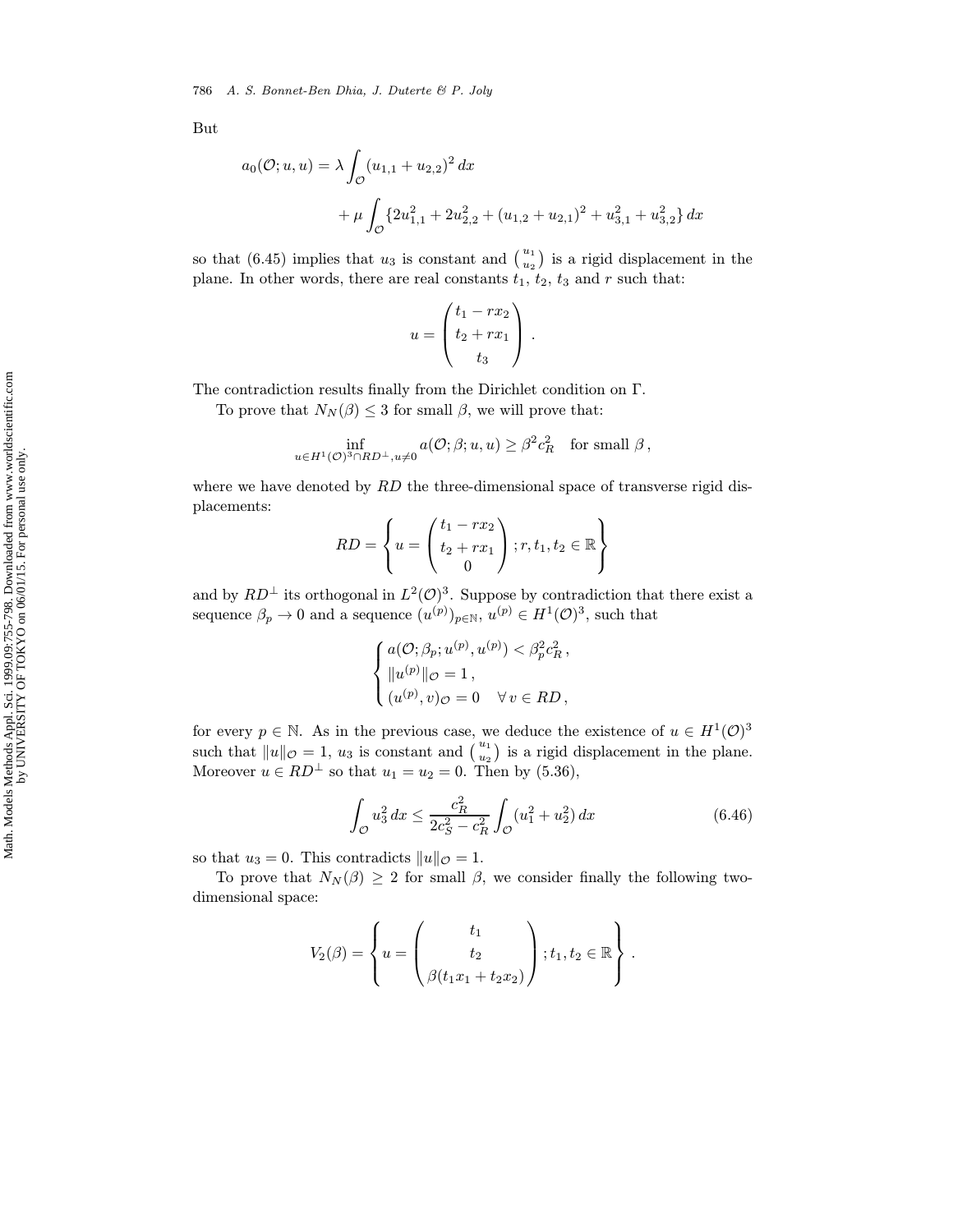For  $u \in V_2(\beta)$ ,  $u \neq 0$ , one has:

$$
\mathcal{R}(\mathcal{O};\beta;u) = \frac{a(\mathcal{O};\beta;u,u)}{\|u\|_{\mathcal{O}}^2} = \frac{\beta^4 c_P^2 \int_{\mathcal{O}} (t_1x_1 + t_2x_2)^2 dx}{\int_{\mathcal{O}} (t_1^2 + t_2^2 + \beta^2 (t_1x_1 + t_2x_2)^2) dx}
$$

so that:

$$
\sup_{u \in V_2(\beta), u \neq 0} \mathcal{R}(\mathcal{O}; \beta; u) \leq \beta^4 c_P^2 \sup_{(t_1, t_2) \in \mathbb{R}^2, (t_1, t_2) \neq 0} \frac{\int_{\mathcal{O}} (t_1 x_1 + t_2 x_2)^2 dx}{\int_{\mathcal{O}} (t_1^2 + t_2^2) dx}.
$$

Consequently  $s_2^N(\beta) < \beta^2 c_R^2$  for small  $\beta$ .

Remark 5. The estimates on the Neumann problem have the following interpretation: in a closed waveguide whose boundary is stress-free, there are at low frequency at least two guided modes (and at most three) which propagate slowlier than the Rayleigh wave.

From the comparison principles and the previous lemma, we deduce the

**Corollary 4.** There exists  $\beta^* > 0$  such that  $N(\beta) \leq 3$  for  $0 \leq \beta \leq \beta^*$ .

#### 6.2. Equivalent formulations of the problem in a bounded domain

To improve the results obtained in the previous paragraph, we have to take into account the behavior of the elastic field in the perfect half-plane  $\Omega_0$ . This will be done by writing an equivalent formulation of the initial problem set in  $\mathcal{O}$ . We follow Duterte and Joly.<sup>13</sup> First we have (see Duterte and Joly<sup>13</sup> for a proof) the following result (the crucial point is the inequality  $\omega < \beta c_R$ ):

**Lemma 9.** For every  $\omega \in [0, \beta c_R[$  and for every  $\varphi \in H^{-1/2}(\Gamma)^3$ , there exists a unique  $u_{\varphi} \in H^1(\Omega_0)^3$  such that:

$$
b(\omega;\beta;u_{\varphi},v)=\langle\varphi,v_{|\Gamma}\rangle,\quad \forall\,v\in H^1(\Omega_0)^3\,,
$$

where:

$$
b(\omega;\beta;u,v) = a(\Omega_0;\beta;u,v) - \omega^2(u,v)_{\Omega_0}.
$$

Moreover, the application

$$
T(\omega,\beta)\colon \left\{ \begin{aligned} &H^{-1/2}(\Gamma)^3\to H^{1/2}(\Gamma)^3\\ &\varphi\to u_{\varphi|\Gamma} \end{aligned} \right.
$$

is an isomorphism and satisfies:

(a) 
$$
\forall \varphi, \psi \in H^{-1/2}(\Gamma)^3, \quad \langle \varphi, T(\omega, \beta) \psi \rangle = \langle \psi, T(\omega, \beta) \varphi \rangle = b(\omega; \beta; u_{\varphi}, u_{\psi})
$$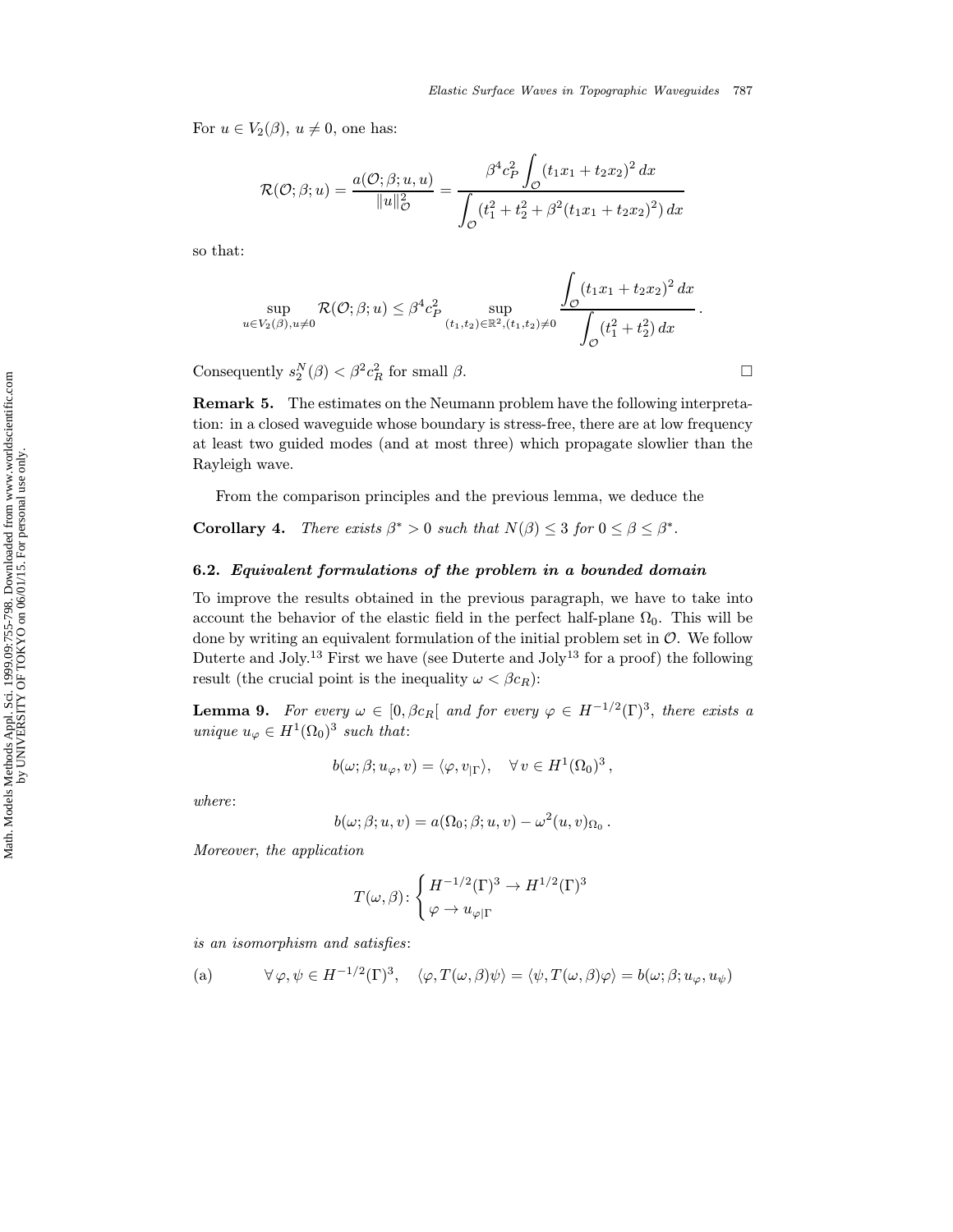788 A. S. Bonnet-Ben Dhia, J. Duterte & P. Joly

(b) 
$$
\langle \varphi, T(\omega, \beta)\varphi \rangle \ge 0, \quad \forall \varphi \in H^{-1/2}(\Gamma)^3.
$$

Let us introduce the following two bilinear forms:

$$
\forall \varphi, \psi \in H^{-1/2}(\Gamma)^3, \quad t(\omega; \beta; \varphi, \psi) = \langle \varphi, T(\omega, \beta) \psi \rangle = b(\omega; \beta; u_{\varphi}, u_{\psi}), \tag{6.47}
$$

$$
\forall u, v \in H^{1/2}(\Gamma)^3, \quad s(\omega; \beta; u, v) = \langle T(\omega, \beta)^{-1}u, v \rangle. \tag{6.48}
$$

By the previous lemma, the bilinear forms  $t(\omega; \beta; \varphi, \psi)$  and  $s(\omega; \beta; u, v)$  are symmetric and positive. Moreover, one has the following identity:

$$
t(\omega;\beta;\varphi,\varphi) = \langle \varphi, u_{\varphi|\Gamma} \rangle = s(\omega,\beta; u_{\varphi|\Gamma}, u_{\varphi|\Gamma}) \quad \forall \varphi \in H^{-1/2}(\Gamma)^3. \tag{6.49}
$$

Now we can write three equivalent formulations of the initial eigenvalue problem:

**Theorem 5.** For  $\beta > 0$ , the following three problems are equivalent:

(a) Find  $\omega \in [0, \beta c_R)$  such that there exists  $u \in V$ ,  $u \neq 0$ , satisfying:

$$
a(\beta; u, v) = \omega^2(u, v)_{\Omega} \quad \forall v \in V.
$$

(b) Find  $\omega \in [0, \beta c_R)$  such that there exists  $u \in H^1(\mathcal{O})^3$ ,  $u \neq 0$ , and  $\varphi \in H^{-1/2}(\Gamma)^3$ satisfying:

$$
\begin{cases}\na(\mathcal{O}; \beta, u, v) + \langle \varphi, v_{|\Gamma} \rangle = \omega^2(u, v)\varphi & \forall v \in H^1(\mathcal{O})^3, \\
t(\omega; \beta; \varphi, \psi) = \langle \psi, u_{|\Gamma} \rangle & \forall \psi \in H^{-1/2}(\Gamma)^3.\n\end{cases}
$$

(c) Find  $\omega \in [0, \beta c_R)$  such that there exists  $u \in H^1(\mathcal{O})^3$ ,  $u \neq 0$  satisfying:

$$
a(\mathcal{O}; \beta, u, v) + s(\omega; \beta; u_{|\Gamma}, v_{|\Gamma}) = \omega^2(u, v)_{\mathcal{O}} \quad \forall v \in (H^1(\mathcal{O}))^3.
$$

We notice that formulations (b) and (c) are set in a bounded domain but are nonlinear with respect to the eigenvalue  $\omega^2$ . To solve them, we can consider for a given  $\omega$  in the interval  $[0, \beta c_R)$  the following linear eigenvalue problem:

Find  $\gamma \in \mathbb{R}$  such that there exists  $u \in H^1(\mathcal{O})^3$ ,  $u \neq 0$  satisfying:

$$
a(\mathcal{O}; \beta, u, v) + s(\omega; \beta; u_{|\Gamma}, v_{|\Gamma}) = \gamma(u, v)_{\mathcal{O}} \quad \forall v \in H^{1}(\mathcal{O})^{3}.
$$

By the positivity of  $s(\omega; \beta; \ldots)$ , the bilinear form  $a(\mathcal{O}; \beta; u, v) + s(\omega; \beta; u_{\Gamma}, v_{\Gamma}) +$  $\Lambda(u, v)_{\mathcal{O}}$  is coercive on  $H^1(\mathcal{O})^3$  for  $\Lambda$  large enough. Therefore, by the compact injection of  $H^1(\mathcal{O})$  into  $L^2(\mathcal{O})$ , this problem admits an increasing sequence of eigenvalues  $(\gamma_m(\beta,\omega))_{m>1}$  tending to infinity with m and which have the following characterization:

$$
\gamma_m(\beta,\omega) = \min_{V_m \in \mathcal{V}_m(H^1(\mathcal{O})^3)} \max_{u \in V_m; u \neq 0} \mathcal{R}(\beta,\omega,u)
$$

where

$$
\mathcal{R}(\beta; \omega; u) = \frac{a(\mathcal{O}; \beta, u, u) + s(\omega; \beta; u_{|\Gamma}, u_{|\Gamma})}{\|u\|_{\mathcal{O}}^2}.
$$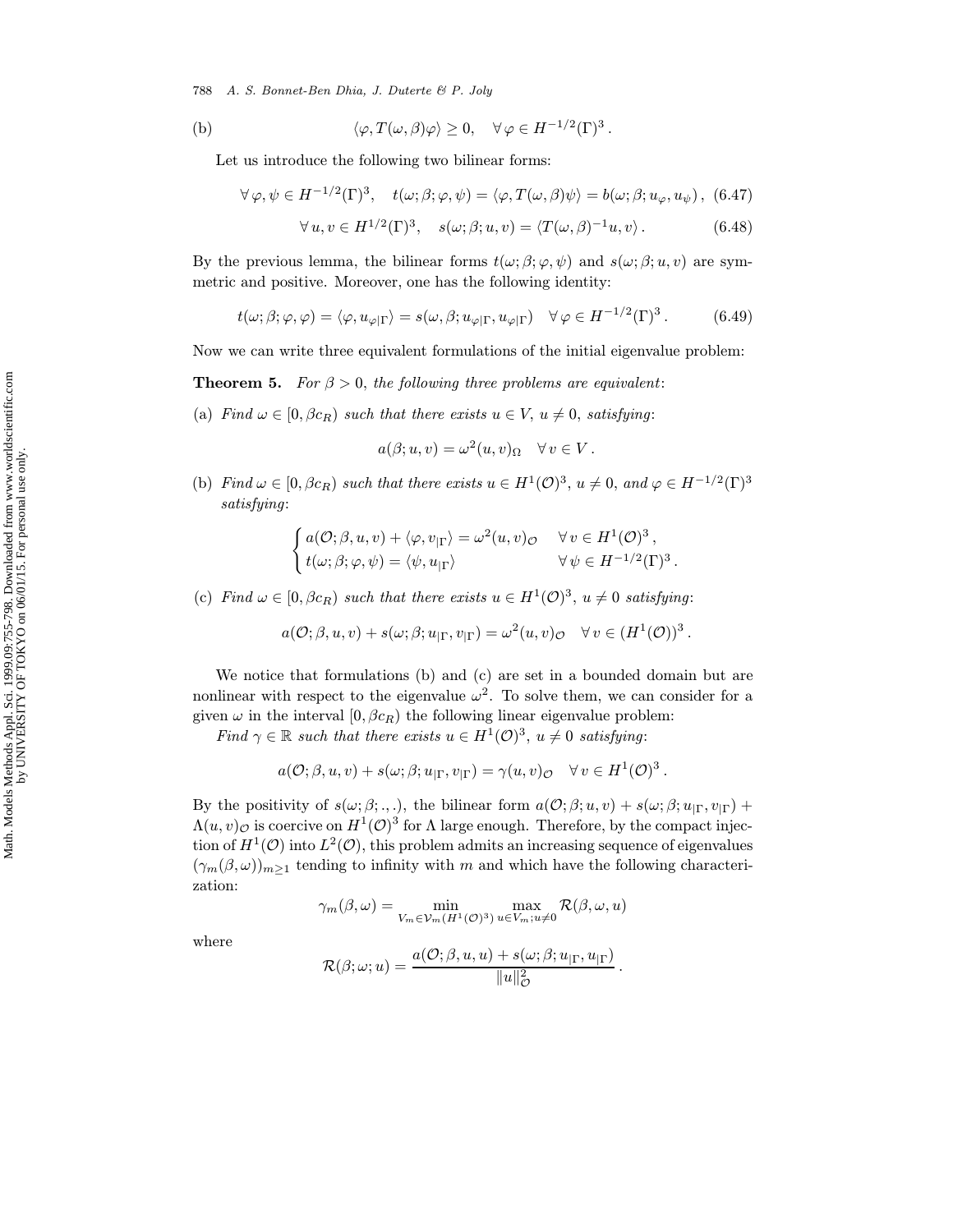Then the solutions  $\omega$  of problem 3) are the solutions of the following fixed-point equations:

$$
\begin{cases} 0 \le \omega < \beta c_R \\ \gamma_m(\beta, \omega) = \omega^2 \end{cases} \tag{6.50}
$$

for  $m \geq 1$ .

## 6.3. Proof of non-existence for the second mode at low frequency

We are now able to prove the following result:

**Theorem 6.** There exists  $\beta^* > 0$  such that:

$$
\forall \beta \in [0, \beta^*] \quad N(\beta) \le 1.
$$

This theorem is a direct consequence of the following lemma which will be established by contradiction. Indeed, this lemma proves that fixed-point equation (6.50) has no solution for  $m \geq 2$  and  $\beta \in ]0, \beta^*]$ .

**Lemma 10.** There exists  $\beta^* > 0$  such that:

$$
\forall \beta \in ]0, \beta^*] \quad \forall \omega \in ]0, \beta c_R[, \quad \gamma_2(\beta, \omega) \ge \beta^2 c_R^2.
$$

**Proof.** Suppose this assertion is false. Then there exist two sequences  $\beta_n$  and  $\omega_n$ such that:  $\epsilon$  $\sim$  0

$$
\begin{cases} \beta_n > 0 \\ 0 < \omega_n < \beta_n c_R \\ \beta_n \to 0 \\ \gamma_2(\beta_n, \omega_n) < \beta_n^2 c_R^2 \end{cases}
$$

Moreover, by the min-max characterization of  $\gamma_2(\beta,\omega)$ :

$$
\gamma_2(\beta_n, \omega_n) \ge \min_{u \in H^1(\mathcal{O})^3, \int_{\mathcal{O}} u_2 dx = 0, u \neq 0} \mathcal{R}(\beta_n; \omega_n; u).
$$
(6.51)

Consequently, there exists a sequence  $(u^{(n)})_{n\in\mathbb{N}}$  such that  $u^{(n)} \in H^1(\mathcal{O})^3$ ,  $||u^{(n)}||_{\mathcal{O}} =$ 1,  $\int_{\mathcal{O}} u_2^{(n)} dx = 0$  and

$$
a(\mathcal{O};\beta_n;u^{(n)},u^{(n)})+s\left(\omega_n;\beta_n;u^{(n)}_{|\Gamma},u^{(n)}_{|\Gamma}\right)<\beta_n^2c_R^2.
$$

By the positivity of the bilinear forms  $a$  and  $s$ , this last inequality implies that

$$
a(\mathcal{O}; \beta; u^{(n)}, u^{(n)}) < \beta_n^2 c_R^2 \tag{6.52}
$$

and

$$
s\Big(\omega_n;\beta_n;u^{(n)}_{|\Gamma},u^{(n)}_{|\Gamma}\Big)<\beta_n^2c_R^2\,.
$$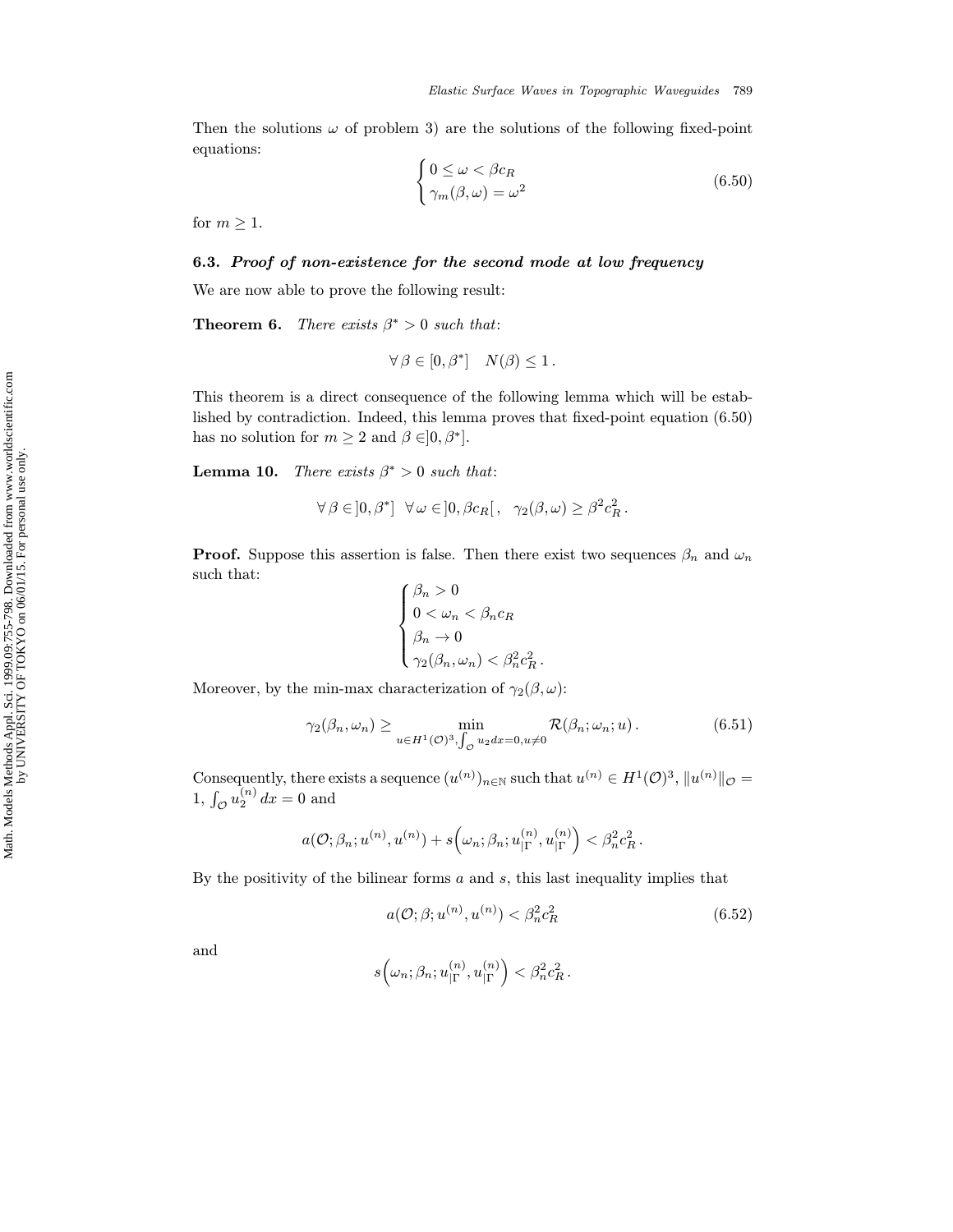790 A. S. Bonnet-Ben Dhia, J. Duterte & P. Joly

If we set

$$
\varphi^{(n)}=T(\omega_n,\beta_n)^{-1}u^{(n)}_{|\Gamma}\,,
$$

we have by  $(6.49)$ :

$$
t(\omega_n; \beta_n; \varphi^{(n)}, \varphi^{(n)}) < \beta_n^2 c_R^2. \tag{6.53}
$$

The various steps of the proof are as follows:

• First step:

Proceeding as in the proof of Lemma 8, we deduce from  $(6.52)$  that sequence  $u^{(n)}$ is bounded in  $H^1(\mathcal{O})^3$  and admits a subsequence, converging weakly in  $H^1(\mathcal{O})^3$ and strongly in  $L^2(\mathcal{O})^3$ . Its limit u is a rigid displacement, so that it is necessarily of the following form:

$$
u = \begin{pmatrix} a_1 - b_0 x_2 \\ a_2 + b_0 x_1 \\ a_3 \end{pmatrix},
$$

where  $a_1$ ,  $a_2$ ,  $a_3$  and  $b_0$  are real constants and it satisfies:

$$
||u||_{\mathcal{O}} = 1\tag{6.54}
$$

and

$$
\int_{\mathcal{O}} u_2 dx = 0. \tag{6.55}
$$

• Second step:

By definition of  $\varphi^{(n)}$ , we have for every  $\psi \in H^{-1/2}(\Gamma)^3$ :

$$
t(\omega_n; \beta_n; \varphi^{(n)}, \psi) = \langle \psi, u_{|\Gamma}^{(n)} \rangle.
$$

Consequently, by the Cauchy–Schwarz inequality:

$$
|\langle \psi, u_{|\Gamma}^{(n)} \rangle|^2 \leq t(\omega_n; \beta_n; \varphi^{(n)}, \varphi^{(n)}) t(\omega_n; \beta_n; \psi, \psi),
$$

which gives, by (6.53), the following estimate:

$$
|\langle \psi, u_{|\Gamma}^{(n)} \rangle|^2 \leq \beta_n^2 c_R^2 t(\omega_n; \beta_n; \psi, \psi).
$$
 (6.56)

Using the explicit Fourier expression of the bilinear form  $t(\omega; \beta; \varphi, \varphi)$ , we prove in Appendix B that:

$$
\beta_n^2 t(\omega_n; \beta_n; \psi, \psi) \to 0 \quad \text{as } n \to +\infty \tag{6.57}
$$

if  $\psi = \begin{pmatrix} \psi_1 \\ 0 \end{pmatrix}$ 0 with  $\psi_1 \in H^{-1/2}(\Gamma)$  or  $\psi = \begin{pmatrix} 0 \ \psi_2 \end{pmatrix}$ 0 with  $\psi_2 \in H^{-1/2}(\Gamma)$  and  $\langle \psi_2, 1 \rangle = 0$ . Consequently:

$$
\begin{cases} \lim \langle \psi_1, u_{1|\Gamma}^{(n)} \rangle = \langle \psi_1, u_{1|\Gamma} \rangle = 0, \\ \lim \langle \psi_2, u_{2|\Gamma}^{(n)} \rangle = \langle \psi_2, u_{2|\Gamma} \rangle = 0, \end{cases}
$$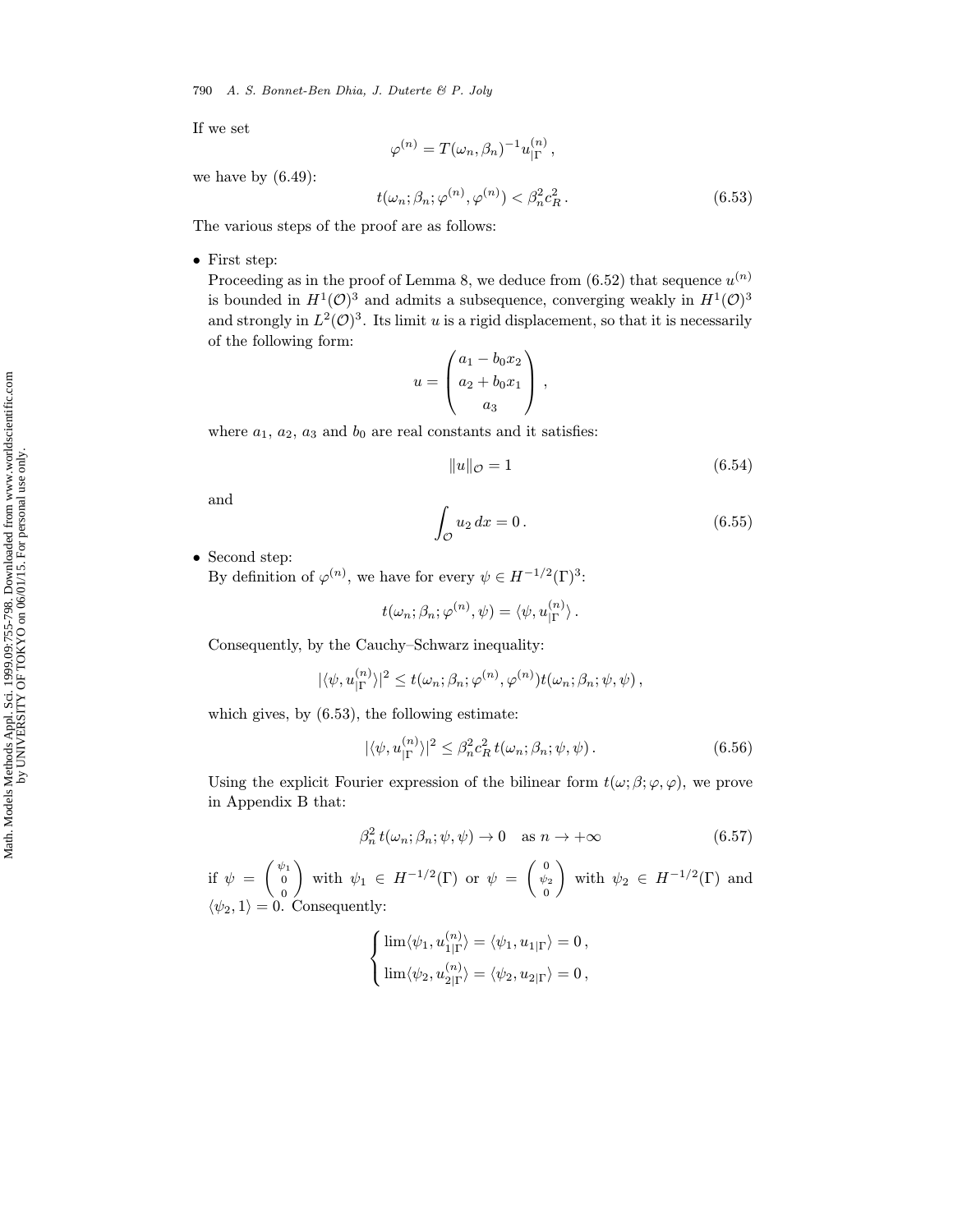for every  $\psi_1 \in H^{-1/2}(\Gamma)$  and for every  $\psi_2 \in H^{-1/2}(\Gamma)$  such that  $\langle \psi_2, 1 \rangle = 0$ . Using the expression of  $u$  and the second equality, we obtain:

$$
b_0 \langle \psi_2, x_1 \rangle = 0
$$

which gives  $b_0 = 0$ . Then the first equality reads

$$
a_1\langle \psi_1,1\rangle=0
$$

and gives  $a_1 = 0$ .

• Third step:

We conclude by using (6.46) and (6.55). From (6.55), it results that  $a_2 = 0$  so that  $u_1 = u_2 = 0$ . Using (6.46) we find  $u_3 = 0$  and (6.54) gives the contradiction.

 $\Box$ 

### 7. Open Questions

Our contribution in this paper answers in a rather precise way several questions which mainly concern the existence of surface waves in topographic waveguides. In that sense, we feel that this work fills the gap in the literature in this area. However, the theory is far from complete, in particular in comparison with the theory of guided waves in other domains of physics, and some interesting questions remain open. Let us mention some of them in this section, listed by decreasing order of generality:

- (i) The first very general question concerns guided waves which could propagate with speeds higher than the Rayleigh speed  $c_R$ . We already saw (Sec. 4) that such waves would correspond from a pure mathematical point of view to eigenvalues embedded in the essential spectrum. Notice that analogous phenomena have been put in evidence in other applications. In fact, we think that there does not exist any mode propagating with a speed greater than  $c_P$ , the speed of  $P$  waves and this could be proved by following the proof of Weder.<sup>32</sup> The case of waves propagating with a speed between  $c_S$ , the speed of S waves, and  $c_P$  and even more the one of modes propagating with a speed between  $c_R$  and  $c<sub>S</sub>$  appears to be much more delicate.
- (ii) Does the fundamental mode exist at arbitrary low frequencies? As we already said, this question is naturally raised by our analysis of Sec. 6. We already know that only the fundamental mode may exist for such frequencies and our conjecture is that there exists a strictly positive cutoff frequency below which no guided mode can propagate.
- (iii) Another rather general question concerns the number of guided modes at high frequencies. In the case where the geometry of the cross-section of the free boundary presents an angle, we have obtained (Sec. 5.4) a lower bound for this number. What is missing is an opposite result in the sense: the number of guided modes remains bounded. This is, like questions (i) and (ii), a nonexistence type result.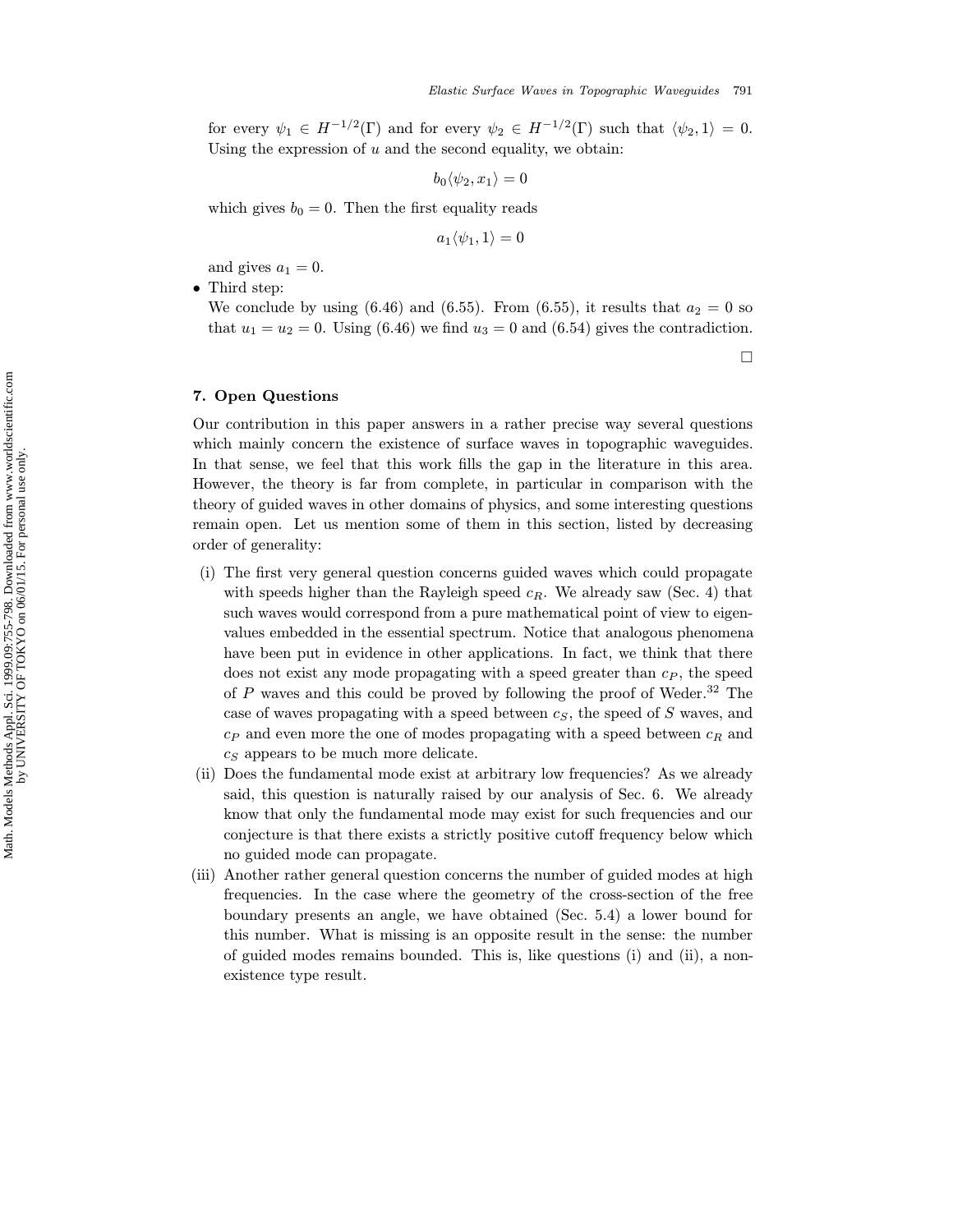#### 792 A. S. Bonnet-Ben Dhia, J. Duterte & P. Joly

- (iv) A question is directly related to (iii) and concerns more precisely the case of a smooth boundary. In such a case, we have only been able to prove that, under adequate geometrical assumptions, guided waves existed in a finite range of frequencies (Sec. 5.3). The question is thus: are there some situations where guided modes exist at arbitrary high frequencies, as in the presence of singularities? Moreover, if such waves existed, it should be possible to prove that their propagation speed tends to the Rayleigh speed when the frequency goes to infinity.
- $(v)$  As a dual question to (iv), does there exist some situations where a given mode only exists for a finite range of frequencies, i.e. a mode which does not exist for low frequencies, appears at intermediate frequencies and disappears at high frequency? Such modes have been pointed out in other applications, in particular in the case of perturbed stratified waveguides in optics.<sup>11</sup> Some of the numerical results we have obtained make us think that a similar situation could occur in topographic waveguides.
- (vi) This point is much more particular and concerns the wedge waveguide, more precisely the maximum angle below which there exists a surface wave (at least at high frequencies). 20 years ago, on the basis of finite element computations, Lagasse *et al.* conjectured that this angle was exactly  $90^{\circ}.^{20}$  On the basis of other numerical calculations and semi-analytical considerations, $12$  we now think that this conjecture fails: this maximum angle can be strictly greater (although slightly) than 90◦, at least for some values of the Poisson's ratio. We are still currently working on this question which is of course closely related to the delicate problem of the existence of surface waves in an infinite wedge (which no longer corresponds to a compact perturbation of the half space!). In such a geometry one could naturally wonder if explicit or quasi-explicit solutions exist and in particular if the techniques of complex variables used by  $Merzon<sup>24</sup>$  for solving the famous problem of trapped water waves in an infinite sloping beach (see Ursell<sup>31</sup> or Bonnet-Ben Dhia and  $Joly^7$ ) could be applied here.
- (vii) The last question concerns the case of a cuspidal perturbation of the free surface, which can be seen as a limit of the wedge waveguide when the angle tends to 0. Our approach does not work for such geometry since Korn's inequality fails in cuspidal domains.<sup>14</sup> Our conjecture is that the number of guided modes in a cuspidal waveguide tends to infinity with the frequency.

## Appendix A

Let us consider the operator  $B(\beta)$  defined in Sec. 3.1. This operator is associated with the bilinear form  $b(\beta; \cdot, \cdot)$  defined by (3.13). Spectral properties of the operator  $B(\beta)$  can be derived from the following lemma: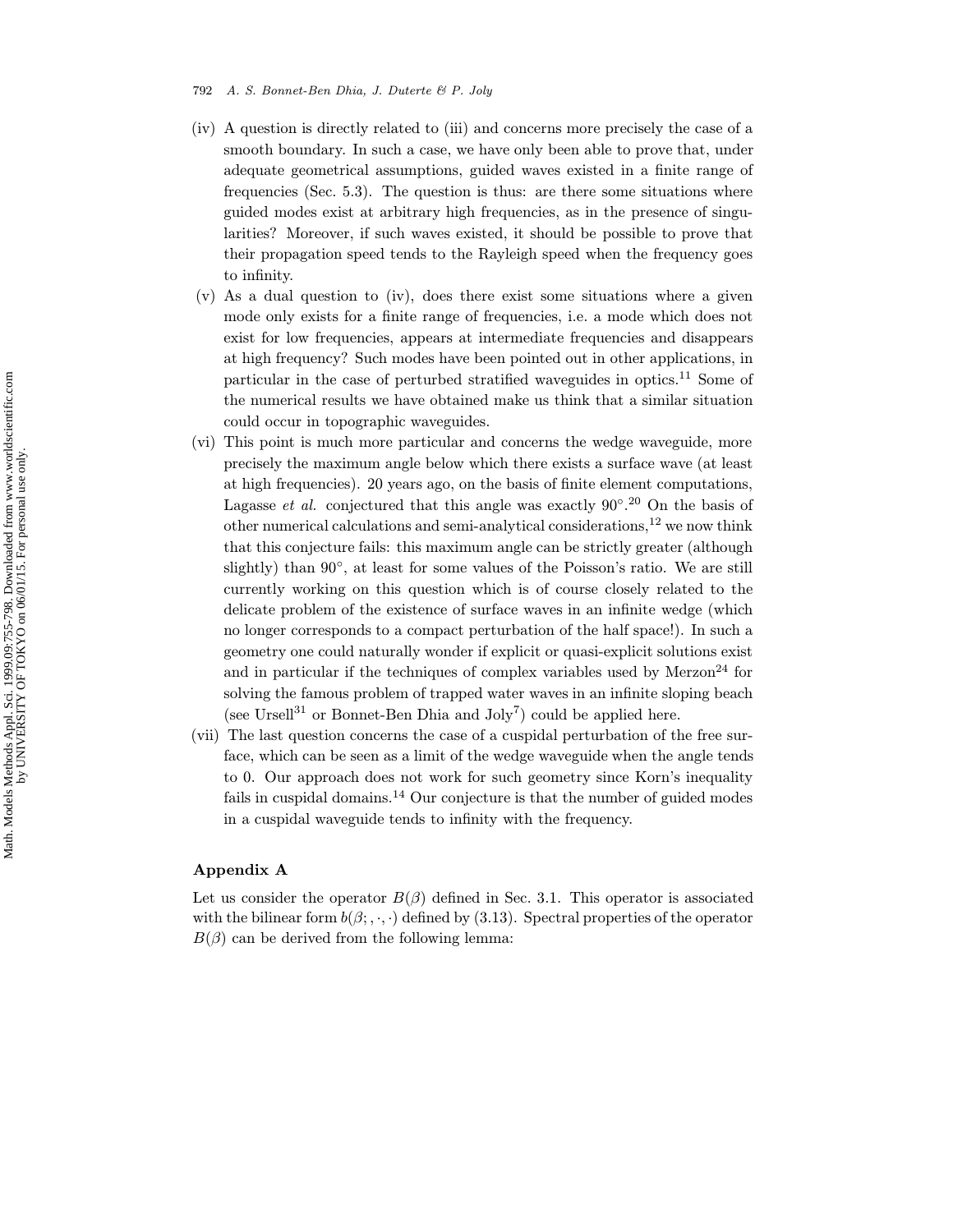Lemma A.1.  $\forall (u_2, u_3) \in H^1(\mathbb{R}^-)^2$ 

$$
b(\beta; (u_2, u_3), (u_2, u_3)) = (\lambda + \mu) \int_{\mathbb{R}^-} (u_{2,2} + \beta u_3)^2 dx_2
$$
  
+ 
$$
\mu \int_{\mathbb{R}^-} (u_{2,2}^2 + u_{3,2}^2 + \beta^2 u_2^2 + \beta^2 u_3^2) dx_2 - 2\beta \mu u_2(0)u_3(0).
$$
 (A.1)

Proof. This results simply from the following integration by parts:

$$
\int_{-\infty}^0 u_2 u_{3,2} dx_2 = - \int_{-\infty}^0 u_{2,2} u_3 dx_2 + u_2(0) u_3(0).
$$

At first we determine the essential spectrum of  $B(\beta)$ .

Theorem A.1.

$$
\sigma_{\rm ess}(B(\beta))=[\beta^2c_S^2,+\infty[.
$$

**Proof.** We proceed as in Sec. 3. Let  $(u_2^{(n)}, u_3^{(n)})$  be a singular sequence associated to the spectral value  $\gamma$ :

$$
\begin{cases} \int_{\mathbb{R}^-} ((u_2^{(n)})^2 + (u_3^{(n)})^2) dx_2 = 1 \\ u_2^{(n)} \to 0, \ u_3^{(n)} \to 0 \text{ weakly in } L^2(\mathbb{R}^-) \\ \|B(\beta)(u_2^{(n)}, u_3^{(n)}) - \gamma(u_2^{(n)}, u_3^{(n)})\|_{\mathbb{R}^-} \to 0. \end{cases}
$$

The sequence  $(u_2^{(n)}, u_3^{(n)})$  is bounded in  $H^1(\mathbb{R}^-)^2$  and converges weakly to 0. Consequently:

$$
u_2^{(n)}(0) \to 0
$$
 and  $u_3^{(n)}(0) \to 0$ 

and therefore, by (A.1):

$$
\gamma = \lim b(\beta; (u_2^{(n)}, u_3^{(n)}), (u_2^{(n)}, u_3^{(n)})) \ge \beta^2 \mu.
$$

This proves the inclusion:

$$
\sigma_{\text{ess}}(B(\beta)) \subset [\beta^2 c_S^2, +\infty[
$$

The converse inclusion can be easily established by using the following singular sequence:

$$
u_2^{(n)}(x_2) = \frac{\beta}{\sqrt{n}} \theta\left(\frac{x_2}{n}\right) e^{i\xi x_2},
$$
  

$$
u_3^{(n)}(x_2) = \frac{-i\xi}{\sqrt{n}} \theta\left(\frac{x_2}{n}\right) e^{i\xi x_2},
$$

which is associated to the spectral value  $\gamma = (\beta^2 + \xi^2) c_S^2$ .  $S$ .

 $\Box$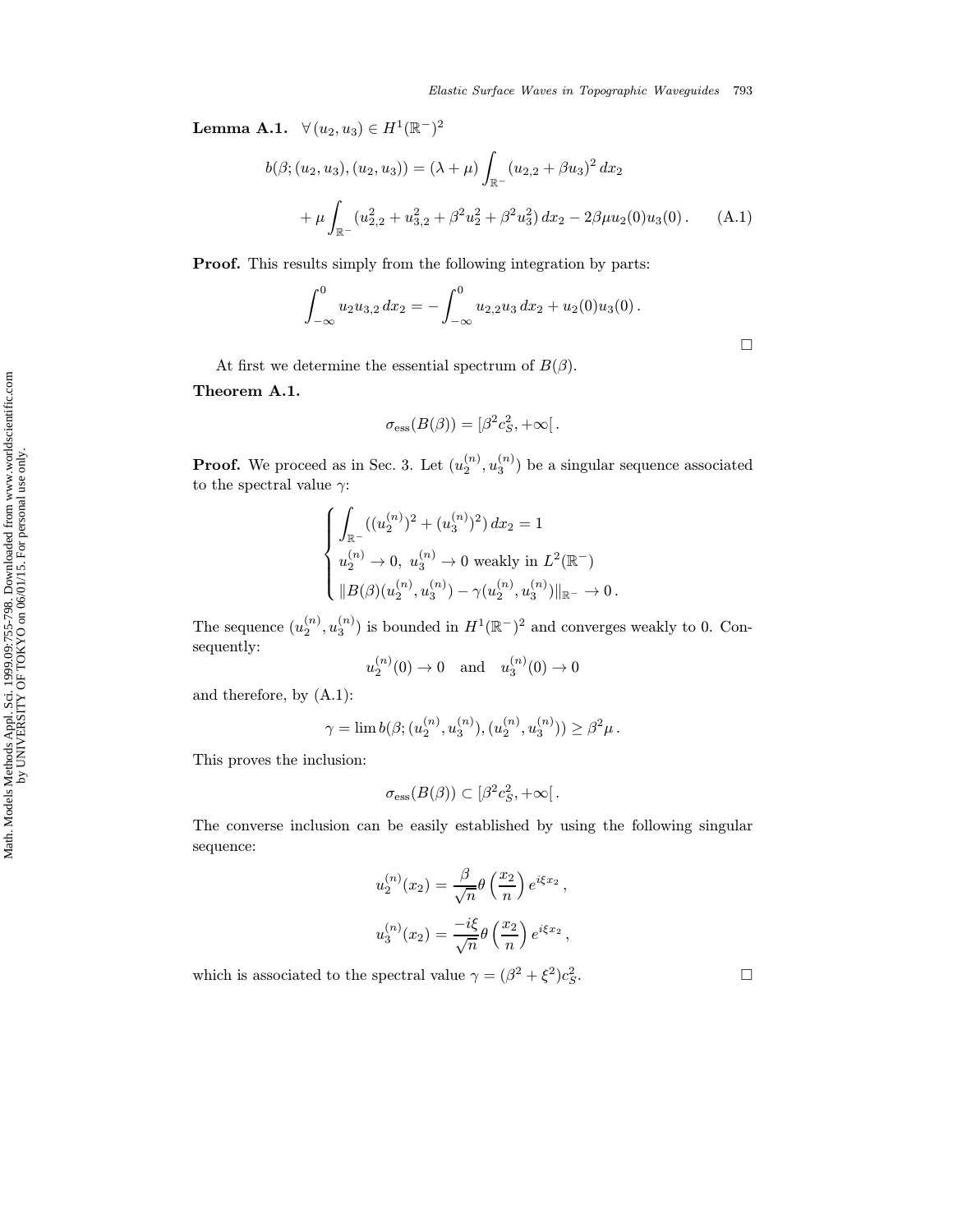The description of the discrete spectrum of  $B(\beta)$  results finally from:

**Theorem A.2.**  $B(\beta)$  has exactly one simple eigenvalue  $\gamma$  located below the essential spectrum.

Proof. We apply the min-max principle.

1. To see that  $B(\beta)$  has at least one eigenvalue, we show that:

$$
\inf_{(u_2,u_3)\in H^1(\mathbb{R}^-)^2,(u_2,u_3)\neq 0}\frac{b(\beta;(u_2,u_3),(u_2,u_3))}{\displaystyle\int_{\mathbb{R}^-}(u_2^2+u_3^2)\,dx}<\beta^2c_S^2\,.
$$

To do that, we use for example a test function  $(u_2, u_3)$  defined as follows:  $u_3$ is an arbitrary function of  $H^1(\mathbb{R}^-)$  such that  $u_3(0) = 1$  and  $u_2(x) = t\varphi(x/n)$ where  $\varphi \in C_0^{\infty}(\mathbb{R})$  and  $\varphi(0) = 1$ . The required inequality then holds for n large enough and for suitable values of t.

2. To see that  $B(\beta)$  has at most one eigenvalue, we show that

$$
\sup_{(u_2, u_3)\in V_2, (u_2, u_3)\neq 0} \frac{b(\beta; (u_2, u_3), (u_2, u_3))}{\int_{\mathbb{R}^-} (u_2^2 + u_3^2) dx} \ge \beta^2 c_S^2
$$

for every two-dimensional subspace  $V_2$  of  $H^1(\mathbb{R}^-)^2$ . Indeed,  $V_2$  necessarily contains an element  $(u_2, u_3)$  such that  $u_2(0) = 0$ .

## Appendix B

**Lemma B.1.** Suppose  $\beta_n$  and  $\omega_n$  are two real sequences satisfying:

$$
\begin{cases} 0 < \omega_n < \beta_n c_R \,, \\ \beta_n \to 0 \, . \end{cases}
$$

Then for the bilinear form  $t$  defined by  $(6.47)$  we have:

$$
\beta_n^2 t(\omega_n; \beta_n; \psi, \psi) \to 0 \quad \text{as } n \to +\infty
$$

 $\emph{for every } \psi = \left( \begin{array}{c} \psi_1 \ 0 \end{array} \right)$ 0  $\Big)$  with  $\psi_1 \in H^{-1/2}(\Gamma)$  or  $\psi = \begin{pmatrix} 0 \\ \psi_2 \end{pmatrix}$ 0 with  $\psi_2 \in H^{-1/2}(\Gamma)$  and  $\langle \psi_2, 1 \rangle = 0.$ 

**Proof.** For  $\psi \in H^{-1/2}(\Gamma)^3$  we denote by  $\hat{\psi}$  its Fourier transform defined by:

$$
\hat{\psi}_j(\xi) = \left\langle \psi_j, \frac{1}{\sqrt{2\pi}} e^{-ix_1\xi} |_{\Gamma} \right\rangle \quad \text{for } \xi \in \mathbb{R} \text{ and } j = 1, 2, 3 \,.
$$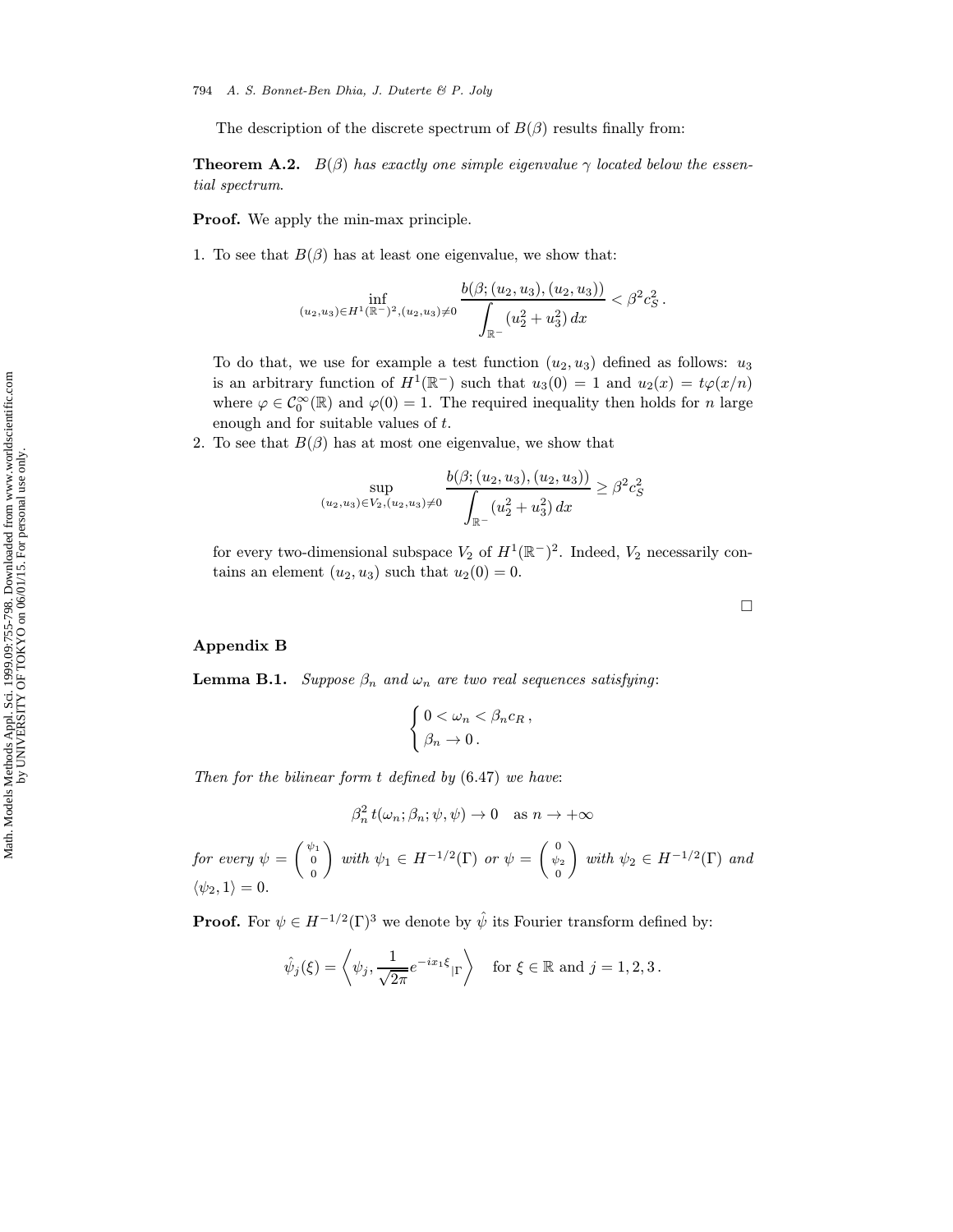Since  $\psi$  has compact support and belongs to  $H^{-1/2}(\Gamma)^3$ ,  $\hat{\psi}$  is analytic in  $\xi$  and

$$
\int_{\mathbb{R}} \frac{|\hat{\psi}_j(\xi)|^2}{\sqrt{1+\xi^2}} d\xi < +\infty \quad \text{for } j = 1, 2, 3.
$$
 (B.1)

If moreover  $\langle \psi_2, 1 \rangle = 0$ , then  $\hat{\psi}_2(0) = 0$  and there exists an analytic function  $\theta$  such that  $\hat{\psi}_2(\xi) = \xi \theta(\xi)$ . Therefore:

$$
\int_{\mathbb{R}} \frac{\sqrt{1+\xi^2}|\hat{\psi}_2(\xi)|^2}{\xi^2} d\xi < +\infty.
$$
 (B.2)

Following Duterte and Joly,<sup>13</sup> we can write the coupling bilinear form  $t(\omega; \beta; \psi, \psi)$ as follows:

$$
t(\omega;\beta;\psi,\psi) = \int_{-\infty}^{+\infty} (\mathbf{T}(\omega,\beta,\xi)\hat{\psi}(\xi),\hat{\psi}(\xi)) d\xi,
$$

where  $\mathbf{T}(\omega, \beta, \xi)$  is a 3 × 3 symmetric matrix:

$$
\mathbf{T}(\omega,\beta,\xi) = \begin{pmatrix} t_1(\omega,\beta,\xi) & t_{12}(\omega,\beta,\xi) & t_{13}(\omega,\beta,\xi) \\ t_{12}(\omega,\beta,\xi) & t_2(\omega,\beta,\xi) & t_{23}(\omega,\beta,\xi) \\ t_{13}(\omega,\beta,\xi) & t_{23}(\omega,\beta,\xi) & t_3(\omega,\beta,\xi) \end{pmatrix}.
$$

The diagonal coefficients  $t_1(\omega, \beta, \xi)$  and  $t_2(\omega, \beta, \xi)$  have the following expression:

$$
t_1(\omega,\beta,\xi) = \frac{1}{c_S^2 \sqrt{\beta^2 + \xi^2}} \frac{1}{\sqrt{1 - \eta(\omega,\beta,\xi)^2}} \left(1 + \frac{\xi^2 g(\eta(\omega,\beta,\xi))}{(\beta^2 + \xi^2) f_R(\eta(\omega,\beta,\xi))}\right),
$$
  

$$
t_2(\omega,\beta,\xi) = \frac{\sqrt{1 - \frac{c_S^2}{c_P^2} \eta(\omega,\beta,\xi)^2}}{c_S^2 \sqrt{\beta^2 + \xi^2}} \frac{\eta(\omega,\beta,\xi)^2}{f_R(\eta(\omega,\beta,\xi))},
$$

where we have set:

$$
\eta(\omega, \beta, \xi) = \frac{\omega}{c_S \sqrt{\beta^2 + \xi^2}},
$$
  

$$
f_R(\eta) = 4\sqrt{1 - \eta^2} \sqrt{1 - \frac{c_S^2}{c_P^2} \eta^2} - (2 - \eta^2)^2,
$$
  

$$
g(\eta) = \eta^2 (1 - \eta^2) - f_R(\eta).
$$

For every  $n \in \mathbb{N}$  and  $\xi \in \mathbb{R}$ ,  $0 < \eta(\omega_n, \beta_n, \xi) < c_R/c_S$ . Consequently

$$
t_1(\omega,\beta,\xi) \le \frac{1}{c_S^2 \sqrt{\beta^2 + \xi^2}} \frac{1}{\sqrt{1 - \frac{c_R^2}{c_S^2}}} \left(1 + \frac{\xi^2 g(\eta(\omega,\beta,\xi))}{(\beta^2 + \xi^2) f_R(\eta(\omega,\beta,\xi))}\right),
$$
  

$$
t_2(\omega,\beta,\xi) \le \frac{1}{c_S^2 \sqrt{\beta^2 + \xi^2}} \frac{\eta(\omega,\beta,\xi)^2}{f_R(\eta(\omega,\beta,\xi))}.
$$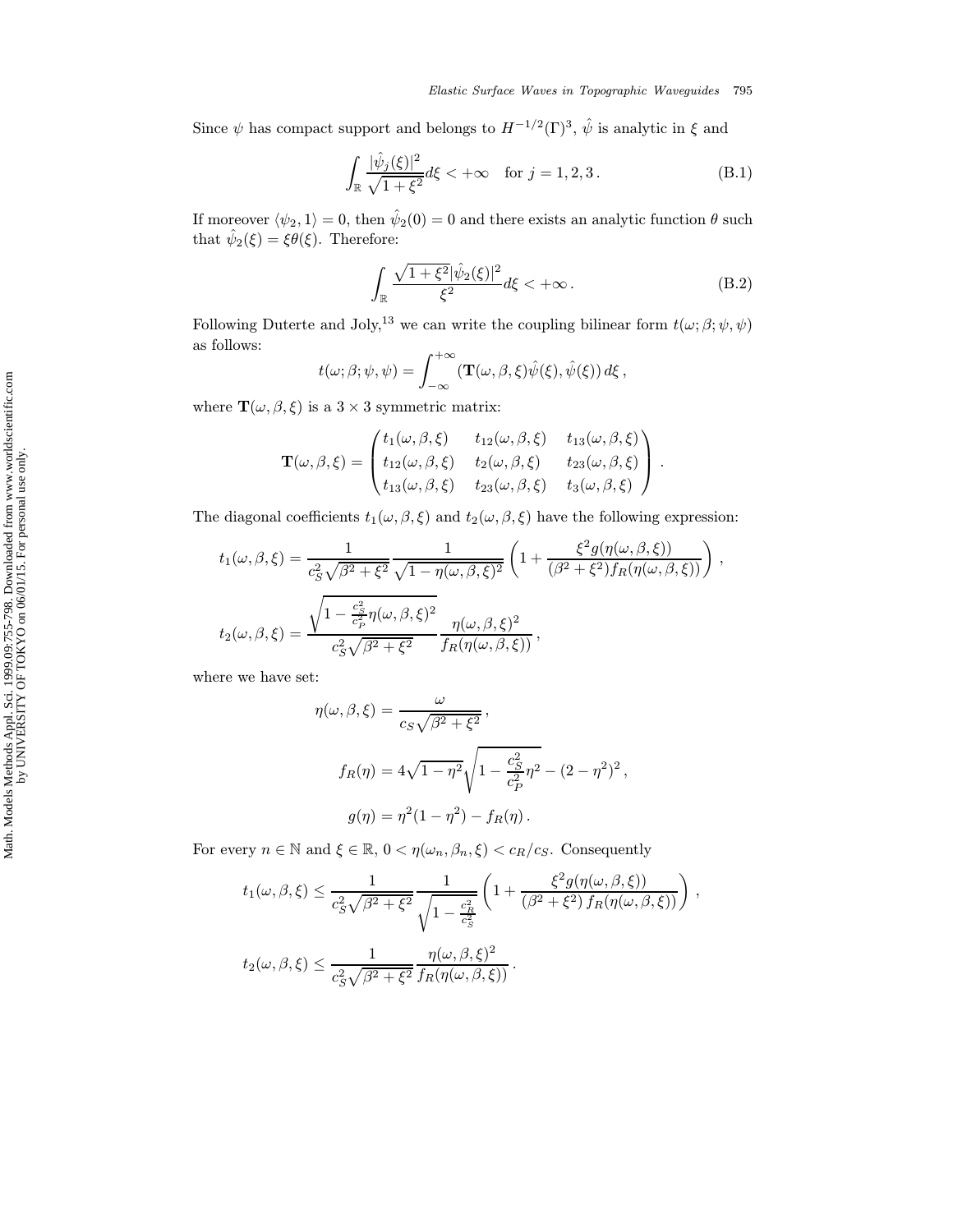Let us consider now the variations of the functions  $f_R$  and g in the interval  $[0, c_R/c_S]$ . By classical properties of the Rayleigh function  $f_R$ , we have

$$
\begin{cases}\nf_R(0) = f'_R(0) = g(0) = g'(0) = 0 \text{ and } f''_R(0) > 0, \\
f_R\left(\frac{c_R}{c_S}\right) = 0 \text{ and } f'_R\left(\frac{c_R}{c_S}\right) < 0, \\
f_R(\eta) > 0 \text{ for } \eta \in \left]0, \frac{c_R}{c_S}\right[.\n\end{cases}
$$

Consequently, there are two positive constants (all constants are denoted by  $C$ ) depending only on  $c_S$  and  $c_P$  such that:

$$
f_R(\eta) \ge C\eta^2 \left(\frac{c_R}{c_S} - \eta\right) \quad \forall \eta \in \left[0, \frac{c_R}{c_S}\right]
$$
 (B.3)

and

$$
g(\eta) \le C\eta^2 \quad \forall \,\eta \in \left[0, \frac{c_R}{c_S}\right]. \tag{B.4}
$$

Moreover,

$$
\frac{c_R}{c_S} - \eta = \left(\frac{c_R^2}{c_S^2} - \eta^2\right) \left(\frac{c_R}{c_S} + \eta\right)^{-1} \ge \frac{c_S}{2c_R} \left(\frac{c_R^2}{c_S^2} - \eta^2\right)
$$

and

$$
\frac{c_R^2}{c_S^2} - \eta(\omega, \beta, \xi)^2 = \frac{\beta^2 c_R^2 - \omega^2}{(\beta^2 + \xi^2) c_S^2} + \frac{\xi^2 c_R^2}{(\beta^2 + \xi^2) c_S^2} \ge \frac{\xi^2 c_R^2}{(\beta^2 + \xi^2) c_S^2}.
$$

Consequently, we have for every  $n \in \mathbb{N}$ :

$$
\frac{c_R}{c_S} - \eta(\omega_n, \beta_n, \xi) \ge \frac{\xi^2 c_R}{2(\beta_n^2 + \xi^2) c_S}.
$$
\n(B.5)

Finally using (B.3) and (B.5) we obtain:

$$
f_R(\eta(\omega_n, \beta_n, \xi)) \ge C \eta(\omega_n, \beta_n, \xi)^2 \frac{\xi^2}{\beta_n^2 + \xi^2}.
$$

Using the previous inequality and (B.4), we derive the following upper estimates for every  $\xi \in \mathbb{R}$ :

$$
t_1(\omega_n, \beta_n, \xi) \le \frac{C}{\sqrt{\beta_n^2 + \xi^2}},
$$
  

$$
t_2(\omega_n, \beta_n, \xi) \le C \frac{\sqrt{\beta_n^2 + \xi^2}}{\xi^2}.
$$

By (B.2), if  $\langle \psi_2, 1 \rangle = 0$  then, for n large enough,

$$
\int_{\mathbb{R}} \frac{\sqrt{\beta_n^2 + \xi^2}}{\xi^2} |\hat{\psi}_2(\xi)|^2 d\xi \le \int_{\mathbb{R}} \frac{\sqrt{1 + \xi^2}}{\xi^2} |\hat{\psi}_2(\xi)|^2 d\xi < +\infty
$$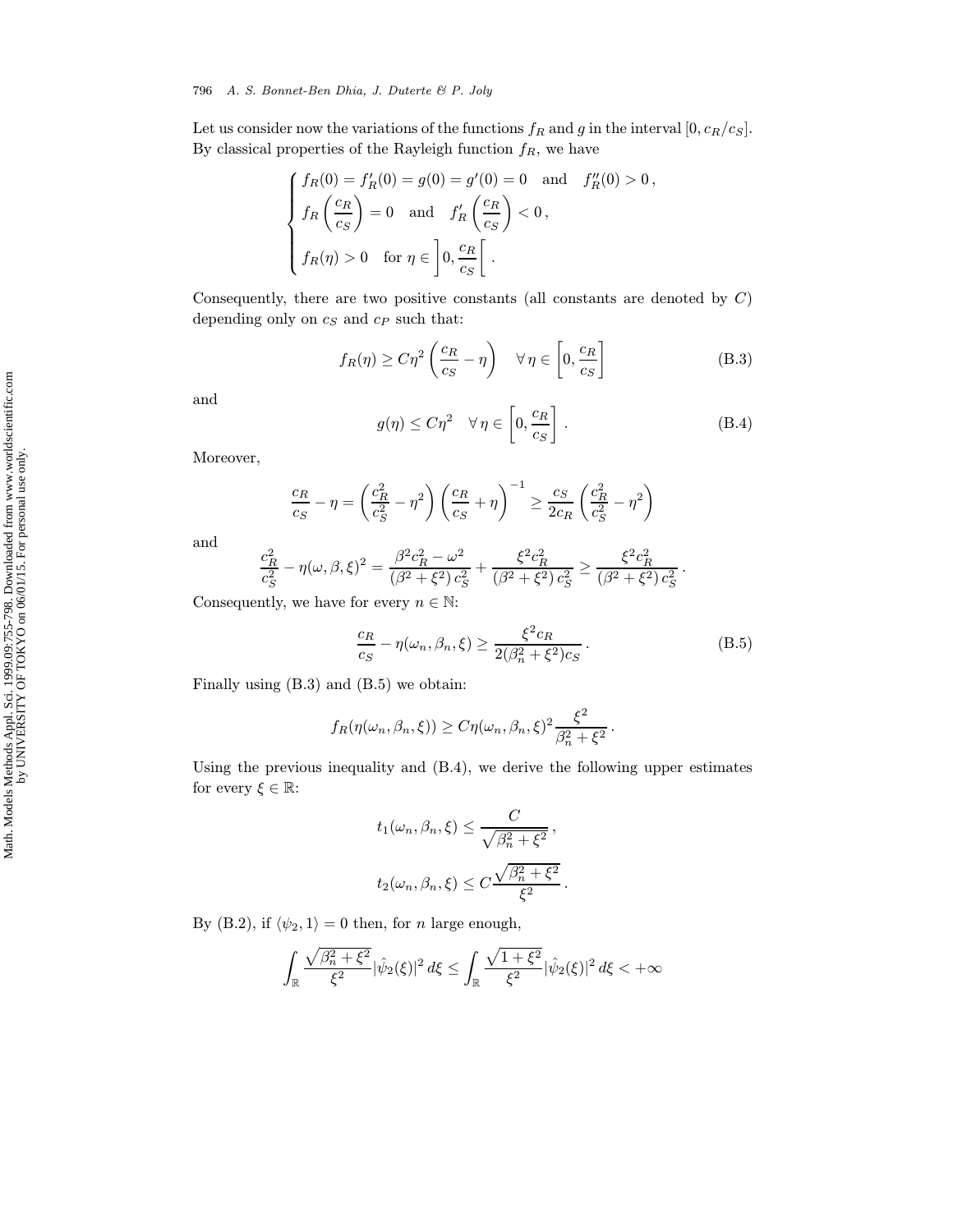and consequently

$$
\beta_n^2 \int_{\mathbb{R}} t_2(\omega_n, \beta_n, \xi) |\hat{\psi}_2(\xi)|^2 d\xi \to 0.
$$

Finally

$$
\int_{\mathbb{R}} \frac{1}{\sqrt{\beta_n^2 + \xi^2}} |\hat{\psi}_1(\xi)|^2 d\xi \le \left( \sup_{|\xi| \le 1} |\hat{\psi}_1(\xi)|^2 \right) \int_{|\xi| \le 1} \frac{1}{\sqrt{\beta_n^2 + \xi^2}} d\xi + \int_{|\xi| > 1} \frac{|\hat{\psi}_1(\xi)|^2}{|\xi|} d\xi.
$$

The first term can be calculated and gives:

$$
\int_{|\xi| \le 1} \frac{1}{\sqrt{\beta_n^2 + \xi^2}} d\xi = 2 \operatorname{arcsinh}\left(\frac{1}{\beta_n}\right) \sim -2 \log(\beta_n) \quad \text{as} \quad n \to +\infty
$$

and by (B.1) the second integral is finite. Consequently:

$$
\beta_n^2 \int_{\mathbb{R}} t_1(\omega_n, \beta_n, \xi) |\hat{\psi}_1(\xi)|^2 d\xi \to 0
$$

which ends the proof.  $\hfill \square$ 

#### Acknowledgments

The authors are very grateful to the referee for his careful reading of the original manuscript as well as for his valuable suggestions.

#### References

- 1. J. D. Achenbach and A. K. Gautesen, Elastic surface waves guided by the edge of a slit, J. Sound Vibr. 53 (1977) 407–416.
- 2. J. D. Achenbach, Wave Propagation in Elastic Solids (North-Holland, 1973).
- 3. B. A. Auld, Acoustic Fields and Elastic Waves in Solids (Wiley–Interscience, 1973).
- 4. A. Bamberger and A. S. Bonnet, Mathematical analysis of the guided modes of an optical fiber, SIAM J. Math. Anal. 21 (1990) 1487–1510
- 5. A. Bamberger, Y. Dermenjian and P. Joly, Mathematical analysis of the propagation of elastic guided waves in heterogeneous media, J. Differential Equations 88 (1990) 113–153.
- 6. A. Bamberger, P. Joly and M. Kern, Propagation of elastic waves along a cylindrical cavity of arbitrary cross section,  $RAIRO \textit{Model. Math. Anal. Numér. }$  25 (1991) 1–30.
- 7. A. S. Bonnet-BenDhia and P. Joly, Mathematical analysis of guided water waves, SIAM J. Appl. Math., 53 (1993) 1507–1550.
- 8. A. D. Burden, The null-field approach and the propagation of elastic surface waves along a cylindrical cavities, Appl. Scientific Res. 42 (1985) 333–346.
- 9. A. D. Burden, Propagation of elastic surface waves along cylindrical cavity of general cross section, Wave Motion 4 (1985) 153–168.
- 10. P. Chadwick, Recent developments in the theory of elastic surface and interfacial waves, in Elastic Wave Propagation, eds. M. F. McCarthy and M. A. Hayes (North Holland, 1988), pp. 3–16.
- 11. A. S. Bonnet-Ben Dhia, G. Caloz and F. Mahé, Guided modes of integrated optical guides. A mathematical study, IMA J. Appl. Math., to appear.